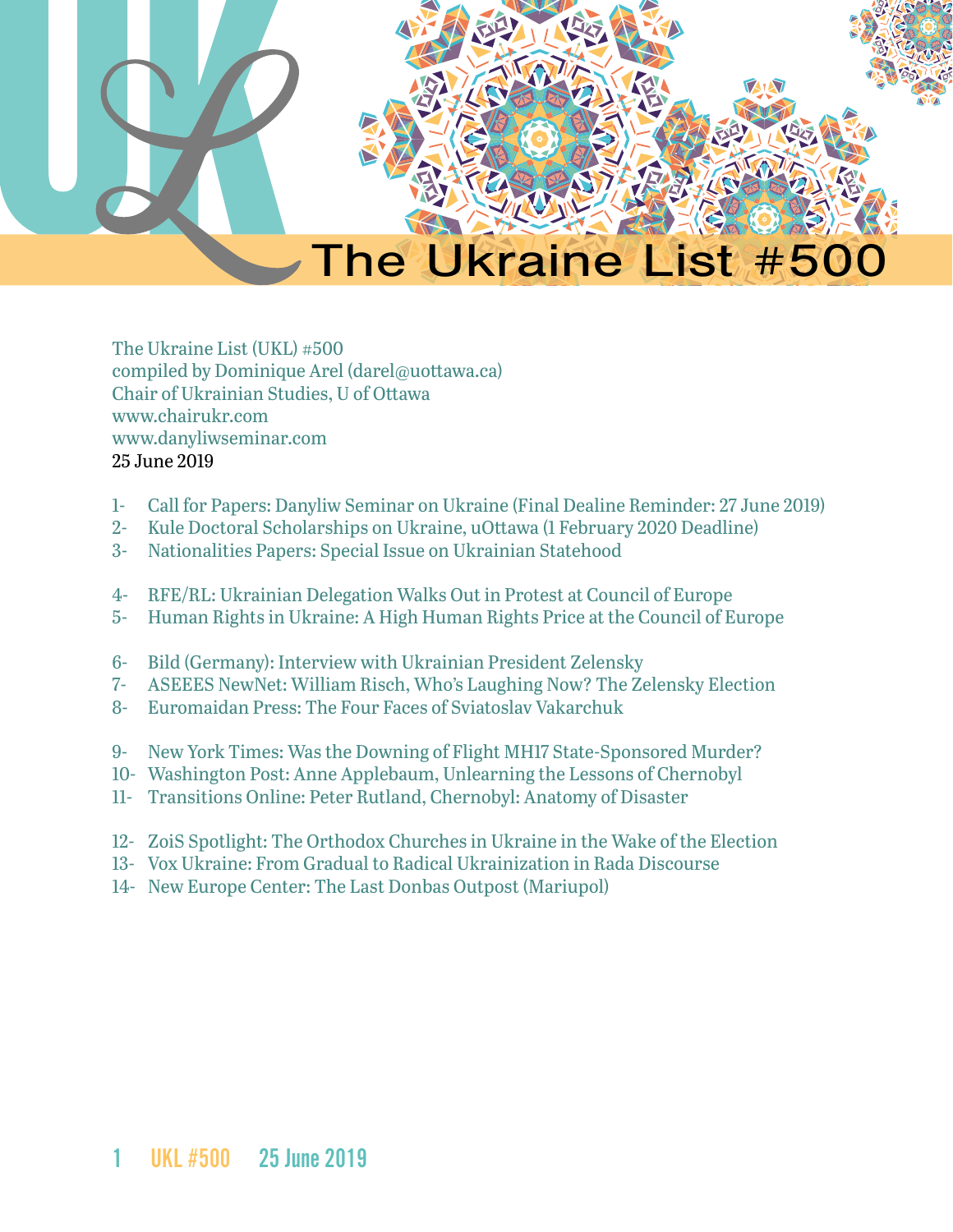# <span id="page-1-0"></span>#1 \*\*Final Deadline Reminder: 27 June 2019\*\*

15th Annual Danyliw Research Seminar on Contemporary Ukraine Chair of Ukrainian Studies, University of Ottawa, 7-9 November 2019 <http://www.danyliwseminar.com>

### CALL FOR PAPER PROPOSALS

The Chair of Ukrainian Studies, with the support of the Wolodymyr George Danyliw Foundation, will be holding its 15th Annual Danyliw Research Seminar on Contemporary Ukraine at the University of Ottawa on 7-9 November 2019. Since 2005, the Danyliw Seminar has provided an annual platform for the presentation of some of the most influential academic research on Ukraine.

The Seminar invites proposals from scholars and doctoral students —in political science, anthropology, sociology, history, law, economics and related disciplines in the social sciences and humanities— on a broad variety of topics falling under thematic clusters, such as those suggested below:

### *Conflict*

•war/violence (combatants, civilians in wartime, DNR/LNR, Maidan) •security (conflict resolution, Minsk Accords, OSCE, NATO, Crimea) •nationalism (Ukrainian, Russian, Soviet, historical, far right)

### *Reform*

•economic change (energy, corruption, oligarchies, EU free trade, foreign aid) •governance (rule of law, elections, regionalism, decentralization) •media (TV/digital, social media, information warfare, fake news)

### *Identity*

•history/memory (World War II, Holodomor, Soviet period, interwar, imperial) •language, ethnicity, religion, nation (policies and practices) •culture and politics (cinema, literature, music, performing arts, popular culture)

### *Society*

•migration (IDPs, refugees, migrant workers, diasporas) •social problems (reintegration of combatants, protests, welfare, gender, education) •state/society (citizenship, civil society, collective action/protests, human rights)

The Seminar will also be featuring panels devoted to recent/new books touching on Ukraine, as well as the screening of new documentaries followed by a discussion with filmmakers. Information on past book panels and films can easily be accessed from the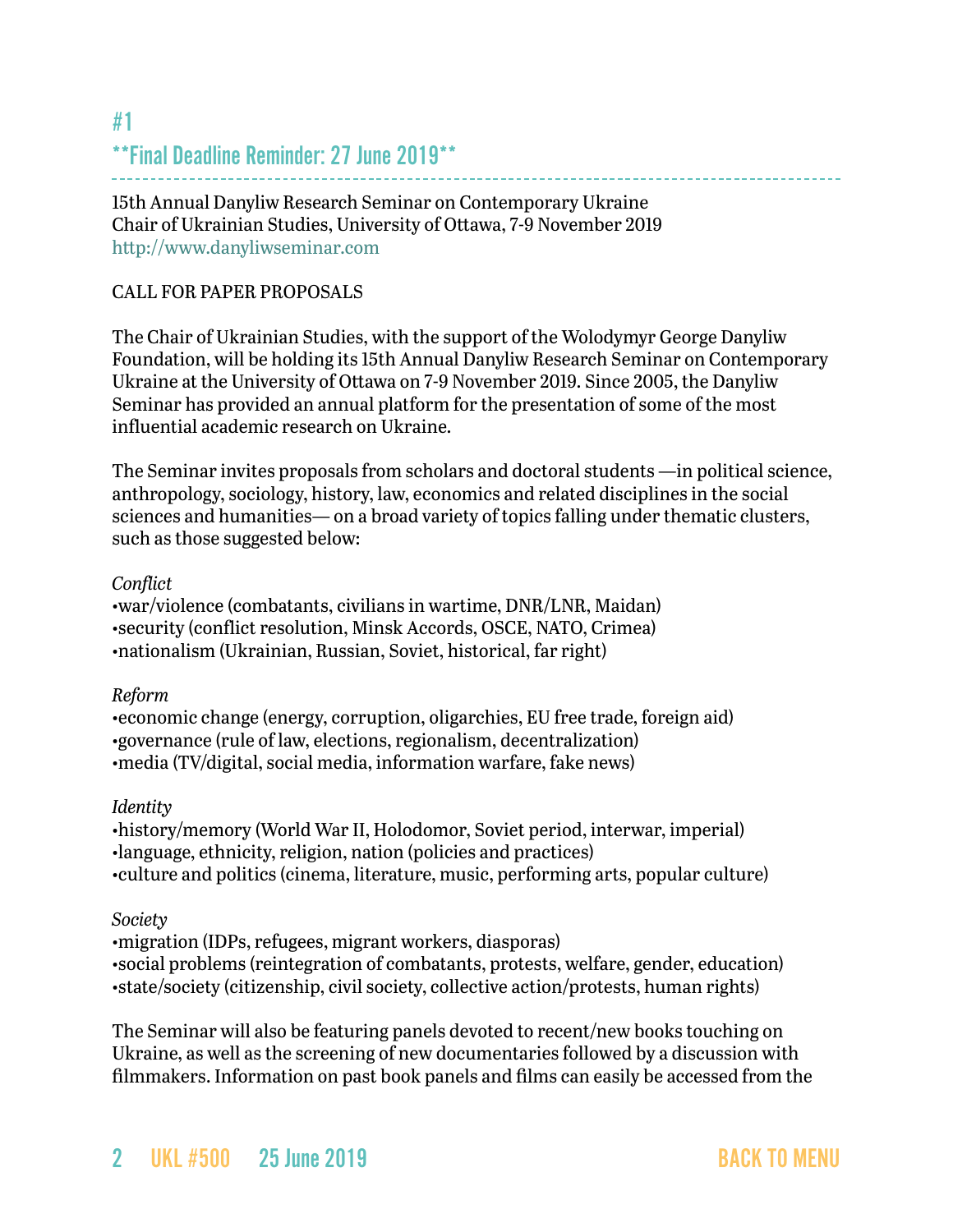top menu of the web site. The 2019 Seminar is welcoming book panel proposals, as well as documentary proposals.

Presentations at the Seminar will be based on research papers (6,000-8,000 words) and will be made available in written and video format on the Seminar website and on social media. The Seminar favors intensive discussion, with relatively short presentations (12 minutes), comments by the moderator and an extensive Q&A with Seminar participants and the larger public.

People interested in presenting at the 2019 Danyliw Seminar are invited to submit a 500 word paper proposal and a 150 word biographical statement, by email attachment, to Dominique Arel, Chair of Ukrainian Studies, at [darel@uottawa.ca](mailto:darel@uottawa.ca) AND [chairukr@gmail.](mailto:chairukr@gmail.com) [com](mailto:chairukr@gmail.com). Please also include your full coordinates (institutional affiliation, preferred postal address, email, phone, and Twitter account [if you have one]). If applicable, indicate your latest publication or, in the case of doctoral or post-doctoral applicants, the year when you entered a doctoral program, the title of your dissertation and year of (expected) completion. Note that a biographical statement is not a CV, but a written paragraph.

Books published between 2018 and 2020 (as long as near-final proofs are available prior to the Seminar) are eligible for consideration as a book panel proposal. The proposal must include a 500 word abstract of the book, as well as the 150 word bio and full coordinates.

Films produced between 2017 and 2019are eligible for consideration as a documentary proposal. The proposal must include a 500 word abstract of the film, as well as the 150 word bio, full coordinates, and a secure web link to the film.

In addition to scholars and doctoral students, policy analysts, practitioners from nongovernmental and international organizations, journalists, and artists are also welcome to send a proposal.

 The Chair will cover the travel and accommodation expenses of applicants whose proposal is accepted by the Seminar. The proposals will be reviewed by an international selection committee and applicants will be notified in the course of the summer.

The Danyliw Seminar website [\(http://danyliwseminar.com\)](http://danyliwseminar.com)) contains the programs, papers, videos of presentations and photographs of the last five years (2014-2018). To access the abstracts, papers and videos of the 2018 presenters, click on "Participants" in the menu and then click on the individual names of participants. The 2018 Program can be accessed at [https://www.danyliwseminar.com/program-2018.](https://www.danyliwseminar.com/program-2018) Presentations from previous years can be accessed under menu "Archives."

Check the "Danyliw Seminar" Facebook page at<http://bit.ly/2rssSHk>. For information on the Chair of Ukrainian Studies, go to <https://www.chairukr.com>. (The site is being re-developed).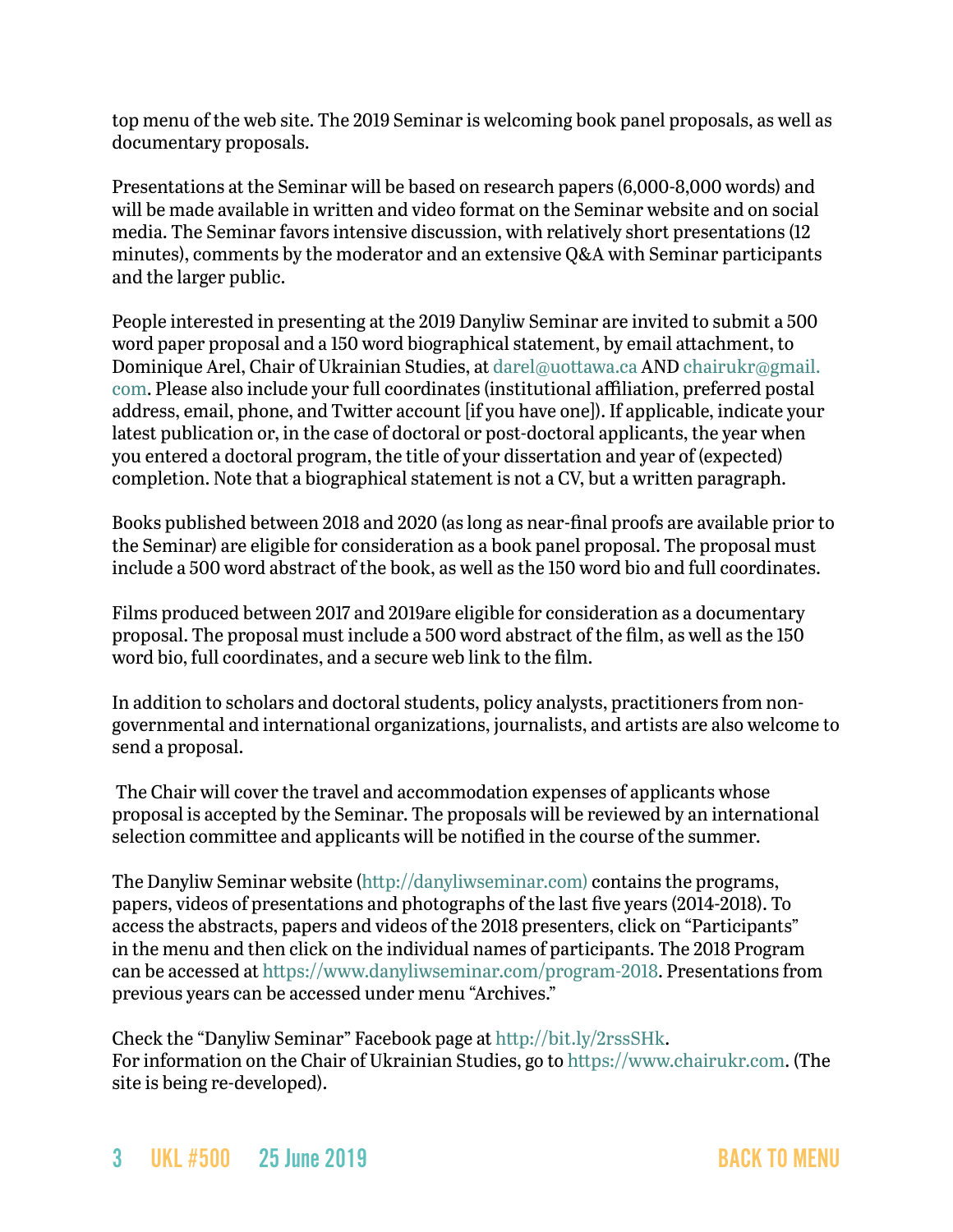The Seminar is made possible by the generous commitment of the Wolodymyr George Danyliw Foundation to the pursuit of excellence in the study of contemporary Ukraine.

## <span id="page-3-0"></span>#2

# Kule Doctoral Scholarships on Ukraine Chair of Ukrainian Studies, University of Ottawa

Application Deadline: 1 February 2020 (International & Canadian Students) <https://www.chairukr.com/kule-doctoral-scholarships>

The Chair of Ukrainian Studies at the University of Ottawa, the only research unit outside of Ukraine predominantly devoted to the study of contemporary Ukraine, is announcing a new competition of the Drs. Peter and Doris Kule Doctoral Scholarships on Contemporary Ukraine. The Scholarships will consist of an annual award of \$25,000, with all tuition waived, for four years (with the possibility of adding a fifth year).

The Scholarships were made possible by a generous donation of \$500,000 by the Kule family, matched by the University of Ottawa. Drs. Peter and Doris Kule, from Edmonton, have endowed several chairs and research centres in Canada, and their exceptional contributions to education, predominantly in Ukrainian Studies, has recently been celebrated in the book Champions of Philanthrophy: Peter and Doris Kule and their Endowments.

Students with a primary interest in contemporary Ukraine applying to, or enrolled in, a doctoral program at the University of Ottawa in political science, sociology and anthropology, or in fields related with the research interests of the Chair of Ukrainian Studies, can apply for a Scholarship. The competition is open to international and Canadian students.

The application for the Kule Scholarship must include a 1000 word research proposal, two letters of recommendation (sent separately by the referees), and a CV and be mailed to Dominique Arel, School of Political Studies, Faculty of Social Sciences Building, Room, 7067, University of Ottawa, 120 University St., Ottawa ON K1N 6N5, Canada. Applications will be considered only after the applicant has completed an application to the relevant doctoral program at the University of Ottawa. Consideration of applications will begin on and will continue until the award is announced.

The University of Ottawa is a bilingual university and applicants must have a certain oral and reading command of French. Specific requirements vary across departments.

Students interested in applying for the Scholarships beginning in the academic year 2020 2021 are invited to contact Dominique Arel ([darel@uottawa.ca\)](mailto:darel@uottawa.ca), Chairholder, Chair of Ukrainian Studies, and visit our web site [www.chairukr.com](http://www.chairukr.com).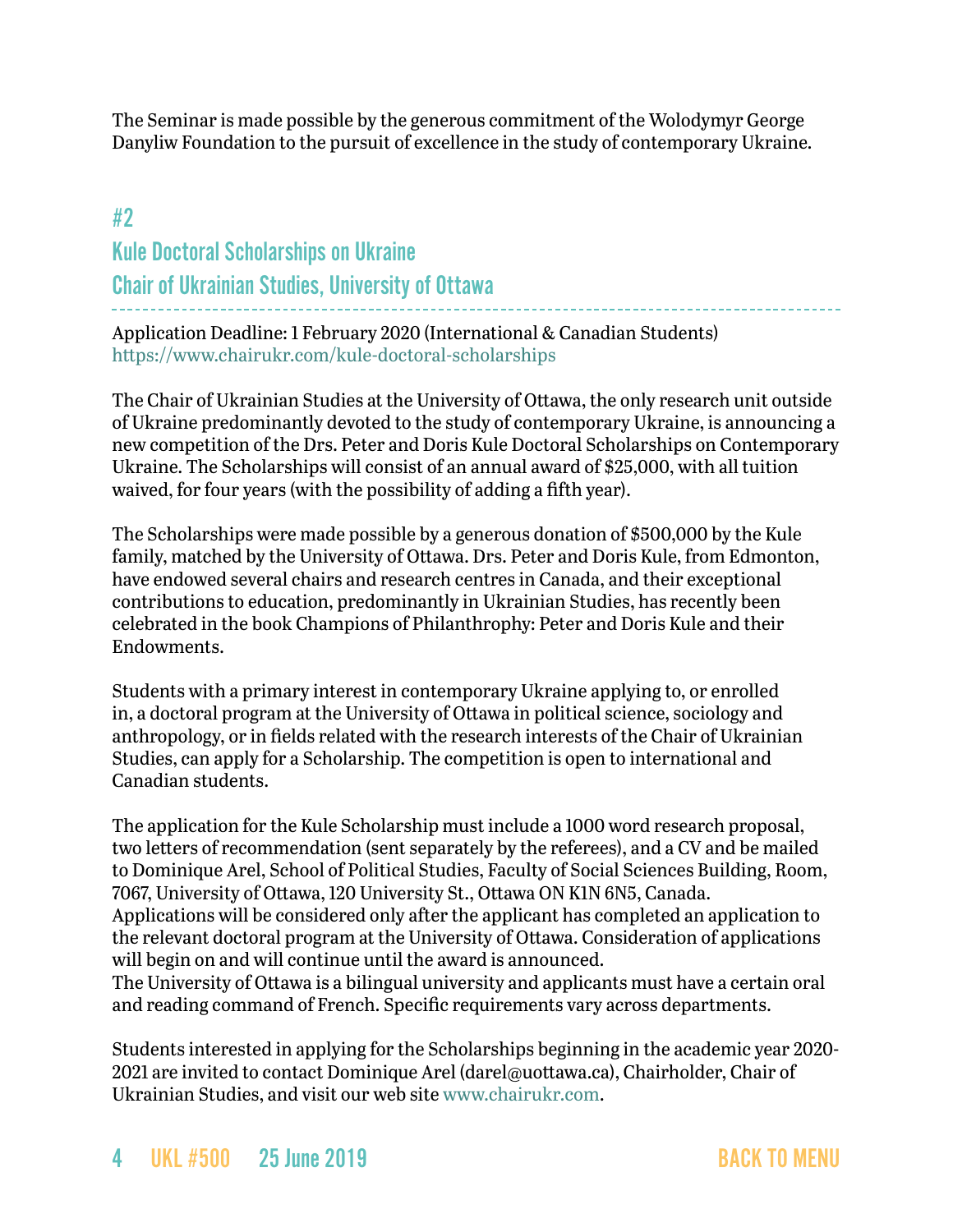# <span id="page-4-0"></span>#3 Nationalities Papers

Vol. 47, No. 3, June 2019 Special Issue on Ukrainian Statehood <https://bit.ly/2KE1YWs>

Bringing the State Back In: Studying Ukrainian Statehood in the 20th Century Markian Dobczansky, Simone Attilio Bellezza

Reconciling the Irreconcilable? Left-Wing Ukrainian Nationalism and the Soviet Regime Christopher Gilley

What Was Soviet and Ukrainian About Soviet Ukrainian Culture? Mykola Kulish's Myna Mazailo on the Soviet Stage Mayhill C. Fowler

Rehabilitating a Mythology: The Ukrainian SSR's Foundational Myth After Stalin Markian Dobczansky

Making Soviet Ukraine Ukrainian: The Debate on Ukrainian Statehood in the Journal Suchasnist' (1961–1971) Simone Attilio Bellezza

Select Political Affinities and Maneuvering of Soviet Political Elites: Heorhii Shevel and Ukraine's Ministry of Strange Affairs in the 1970s Political Affinities and Maneuvering of Soviet Political Elites: Heorhii Shevel and Ukraine's Ministry of Strange Affairs in the 1970s Olga Bertelsen

### #4

Ukrainian Delegation Bolts, Zelenskiy "Disappointed"

In Russia's Reinstatement To PACE RFE/RL, 25 June 2019 <https://bit.ly/31SSBHP>

Ukraine's delegation to the Parliamentary Assembly of the Council of Europe (PACE) has walked out in protest and President Volodymyr Zelenskiy has voiced his "disappointment" over Russia having its voting rights reinstalled at the body after a three-year hiatus.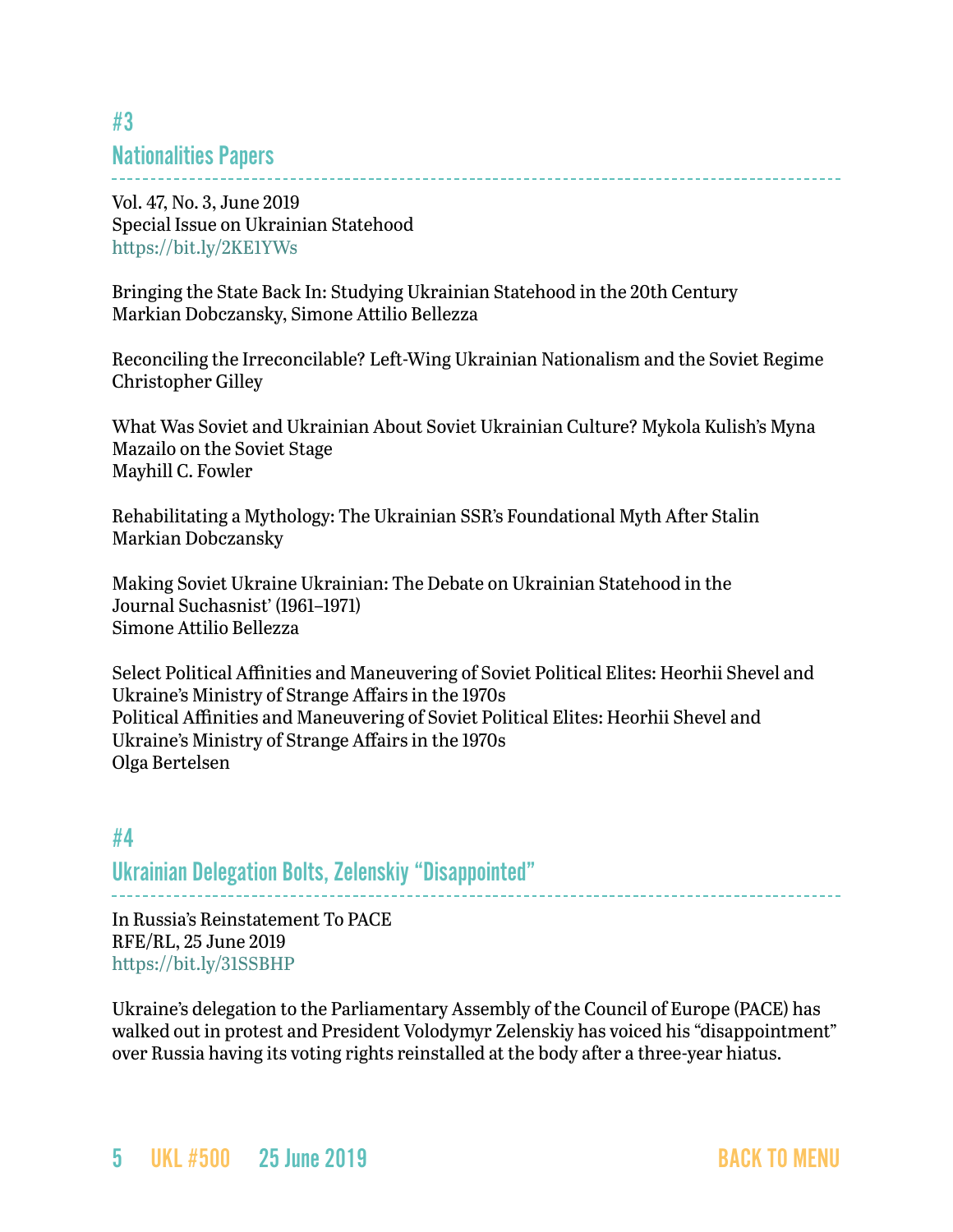In a June 25 statement on his **Facebook page**, Zelenskiy said he tried to convince French President Emmanuel Macron and German Chancellor Angela Merkel in separate meetings to not allow Russia back into Europe's main human rights body until it meets PACE's demands on adherence to principles of rule of law and human rights.

"It's a pity that our European partners didn't hear us and acted differently," Zelenskiy said of the lopsided vote from the Council of Europe's 47 member states, where only **62 of the 190 delegates** present opposed a report that made it possible for Russia to return to the chamber.

In his statement, Zelenskiy cited a specific ruling by a UN maritime tribunal to have Russia comply by June 25 to **free 24 Ukrainian seamen** whom it has held since November.

Ukrainian delegation member Iryna Herashchenko, who is first deputy speaker of Ukraine's parliament, said that the "Ukrainian delegation challenged the credentials of the Russian murders."

PACE's decision to reinstate Russia marked the first time that a major sanction imposed on Moscow for its annexation of Ukraine's Crimea region in March 2014 has been reversed.

A total of 118 parliament deputies agreed to welcome Russia back into PACE immediately and to blunt the assembly's ability to impose sanctions similar to those on Russia in the future, while 10 abstained.

Five of the seven Dutch delegates, for example, backed the reversal.

On June 19, a Dutch-led international investigation named three Russians and a Ukrainian as murder suspects in the downing of flight MH17 five years ago in which all 298 people on board were killed from a sophisticated Russian surface-to-air Buk missile.

The assembly said this clarification of its rules was to "ensure that member states' right and obligation to be represented and to participate in both statutory bodies of the Council of Europe is respected."

The assembly also invited the parliaments of Council of Europe member states "which are not represented by a delegation" to PACE to present their credentials during the ongoing annual session.

That means Russia can present a delegation to PACE on June 25, paving the way for the country to participate in the election of a new secretary-general for the Council of Europe the next day.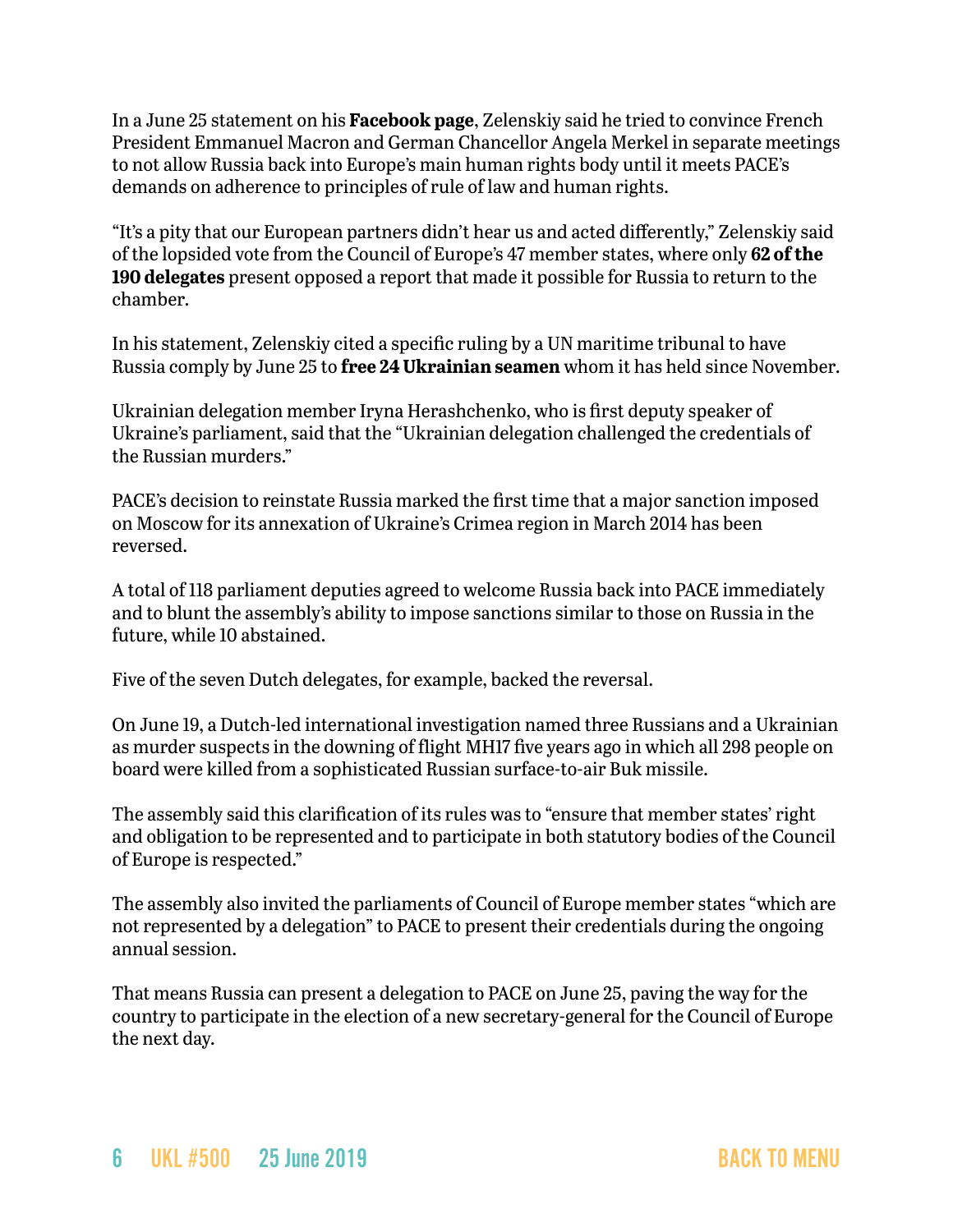The head of the Ukrainian delegation to PACE, Volodymyr Ariyev, said the assembly's decision sent "a very bad message: do what you want, annex another country's territory, kill people there, and you will still leave with everything."

The head of the Russian State Duma's Foreign Affairs Committee, Leonid Slutsky, said PACE "made a huge step toward defending the rights of national delegations."

Russia's delegation will not tolerate "any more sanctions, no matter how insignificant," Slutsky also said.

In 2014, Russia was stripped of its voting rights in PACE following Moscow's takeover of Crimea and its backing of militant separatists fighting in eastern Ukraine in a conflict that has killed some 13,000 people since April 2014.

Russia responded in 2016 by boycotting the assembly, and has since 2017 refused to pay its annual contribution of 33 million euros, roughly 7 percent of the council's budget. The country had threatened to quit the body altogether if its delegation isn't reinstated and it can't vote on the next secretary-general to succeed Norway's Thorbjorn Jagland. Germany and France have supported Russia's reintroduction to PACE, arguing that it's better to have Russia included to promote dialogue even if there are disagreements on issues.

## <span id="page-6-0"></span>#5

A High Human Rights Price if the Council of Europe Capitulates to Russia

By Halya Coynash Human Rights in Ukraine, 21 June 2019 <https://bit.ly/2IIL7zA>

The Parliamentary Assembly of the Council of Europe [PACE] is due to vote on 24 June on new rules which would effectively remove sanctions imposed upon Russia after its annexation of Crimea and aggression in Eastern Ukraine. The vote comes just days after Russia's direct involvement in the downing of Malaysian airliner MH17 was once again confirmed. It is also the day before Russia is obliged to show that it has complied with the UN's International Tribunal for the Law of the Sea [ITLOS] and released 24 Ukrainian servicemen whom it illegally imprisoned in November 2018. Moscow is refusing to release the men and is continuing to deny the undeniable with respect to MH17 and the deaths of 298 people on board. These are only two of multiple examples of human rights violations and war crimes since the sanctions were originally imposed.

Russia is not demanding that its rights be reinstated at PACE because it has removed the reasons for these sanctions. Quite the contrary. On 20 June, Russian President Vladimir Putin dismissed any suggestion that the sanctions against Russia were over Crimea or

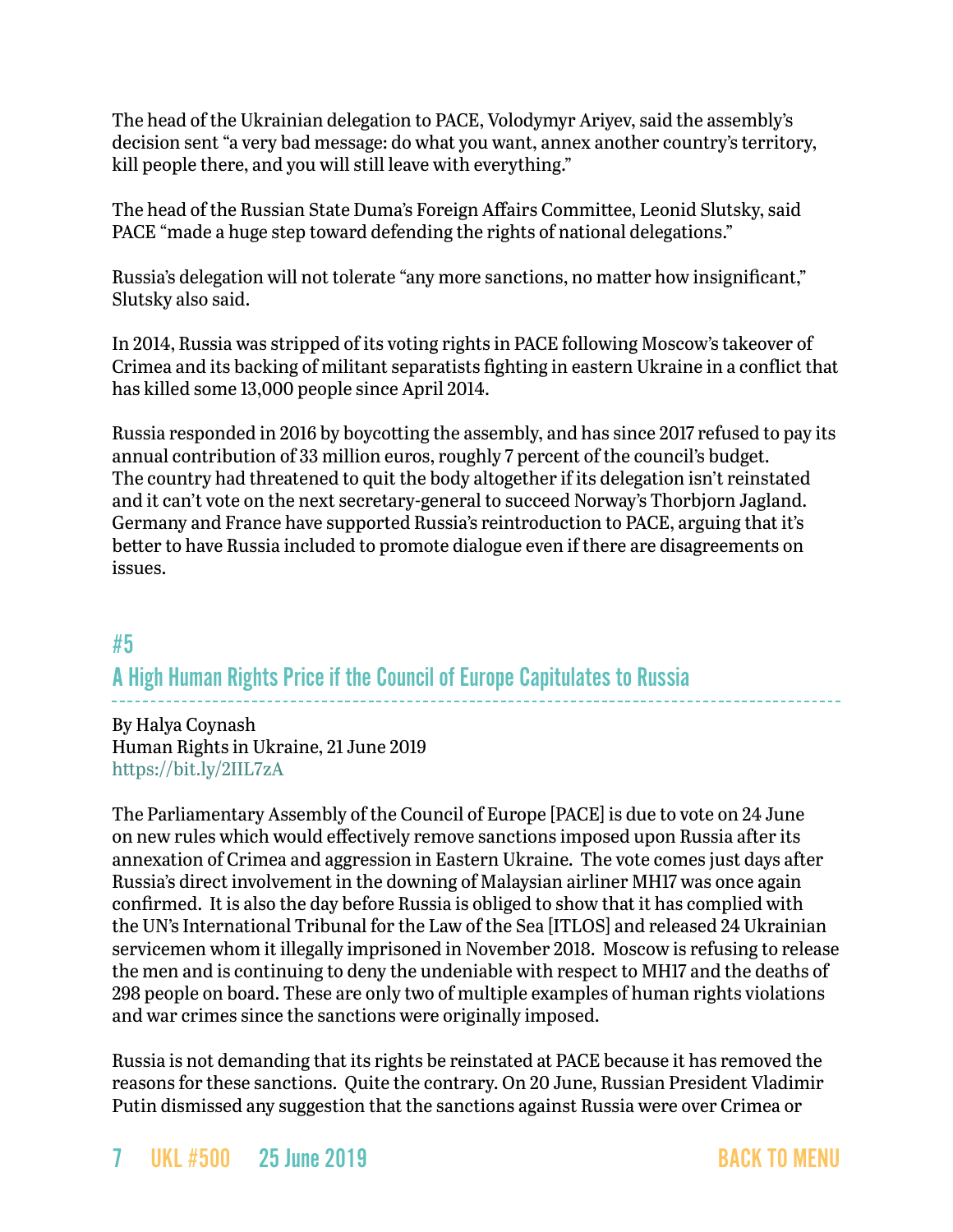eastern Ukraine, claiming that they were instead because of "the growth in Russia's economy". Moscow's demands are powered by its threat to withdraw from the European Court of Human Rights and its refusal since 2017 to pay its 33 million euro dues to PACE. Indeed, having succeeded in getting the Rules Committee to draw up draft amendments, it has increasingly spoken in terms of 'ultimatums' and 'demands'. It has also made it quite clear that a reinstated Russian delegation could include 'deputies' who entered the state duma as the result of elections illegally held in occupied Crimea.

If PACE gives in to Russia's ultimatum on 24 June, it will have no mechanisms to combat a situation where Russia forces effective recognition of people linked with its invasion and illegal occupation of Crimea.

It will also be sending a message to all the political prisoners held in occupied Crimea and Russia, to the families of victims of torture and killings, of abductions and other crimes, that their rights and their suffering are of less worth than 'improved' relations with Russia.

### *What 'dialogue'?*

The purported reason behind moves to quietly dispense with sanctions against Russia is the need for 'dialogue'. This sounds very nice, yet what kind of dialogue are we talking about when Russia is already refusing to comply with rulings from the UN's International Court of Justice and ITLOS, as well as numerous international resolutions, including those from PACE? Even the fact that a Russian delegation to PACE could contain Crimean 'deputies' is in direct breach of PACE Resolution 2132 (2016) 'On Political Consequences of the Russian Aggression in Ukraine' which declared the so-called elections in occupied Crimea illegal, and therefore null and void.

Dialogue is surely also lacking in Russia's stubborn denial of its role in the downing of MH17 and killing of the 298 people on board, in the nerve gas attack on Sergei Skripal and his daughter in Salisbury, UK and in attempts to influence many elections in the USA and Europe. Rather than engaging in dialogue, the Russian state is spending huge amounts of money on financing disinformation on all of the above subjects, on Crimea, the conflict in Ukraine and many other subjects.

It is just as difficult to engage in dialogue when Russia is effectively denying that it invaded and annexed Crimea, and stating categorically that "Crimea is a closed subject." The Council of Europe must either accept this annexation and abandon the human rights and democratic principles which it has always espoused, or emphatically reject Russia's position. Attempts by the Rules Committee to avoid any direct mention of Russia in the Draft Resolution cannot change the fact that this is capitulation to Russian blackmail.

The cosmetics will not work for two reasons. One is that Russia itself needs a 'triumphant return' and will certainly use it for propaganda ends.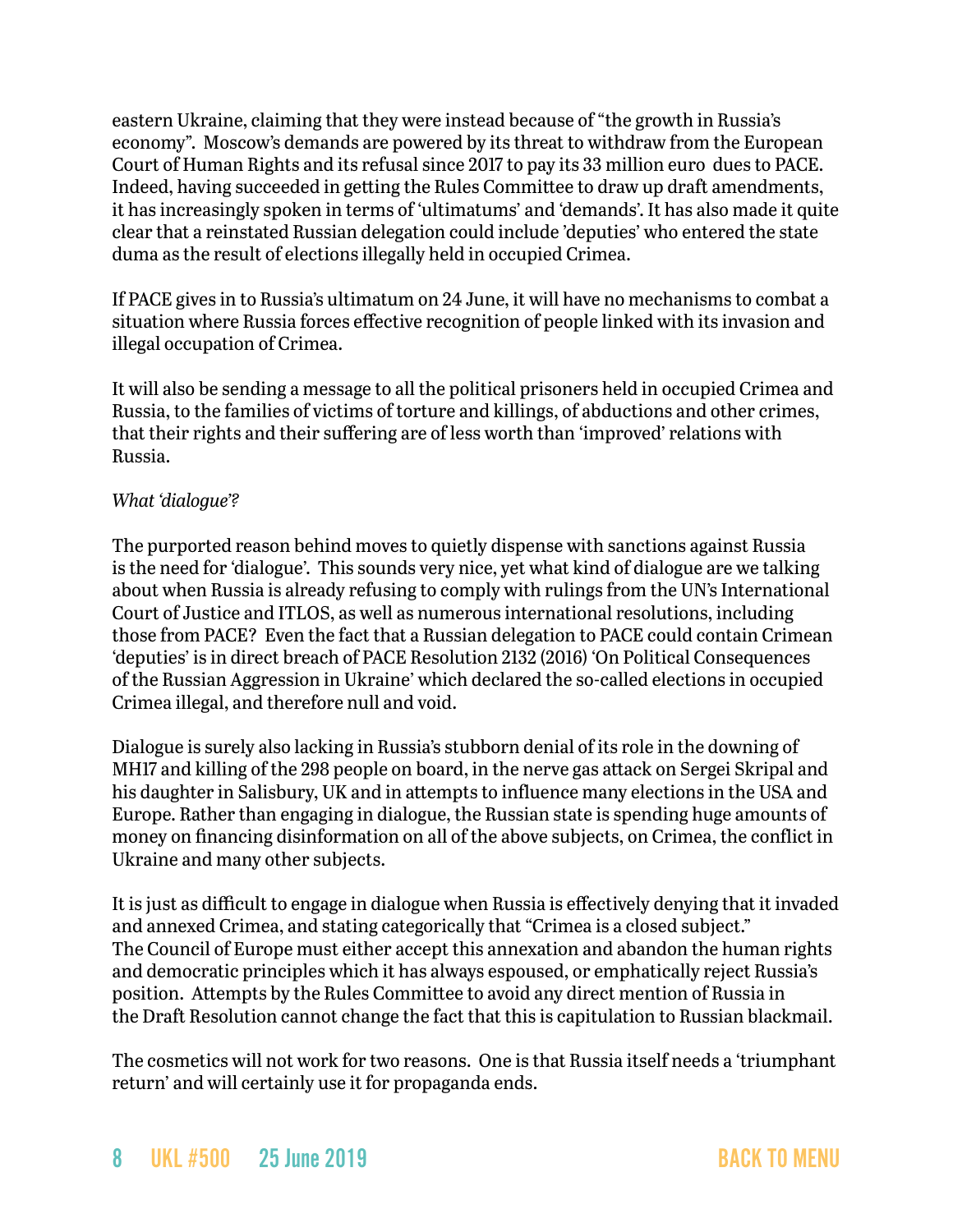The second is the unacceptably high and ever-mounting human rights cost. While the following examples are from occupied Crimea, the deterioration in the human rights situation in the Russian Federation since PACE imposed its sanctions, the increase in political prisoners and of men and women imprisoned for their faith, has also been dramatic.

Russia is now holding a minimum of 115 Ukrainian political prisoners, with at least 63 of these Crimean Tatars. 55 Crimean Muslims are imprisoned on fatally flawed 'terrorism' charges based solely on alleged and unproven involvement in the peaceful Hizb ut-Tahrir movement which is legal in Ukraine. These cases are especially shocking for two reasons. While Russia declared Hizb ut-Tahrir 'terrorist' in a secret ruling in 2003, it only began imposing horrifically long sentences (up to life imprisonment) from 2014.

It is especially noticeable in occupied Crimea that Hizb ut-Tahrir charges are being used against civic journalists and activists, especially from the Crimean Solidarity initiative, which arose to both support political prisoners and their families and to provide information about arrests, torture and other rights violations (examples here). Having driven out or prosecuted independent journalists and silenced all but Kremlin-loyal media, Russia is now using 'terrorism' or 'extremism' charges to imprison those who refuse to be silenced. This has been repeatedly condemned by the Memorial Human Rights Centre.

Even where the victims of such persecution are not civic activists, it is clear that they are facing huge sentences solely for their faith and peacefully held views.

In April 2017, Russia resorted to Soviet repressive measures and banned the Jehovah's Witnesses. At least 200 believers are now imprisoned or facing prosecution for their faith, with a number of armed searches and arrests having already taken place in occupied Crimea.

It should be stressed that many of the arrests, as well as of armed searches generally, appear aimed at presenting Crimean Tatars or any Ukrainians who do not support Russia's occupation as 'extremists' , 'terrorists' or 'saboteurs'. A large percentage of these prosecutions, starting with the arrest of Ukrainian filmmaker Oleg Sentsov and three other opponents of annexation, were based solely on 'confessions' extracted through torture. Since the 2017 UN's International Court of Justice ruling that Russia must reinstate the banned Mejlis (or representative assembly) of the Crimean Tatar people and allow Ukrainian language education, Russia has resorted to a number of arrests which appear aimed solely at trying to discredit the Mejlis and respected members of the Crimean Tatar movement (example here). In the case of one of these political prisoners, Edem Bekirov, it is currently flouting a direct European Court of Human Rights order that the gravely ill 58-year-old be hospitalized.

Freedom House's latest report rates Crimea's record on human rights as not much better than that of North Korea, and significantly worse than that of mainland Ukraine (8/10 for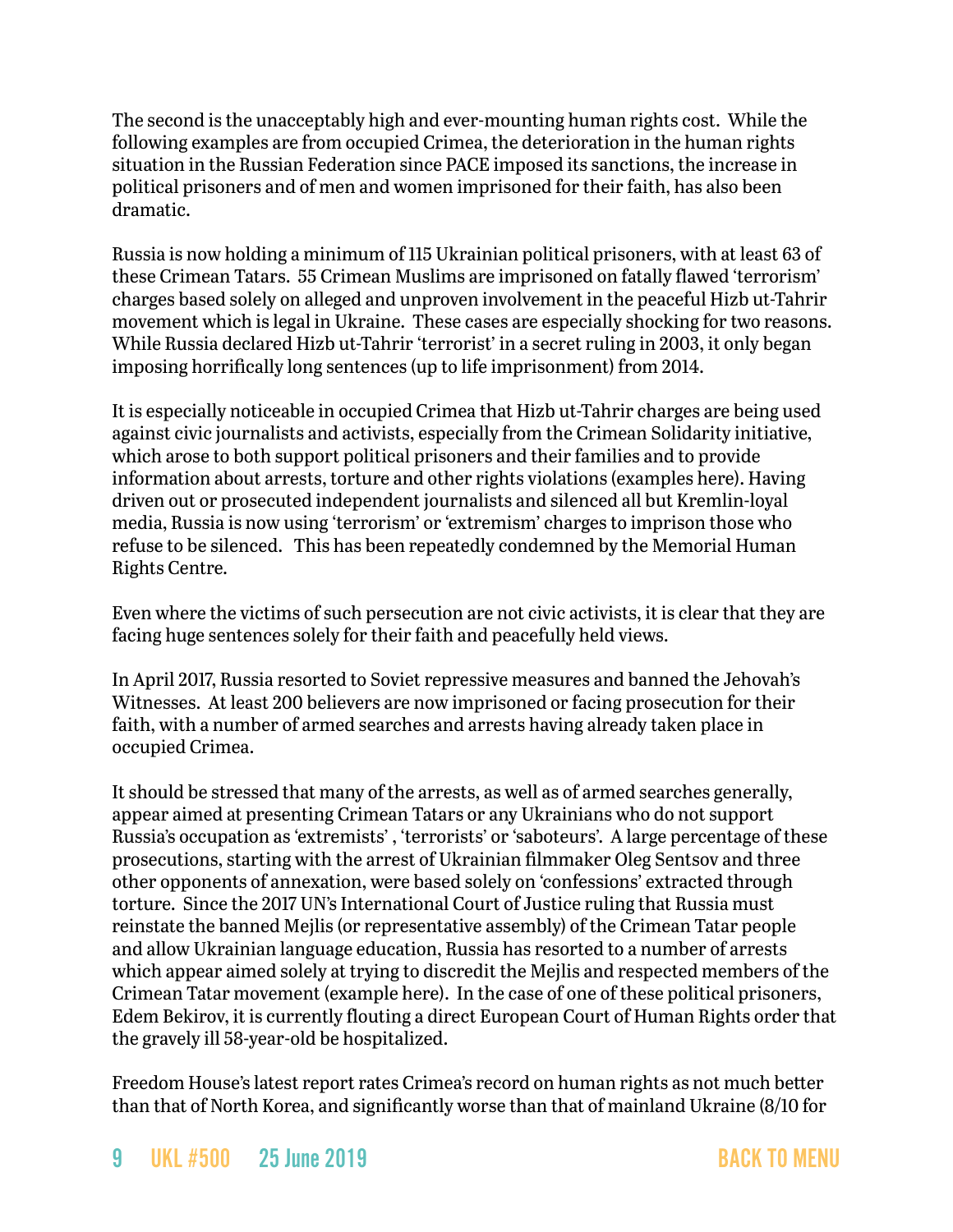Crimea against 60/100). This is indisputably the result of Russia's invasion and ongoing occupation.

Russia may not be alone among Council of Europe members in its disturbing level of human rights violations. It is, however, the only country within this renowned structure which invaded and annexed another country's sovereign territory, caused a catastrophic deterioration in human rights and may now be granted full reinstatement.

This will be a triumph for Russia, a bitter betrayal for all its victims.

<span id="page-9-0"></span>#6

# Interview with Ukrainian President Zelensky

"I Will Tell Putin: Crimea is Ukraine" Bild (Germany), 18 June 2019 <https://bit.ly/2ZRQoed>

As Ukraine's new president Volodymyr Zelensky greets the reporters from BILD, he recalls a private trip to Berlin two years ago: "The Tiergarten was great", he says in English. On Tuesday, he will meet Chancellor Angela Merkel in Berlin, for the first time in his function as president.

BILD: Mr. President, you are meeting German Chancellor Angela Merkel in Berlin. How do you explain to her that Zelensky the "television president" could become the real president of Ukraine?

Volodymyr Zelensky: "There is a huge demand for change in Ukraine. The old political elites who have been in power since Independence in 1991failed to provide Ukrainians with the standard of living that they deserve. We have the biggest land mass in Europe and are nearly 45 million strong, we have inherited great economic and intellectual potential, but we are ashamed to be one of the poorest nations on the continent and the people came to the conclusion that the root of the problem is with the management of the State. When the 'Television President' showed people hope which they embraced and believed, the real Zelenskyy realized that he could not stand aside anymore and had to try his best to become the real President. Now, here I am struggling to turn this hope into reality."

In your opinion what is the difference between the "fictional president" Holoborodko and the real president Zelensky?

Zelensky: "We are different in how we have lived our lives but are similar in our values. I want for Ukrainians everything that I have promised as a Servant of the People – to stop corruption, to bring honesty and transparency in the Ukrainian politics, to unify the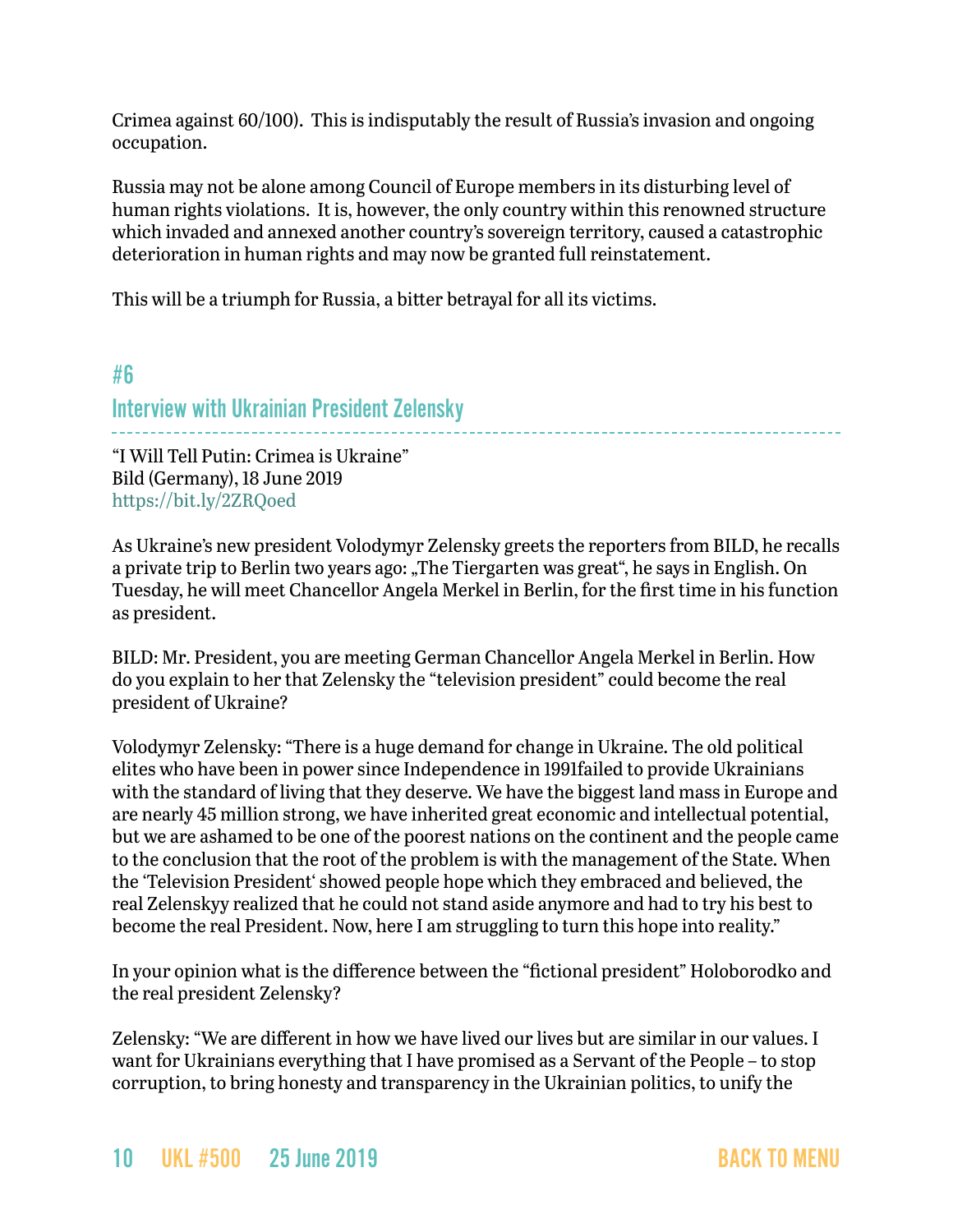country, to deliver peace, and to improve lives of ordinary people. With these objectives, I am as sincere as Vasyl Holoborodko.

But I don't ride a bicycle to work, especially now, when I am in a position where it can be dangerous. I am proud to have had a successful business in the sphere of creative economy that I love. And also, what is important to underline, as a real politician I will collaborate with the international partners of Ukraine. Our urgent goal now is to develop the good relations of the new government with the IMF, as well as with the European Union, and NATO. Our economic priorities are the establishment of the rule of law, currency liberalization and privatization, land reform, tax administration and coping management, reducing the administrative burden on business and creating incentives for small and medium businesses."

As an actor, have you taken benefit from the global election trend in which people no longer want "classic politicians"?

Zelensky: "Every good actor, like every good politician, must listen to people and sense their mood and aspirations. But still I am the one to choose the path of changes and to take the responsibility."

Your predecessor has demanded from Germany in the past that arms deliveries and sanctions should be tightened against Russia. What do you want from the Chancellor?

Zelensky: "Chancellor Merkel has a strong personality, undisputed credibility, and tremendous experience. Ukrainians hope that Angela Merkel, as a powerful European and global influencer, will help my country stand against the challenges we face. We are sure that sanctions policies must stayuntil the territorial integrity and sovereignty of Ukraine is restored. We will also need assistance in the deep structural reforms we are launching. We also see threats in the energy sector because of North Stream 2, that will damage Ukraine's and Europe's energy security."

Do you believe that Ukraine will join the EU and will you refer to this topic with Merkel?

Zelensky: "Ukraine is already a part of the European family. Ukraine seeks for European integration as the major demand of our people. But we understand that we need to deliver compelling results to be able to join the common economic, legal, customs, and digital space of the EU. I would like to see Ukraine at such a level of development that the EU countries will see us as an equal member of the Union. And we will do everything to reach this."

Do you consider Ukraine's accession to NATO realistic?

Zelensky: "NATO enlargement proved to be a powerful tool to ensure security in the region. Almost all our neighbors are members of the Alliance, as well as France and Germany. Ukraine has officially declared its aspiration to join NATO too. First, what I want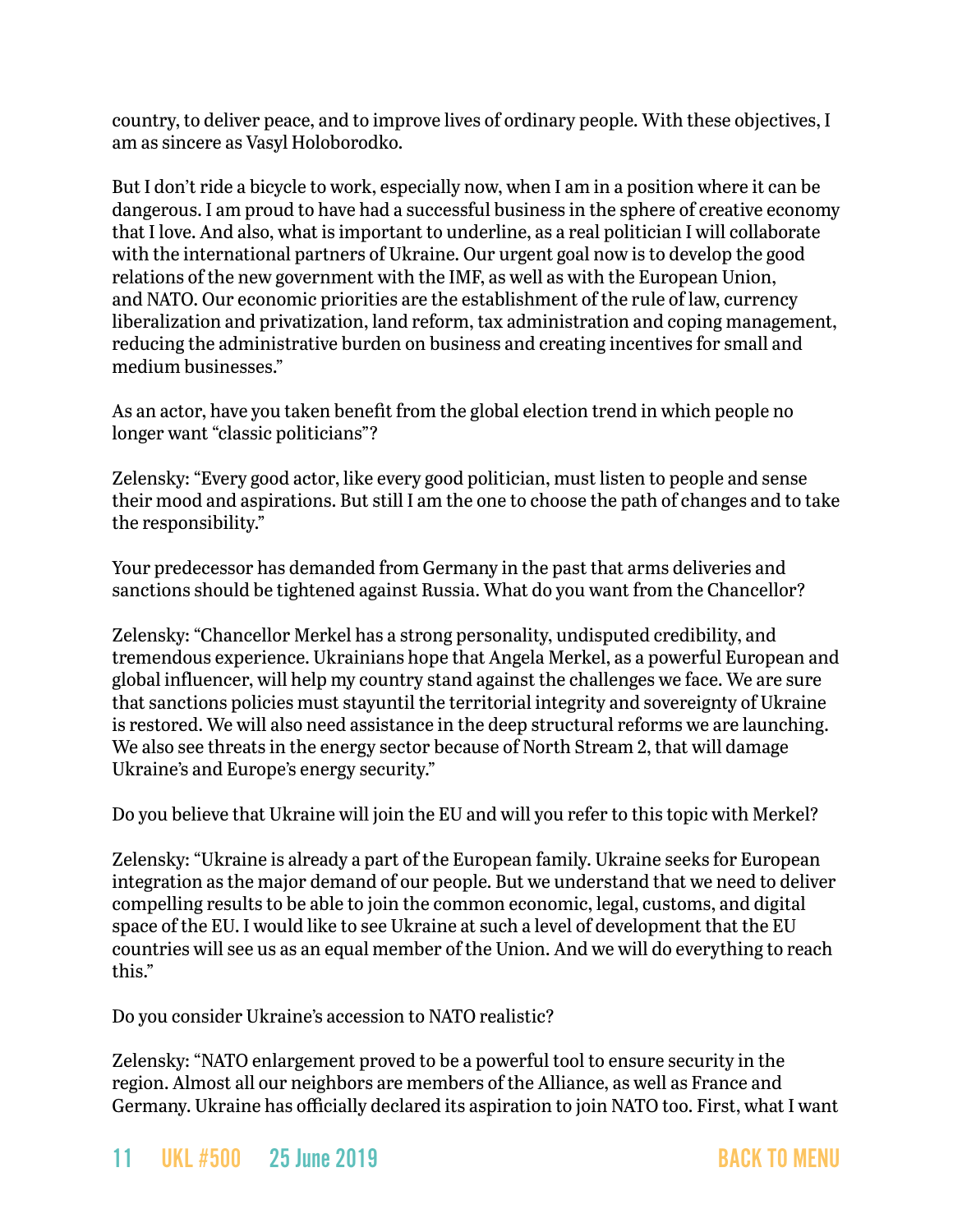to do is to implement NATO standards in the Ukrainian armed forces and our security sector. Ukraine is already a reliable partner of NATO and in the future, we can become a reliable member of the Alliance."

The Saxon Prime Minister Kretschmer met Putin and spoke in favor of easing the sanctions. How will you deal with that?

Zelensky: "This is not the first time when discussions of lifting sanctions have been launched amidst the continuing war. Most probably, these envoys should be reminded why these sanctions were introduced in the first place. My position is clear and simple. Sanctions are the only leverage to free the occupied territory, restore our territorial integrity and sovereignty, and to return our people."

Soldiers are still dying in Ukraine. Do you think the sanctions should be tightened from your point of view?

Zelensky: "Sanctions are a diplomatic tool to achieve results, I mean a cease-fire and the restoration of the territorial integrity and sovereignty of Ukraine. If this tool does not work, then the mechanism needs to be expanded."

Will the war never stop in the East?

Zelensky: "All wars come to end. We will do everything to implement a ceasefire and stop the killing and suffering of our people in the nearest future. We have to give diplomats the chance to talk again while the guns stay silent. This is what I count on. And hope this will be heard in Moscow."

When you meet Putin for the first time, what will you tell him?

Zelensky: "Let us start from the point that the Donbas and Crimea are Ukraine."

But isn't Crimea already lost for Ukraine?

Zelensky: "Crimea is Ukraine. And we hope that soon it will be returned. I love Crimea very much. I have been there many-many times. This is a unique place in Ukraine with its nature and history. For me, Crimea has always been and still stays a part of Ukraine."

You recently said that you want to protect the game from the old elite. However, several people associated with oligarchy like Kolomoisky are part of your presidential team now. Why?

Zelensky: "My presidential team consists of professionals with no corruption background and ties to the old elites. They are people whom I trust because I worked with them in business and during the political campaign, people who had proved that they can be trusted. They are not influenced by oligarchs or any part of the old elites. They are

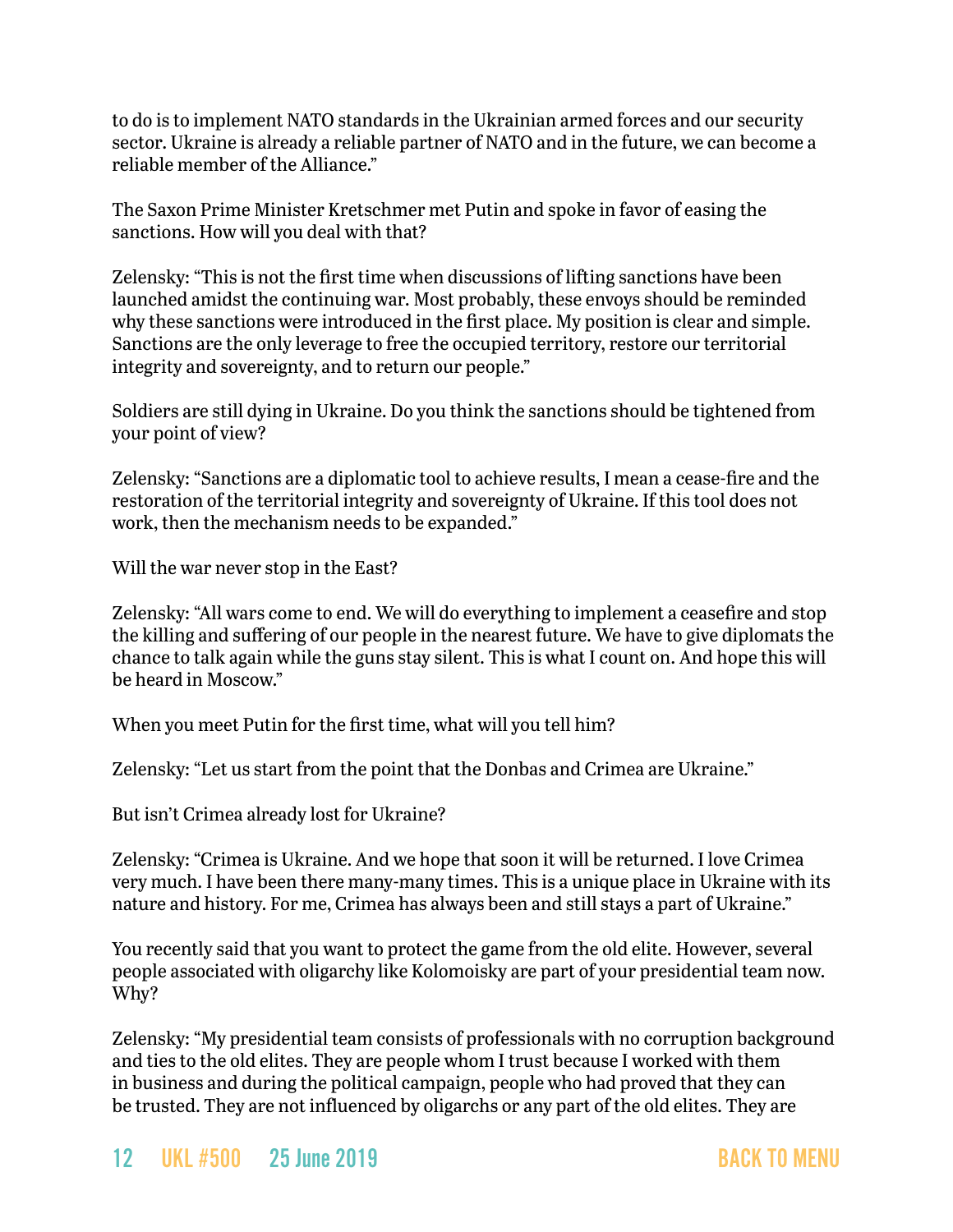committed to the future of Ukraine that we aim to build together. They know my position. And if anyone of my team falls under the suspicion of being involved in murky deals or compromises me, our paths will immediately split."

When it comes to Eastern Ukraine, some Ukrainian activists accuse you of "surrendering Donbas" to the occupiers while western leaders are afraid, you will choose to be a part beyond the "Minsk" process. How do you plan to solve the conflict during your presidency?

Zelensky: "My goal is to bring peace to Ukraine using diplomatic means, not populism. Let me underline again that neither the sovereignty, neither territory, nor the Ukrainian peopls's destiny will become a negotiating token in any peace deal. I'll do my best and I'll seek the support of my fellow citizens and international partners in this difficult endeavor. We trust in the Minsk process, so far. We hope it is a solution. We are relaunching it to negotiate a ceasefire and the release of prisoners. But we can't wait for another 5 years, because the Ukrainians die every day. If we have to, we will explore any other way for negotiations, either in 'Normandy' or another format."

There is a debate that is ongoing in Germany, weather we should lift Crimea and Donbas related sanctions in Russia because they do not have any effect on the Kremlin's behavior. What is your take on this?

Zelensky: "This question is very closely connected with the one I have already answered earlier. The only thing I can add that the sanctions can also be reinforced if their effect is not satisfactory."

### #7

Who's Laughing Now? What Volodymyr Zelensky's Presidential Win May Mean for Ukraine Studies

by William Jay Risch Newsnet (ASEEES Newsletter), June 2019 <https://bit.ly/2FvlCjs>

*William Jay Risch is Associate Professor of History at Georgia College. He is the author of The Ukrainian West: Culture and the Fate of Empire in Soviet Lviv* (Harvard University Press, 2011)

[The footnotes appear in the online version –UKL]

It was not supposed to happen this way in Ukraine.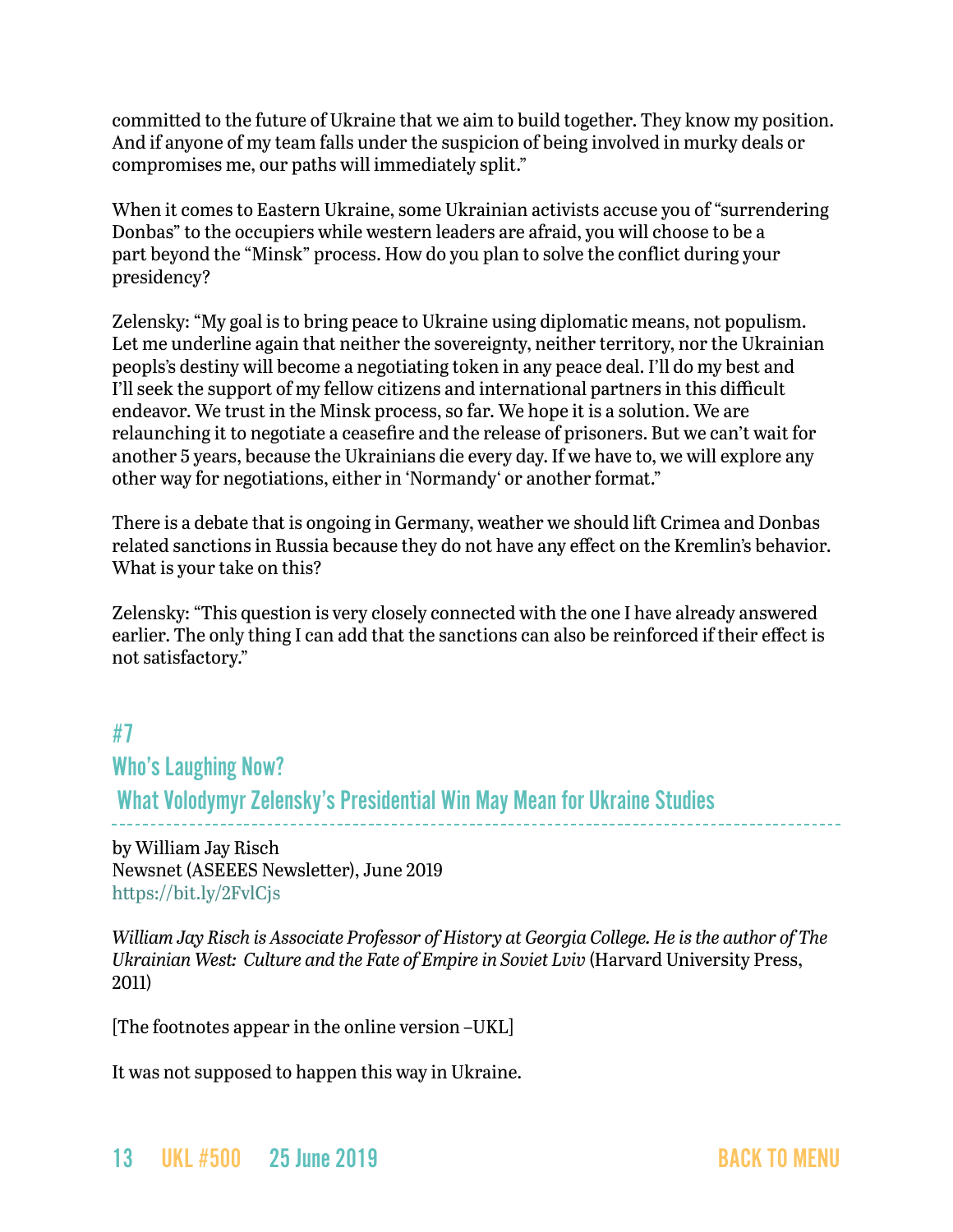Comedian and entertainer Volodymyr Zelensky, a man with no political experience whatsoever, defeated incumbent President Petro Poroshenko, a prominent figure in Ukrainian politics for the past two decades. He defeated Poroshenko despite Ukraine being five years in a hybrid war with Russia that has cost at least 13,000 lives by late February 2019 and has led to as many as 1.8 million people still being registered as Internally Displaced Persons (IDPs) as of July 2018.

It was not a defeat. It was a blowout. In the second round of voting held April 21, 2019, Zelensky defeated Poroshenko by an astonishing 73.22 percent to a mere 24.45 percent. On the electoral map, Zelensky led in all regions of Ukraine where voting could take place, except for western Ukraine's Lviv Region.

### *Television Crusader*

Despite no political experience, nationwide television had made Zelensky famous. Zelensky started his television company, *Kvartal 95* (Block 95), in 2003. Zelensky's company has produced television programs, films, and live shows for not just Ukraine, but the post-Soviet sphere and Eastern Europe. Their television comedy show, *Vecherniy Kvartal* (Evening Channel), has been a hit with audiences since 2008. The television series *Svaty* (The In-laws), which has completed six seasons, had the highest ratings for three of them in Ukraine. In 2012-14, the Monte Carlo Television Festival considered it among the top three comedy series viewed worldwide, next to The Big Bang Theory and Desperate Housewives.

The show that gave Zelensky the most political clout was the television series *Sluga Naroda* (Servant of the People), which premiered on Ukrainian television in 2015. Servant of the People is about a struggling high school history teacher in provincial Ukraine who, frustrated with his country's political system, delivers an impromptu speech against corruption that a student films in class. The student's video goes viral on YouTube and gets Zelensky's character, Vasyl Holoborodko, elected president. Servant of the People is about more than just a novice president battling corruption. The series portrays ordinary Ukrainian citizens complicit in this culture of corruption, from housewives urging their husbands to accept bribes so that they can buy fur coats to neighbors who abuse one another yet will go out of their way to please government ministers.

### *Zelensky Hysteria*

At first it looked like Zelensky had no chance of winning. Out of 40 candidates for president, Zelensky's campaign strategy was bizarre. As he began his campaign in January 2019, Zelensky, going by the brand name of "Ze," said idea crowdsourcing and popular referendums would determine his political program. Zelensky held few live political rallies. He did not engage in any ambitious billboard campaign. Instead, he performed with his comedy team. His campaign team used the social networks and YouTube to broadcast campaign messages. The television network hosting Zelensky's shows, 1 + 1, gave Zelensky a venue for appearing as a president on Servant of the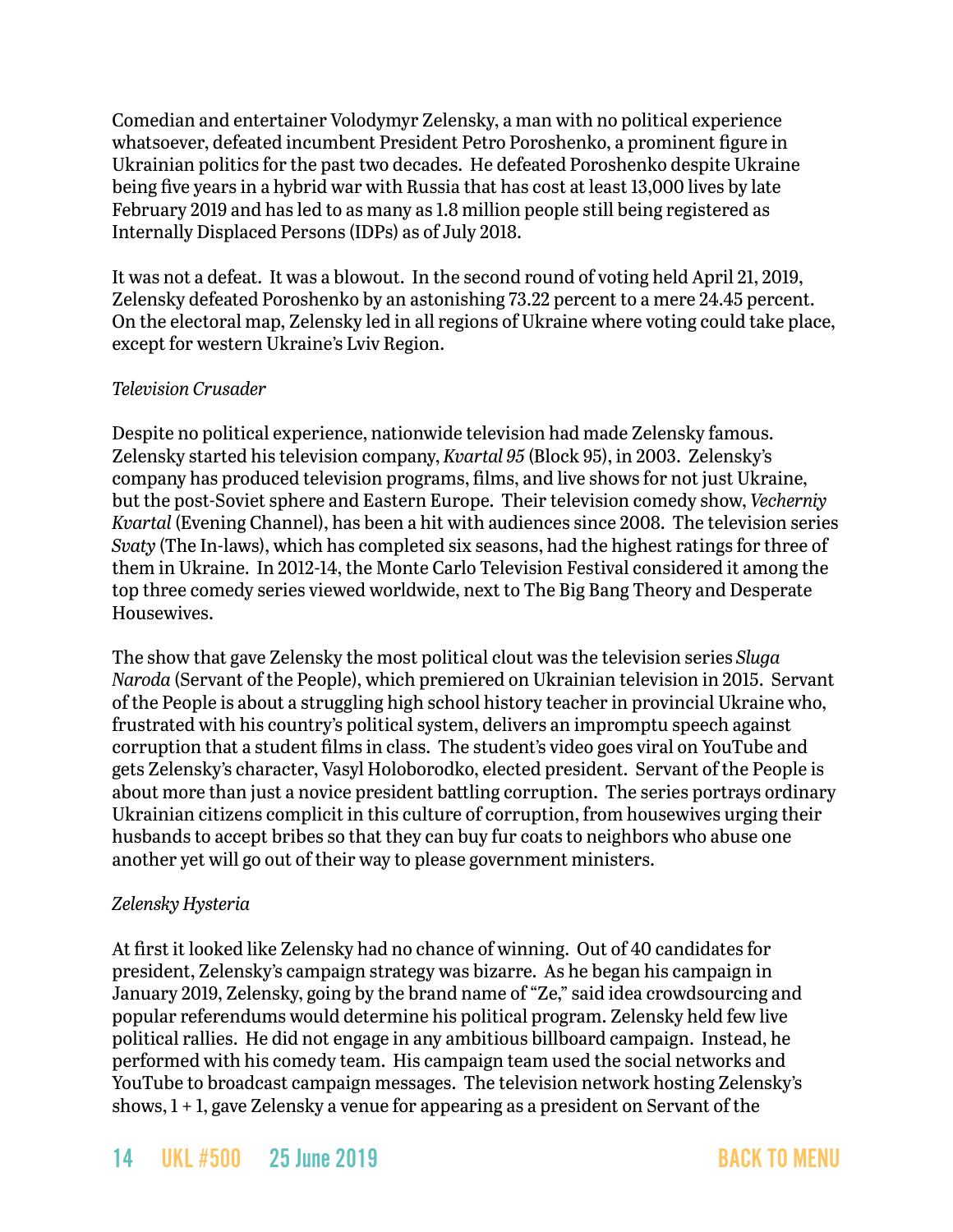People, narrating a documentary on the life of Ronald Reagan (another actor who became a president), and greeting viewers with the New Year at midnight, during a spot traditionally reserved for the President of Ukraine.

Due to his amorphous campaign rhetoric and his past comedy acts, Zelensky seemed like a clown, someone else's puppet. One suspected puppet master was Ihor Kolomoisky. Kolomoisky, owner of  $1 + 1$ , Privatbank, and other assets, was a prominent oligarch who supported the Euromaidan protests and, after Russia's military intervention, funded volunteer battalions to defend Ukraine. While this led to him becoming governor of the Dnipropetrovsk Region in Ukraine's southeast in 2014, his relations with President Poroshenko soured, and he was out of office the next year. Kolomoisky allegedly embezzled some \$5 billion from Privatbank, causing the Poroshenko administration to nationalize the bank in 2016. Kolomoisky left Ukraine and claimed that the forced nationalization of his bank was illegal. Kolomoisky not only gave Zelensky air time through  $1 + 1$ . The  $1 + 1$  channel provided security and logistical support to Zelensky's campaign team. Andriy Bohdan, Kolomoisky's personal lawyer, became Zelensky's legal counsel.

Russian president Vladimir Putin became Zelensky's second suspected puppet master, largely through a subtle smear campaign. Euromaidan Press claimed that Zelensky's campaign program bore an eerie resemblance to that of the Russian Liberal Democratic Party of Vladimir Zhirinovsky. A website known for intimidating journalists and political opponents, *Myrotvorets'* (Peacemaker) – called simply a "non-governmental organization" by some media – claimed that it had intercepted emails proving that a former pro-Russian Donbas militant, owner of a crypto-currency trading platform, had organized the transfer of cash from Russia's FSB to the Zelensky campaign. Euromaidan Press reported this news, while being unable to verify the information completely. Yet at least some suggested, rightly, that this kind of Russian support was negligible, given the enormous resources Kolomoisky and his 1 + 1 television channel provided.

Still, experts warned that Zelensky's victory would doom Ukraine, because Putin would take advantage of his lack of political experience. Alexander Motyl claimed that Servant of the People episodes suggested Zelensky was "dangerously pro-Russian." He argued that Zelensky's show treats Ukrainian nationalists, not Russia, as the main threat to the country. Zelensky, if elected, may make all kinds of concessions to Putin, including ceding the country's sovereignty. Such experts stressed the importance of Poroshenko winning reelection. Adrian Karatnycky of the Atlantic Council said this would protect Ukraine from Russian interference, running rampant during the elections, and would keep it safe from further Russian military aggression. Quoting Ukrainian historian and public intellectual Yaroslav Hrytsak, Karatnycky concluded that it was just a matter of time before Ukraine's educated elite backed Poroshenko and thus guaranteed his victory at the polls: "The main decision for liberals today is whether to support Poroshenko in the first round or wait until the second."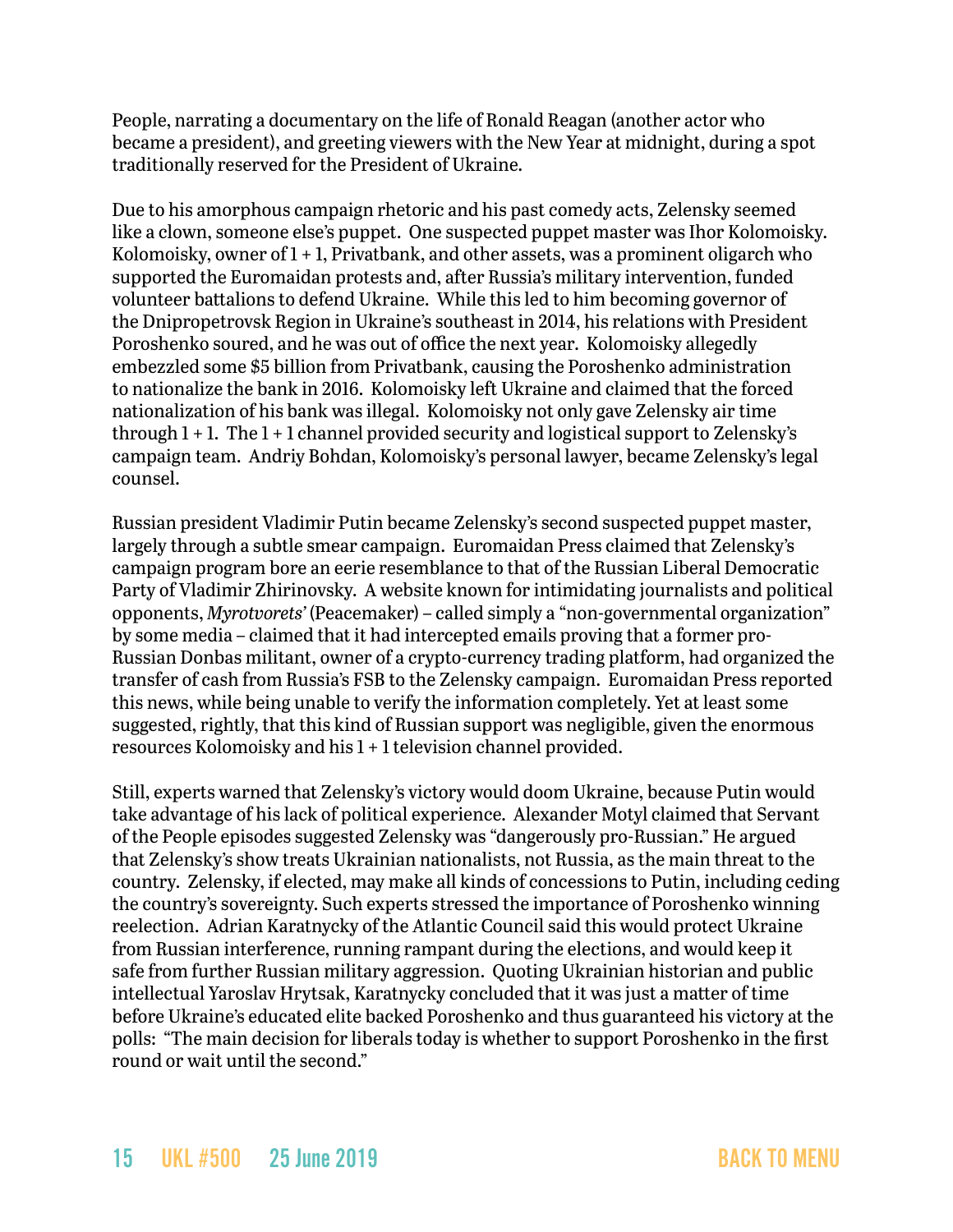### *Day of Reckoning*

Hrytsak's liberals did not determine the outcome of the presidential race. Zelensky's electoral victory was a direct indictment of them and the blinkered view of Ukraine that they and their Western partners shared.

Educated elites most active in the Euromaidan protests of 2013-14 tied that revolution's fortunes to the Poroshenko presidency. Poroshenko himself played an active role in supporting the protests, through his television channel, Channel 5, and through his own intervention in key events that led to the toppling of President Viktor Yanukovych in February 2014.

The Poroshenko presidency, despite attempted reforms, ushered in yet another cycle of systemic corruption. Rather than breaking with a system of bribes, graft, and embezzlement at all levels of state administration, it perpetuated it. A 2018 Gallup poll found 91 percent of Ukrainians claimed government corruption was widespread. Ukraine's national government was the least trusted in the world (9 percent), far below the median for former Soviet republics (48 percent) and the global average (56 percent). Even the Yanukovych administration, overthrown by protests in February 2014, did not have such a low rating, though admittedly confidence in that government was also extremely weak (no higher than 24 percent). Rather than overcoming the arbitrariness and lawlessness of past regimes, Poroshenko's encouraged a "culture of impunity" where crimes remained unpunished or uninvestigated, security organs detained and tortured citizens, and far-right vigilante groups freely intimidated and assaulted their opponents. In late February 2019, investigative journalists claimed the son of one of Poroshenko's close business partners extorted millions of dollars from the state's military industries by selling them parts smuggled from Russia at grossly exaggerated prices.

Despite greater openness with the European Union, including visa-free travel, continued economic decline and the Donbas war had ruined people's standard of living. The value of the hryvnia to the US dollar plummeted from 8 to 27 (as of 2018). In 2015, the average salary of Ukrainians was 190 US dollars a month (a little over 6 US dollars a day). From 2014 to 2017 (before even visa-free travel with EU countries began), over 25 percent of all working age, economically active citizens (those not students, pensioners, mothers on maternity leave, or those disabled and unable to work) left Ukraine for employment abroad. The sharp drop in Ukrainians' living standards, made worse by austerity, has hardly been the prosperity of the "European dream" shared by Euromaidan activists and their supporters more than five years ago.

Ukraine's cultural and intellectual establishment, while grumbling about such corruption and economic hardships, chose to side with Poroshenko to the end. Poroshenko's presidency reinforced myths they shared and perpetuated (sometimes with Western help) about the Euromaidan protests and Ukraine's war with Russia. The Euromaidan protests were about a civilizational choice. They were a contest of wills between the "tolerant ones" *(tolerasty)*, those who adhered to human rights, rule of law, democracy,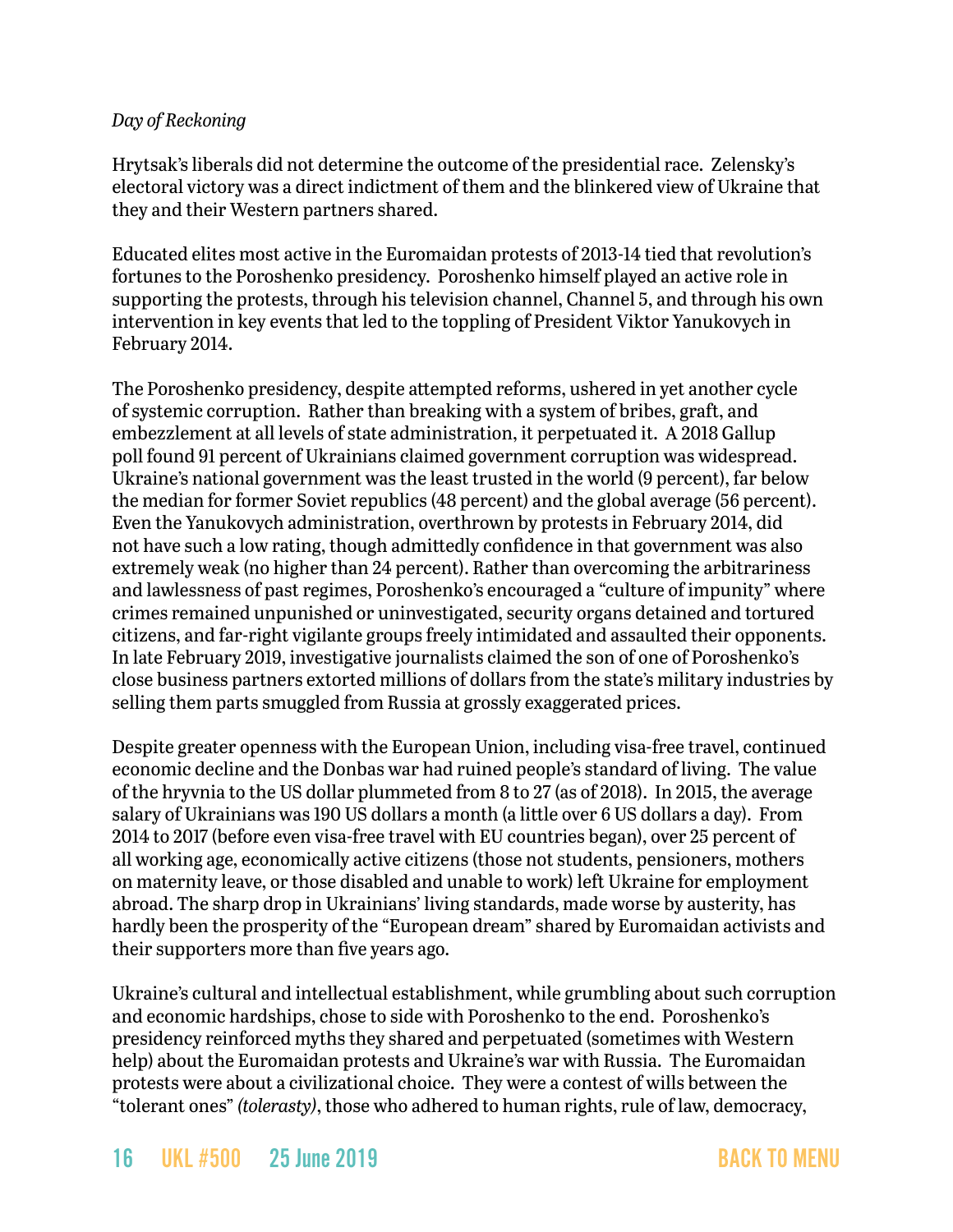and European values, and the "Soviet ones" *(sovky)*, those who blindly followed their post-Soviet leaders and feared change. Marci Shore and her husband, Timothy Snyder, have been the most fervent Western perpetuators of such myths. The protests represented a "rebirth of metaphysics" for not just Ukraine, but Eastern Europe, where the values of Europe acquired real meaning in acts of resistance on Ukraine's Independence Square. The Ukraine crisis occupied center stage in a global war for the "truth" and liberal democracy. Such myths transformed those who were indifferent to the Euromaidan protests, who refused to support the protests, or who openly opposed them into people who were culturally, intellectually, and even spiritually deprived. This was especially true for residents of the Donbas region, who, according to Hrytsak, were allegedly too skeptical, too materialist, and too spiritually deprived to appreciate the altruism of the Euromaidan protesters. Such myths ignored the fact that the Euromaidan protests never gained support from half of the country – mostly residents of the east and south – and that the violence that eventually brought down the Yanukovych regime only polarized public opinion further. Only the threat of Russian military aggression ensured national unity.

As it failed to produce reforms that benefited ordinary citizens, the Poroshenko administration used the threat of Russian military aggression, and nationalist tropes, to bolster Poroshenko's reelection bid. "Army, language, faith" *(Armiia, mova, vira)* became his key campaign themes. Poroshenko guaranteed strong defense against Russian military aggression. When Russian naval forces seized three Ukrainian naval vessels and 24 sailors in November 2018 and closed the Sea of Azov off to Ukrainian shipping, Poroshenko with Parliament's approval temporarily imposed martial law in 10 regions along Ukraine's east and south, claiming that Russian forces threatened to seize those territories as well. The move was viewed as politically motivated, given that nearly all of these regions were least supportive of Poroshenko's presidency. In early January 2019, the Poroshenko administration succeeded in obtaining independent status for the Orthodox Church in Ukraine, removing it from the control of the Moscow Patriarchate. Poroshenko later went on a tour across Ukraine with the document, known as the *Tomos,* claiming that Ukraine had achieved spiritual independence from the Russian world at last. Poroshenko voiced support for a law strengthening the use of the Ukrainian language in education and government. Parliament passed the law shortly after Poroshenko's electoral defeat.

Ukrainian cultural and intellectual figures lined up behind Poroshenko. At a late January 2019 rally in the Kyiv International Exposition Center, writers, actors, musicians, and politicians joined Poroshenko to express their support for his slogan, "Army, Faith, Language." They claimed that Zelensky, former Prime Minister Yulia Tymoshenko, and other rival candidates threatened to undermine Ukraine with empty populist rhetoric, authoritarianism, and a return to the days of Yanukovych's "pro-Russian" regime. The rally offered an even more stark slogan on display: "Either Poroshenko or Putin," with portraits of the two leaders facing one another. Once it became clear that Poroshenko was most likely to lose to Zelensky in the first round and even in the second, Ukrainian intellectuals warned that a Zelensky victory would be a disaster for Ukraine. As many as 26 representatives of the Ukrainian intelligentsia – mostly writers, academics, and former Soviet dissidents – claimed Zelensky's election would make a mockery of Ukraine.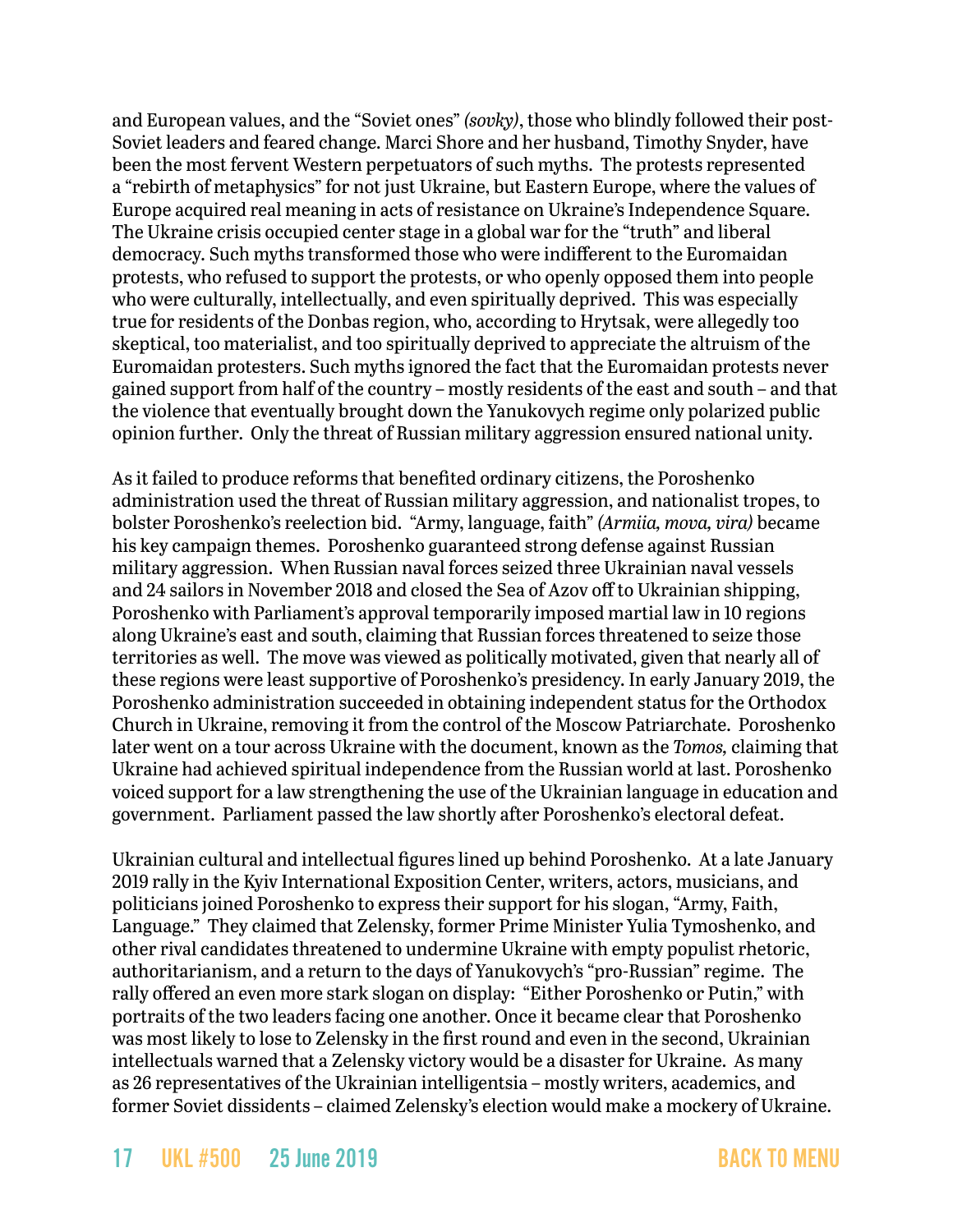Western champions of Ukraine and the Euromaidan protests joined in the jeremiads against a possible Zelensky win. Bernard-Henri Lévy, who had spoken to the Maidan in early February 2014 and claimed that the Europe he was proud of stood before him, warned a Kyiv audience in late March 2019 that Zelensky was a "leap into the unknown."

### *Fear and Loathing of the 25 (Or Less) Percent*

The jeremiads did little more than echo among the faithful. When the results of the first, and then the second, rounds of voting came in, intellectuals and public figures who supported the Euromaidan were furious. They took out their anger against the vast majority who had voted for Zelensky.

Volodymyr Viatrovych, director of the Ukrainian Institute of National Memory, whose work included the passing of controversial laws in 2015 banning Communist symbols and commemorating controversial nationalist figures who had collaborated with Nazi Germany, highlighted the dangers of "the majority" to his readers on Facebook one week before the second round of the elections. "The majority does not read books," he wrote April 14, 2019. "The majority does not know a single foreign language. The majority has not seen the world not just beyond Ukraine, but even beyond their own televisions. The majority did not come to the Maidans [public protests in 2004 and 2013-14], they did not stop the 'Russian Spring' in the south and east, did not fight at the front, did not form volunteer groups to help soldiers." He claimed that "the majority" quickly changes its loyalties, and that it was "the majority" that brought to power such odious figures as Lenin, Hitler, Putin, and Yanukovych (a claim that clearly went against the historical record regarding Lenin and Hitler).

The second round of voting coincided with the beginning of Holy Week for the Eastern rite in Ukraine, and commentators were quick to add Biblical language to express their contempt for the majority. "It is I not beating (him), but the mob *[iuba]* is," wrote political scientist Volodymy Kulyk, referring to Palm Sunday and the fickle crowd that greeted Jesus and then betrayed him. "On the day of [Christ's] arrival in Jerusalem they decided to return to Egypt…" Writer Yuri Andrukhovych, who had already warned readers of *Zbruch* that Zelensky's victory would mean the return to power of a more subtle version of Yanukovych's Party of Regions, compared Poroshenko's resounding defeat to Jesus Christ's betrayal by the mob on Good Friday.

Other intellectuals opposed to Zelensky looked for signs of victory amid defeat. Facebook users affixed the number "25" to their profile photos, proudly identifying themselves as critically-reflecting members of civil society. Poet, critic, and essayist Mykola Riabchuk claimed that Zelensky's presidency would be such a disaster that those supporting a modernized, Ukrainian future connected with Europe, free of the influences of the *sovky,*  could win in a future political struggle.

There was no soul-searching at all among the 25 percent or less. One exception could be art curator and former Euromaidan activist Vasyl Cherepanyn. Cherepanyn compared Zelensky's victory to a popular uprising like that of the Yellow Vests in France, only within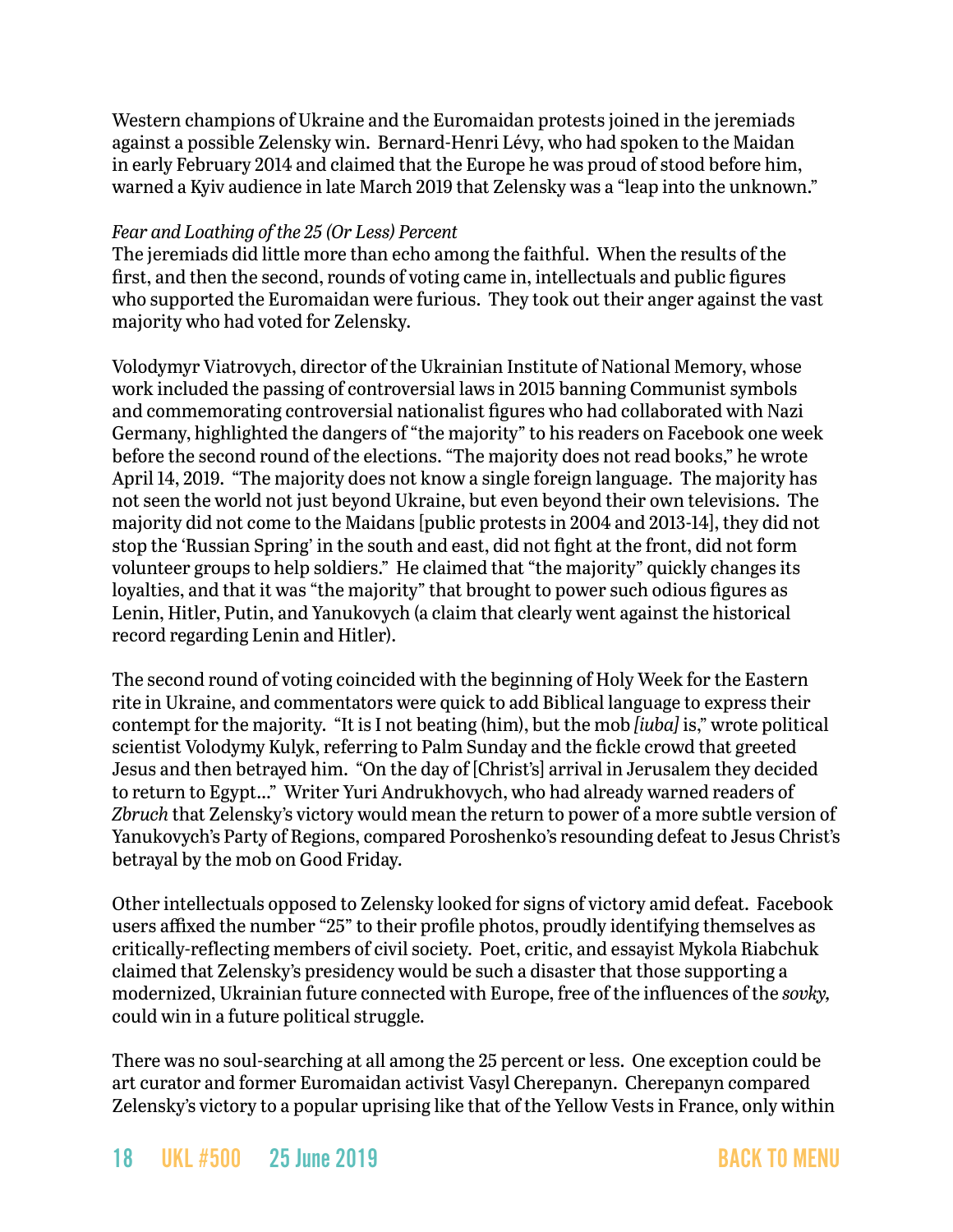the legal system, voting against such issues as the war in Donbas (namely politicians' exploitation of that war to benefit themselves), corruption, and the divisive nationalism that Poroshenko had turned to in order to maintain popular support. Still, as Cherepanyn admitted, what had united the 73 percent of Ukraine's voters behind Zelensky was not voting for Zelensky but voting against something.

While Zelensky's victory bridged regional divides, such divisions remain highly salient for the most important problems facing Ukraine. One survey by the Kyiv International Institute of Sociology indicates that in February 2019, around 62-65 percent of residents of Ukraine's west and center said that Russia bore responsibility for starting the war in Donbas, 10-12.5 percent said Ukraine was responsible, and 25 percent could not answer the question. In contrast, in Ukraine's south, as many as 47 percent could not answer the question, while 23 percent blamed Ukraine and only 30 percent blamed Russia. In the east, the contrast with the west and center was even starker. Most, a total of 55 percent, could not answer the question, while 31 percent blamed Ukraine and only 14.5 percent said Russia was responsible for starting the war.

Zelensky's presidential win thus is no laughing matter for either his opponents or his supporters. Ukraine remains in dire economic straits. The corrupt system in Servant of the People pervades Ukrainian society and involves ordinary people who, regardless of their individual qualities, matter in any representative democracy that claims to live by its ideals. Russia remains a military threat, though far from all Ukrainians agree who is to blame for the war it continues to direct and support in the Donbas region. The gulf between educated elites and "the majority" bears resemblance to the Russian Empire of 1905-1917, where, Leopold Haimson wrote long ago, dual polarization between educated elites *[obshchestvennost']* and the state and between educated elites and the masses threatened to topple the entire system. While this latest drama in Ukraine's history could end as comedy, farce, or tragedy, it is clear that "the people" deserve better treatment than that given to it by the pundits, the experts, and some scholars over the past five years.

### <span id="page-18-0"></span>#8

## Was the Downing of Flight MH17 State-Sponsored Murder?

Editorial New York Times, 19 June 2019 <https://nyti.ms/2ItnM4R>

In Vladimir Putin's Kremlin, lying — willfully, methodically, shamelessly — is the default response to any accusations of wrongdoing. Russia did not meddle in American elections. Accusations of systematic Olympic doping are malicious foreign inventions. The Novichok nerve agent killers in Salisbury, England, were there only to admire the cathedral's spire. Russia has nothingto do with the secessionists in eastern Ukraine.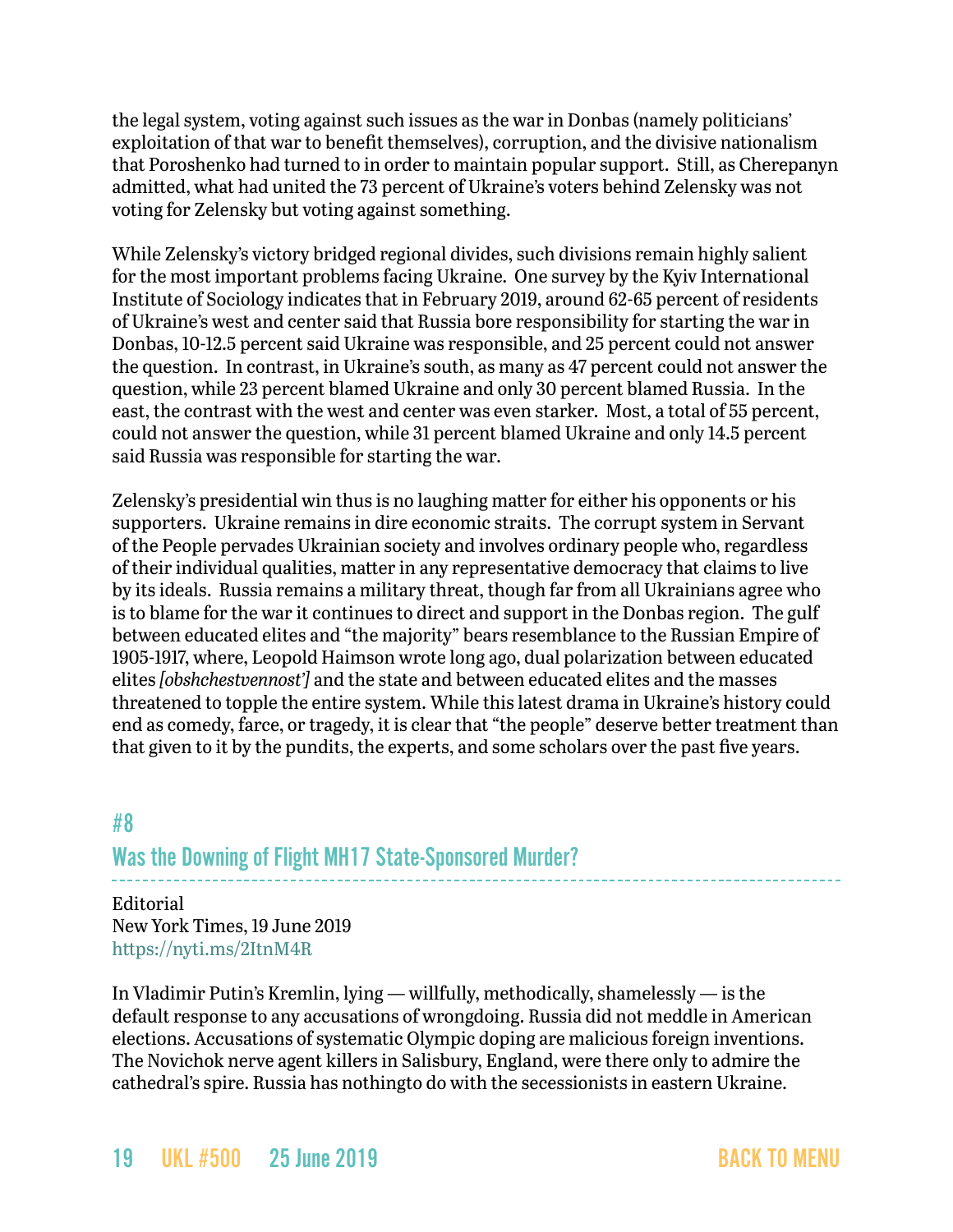Shaping reality to fit political maneuvering has a long tradition in the Kremlin, and unfortunately the practice is gaining popularity in the White House and among would-be authoritarians the world round. That makes it all the more important that institutions dedicated to the rule of law, to reliance on fact and to the primacy of truth should resolutely push back.

And that's why the murder charges announced by international prosecutors on Wednesday against three Russians and a Ukrainian over the downing of Malaysia Airlines Flight 17 five years ago, with the loss of 298 lives, are very important even if Russia refuses to surrender the suspects or acknowledge their culpability, as it will. Even if there are no defendants in the dock, Moscow's lies will be.

Russia's involvement has long been clear. A day after MH17 was shot down over Ukraine's warring eastern provinces on July 17, 2014, the United States government concluded from available evidence that the plane had been brought down by a Russian-made surface-toair missile launched from rebel-held territory in eastern Ukraine. American officials said at the time that they believed the missile battery had most likely been provided by Russia to pro-Russian separatists.

Subsequent findings by a Joint Investigation Team of prosecutors from Ukraine and four countries whose citizens perished in the disaster — the Netherlands, Malaysia, Belgium and Australia — and by private agencies like the online investigative site Bellingcatmeticulously documented how a Russian missile launcher belonging to an active Russian military unit was driven into eastern Ukraine and used to fire a Buk missile at the Malaysian jumbo jet. At the time, Ukrainian separatists had been targeting government aircraft at altitudes only slightly lower than those used by commercial jetliners.

The charges announced Wednesday went beyond declaratory accusations and linked actual faces and crimes to the crash. The destruction of MH17 was not collateral damage in some nasty conflict, declared Fred Westerbeke, the chief prosecutor of the Netherlands, but murder committed by men acting on Moscow's orders in a proxy war against Ukraine. And they will be tried in a Dutch court beginning on March 9, 2020 — Dutch, because 193 of the passengers were Dutch — whether they're present or not.

The four men, for whom international arrest warrants were issued, have figured in previous reports, including intercepted telephone calls in which they discuss movements of the missile launcher and the actual missile firing. One, Igor Girkin, had been a colonel in Russia's F.S.B. spy service; two, Sergey Dubinsky and Oleg Pulatov, had served with the G.R.U. military intelligence agency; and the fourth, Leonid Kharchenko, was a Ukrainian who led a rebel combat group in Donetsk under the Russians.

The accused did not actually fire the missile, the investigators said, but they "formed a chain" linking the breakaway "Donetsk People's Republic" directly with Russia. They were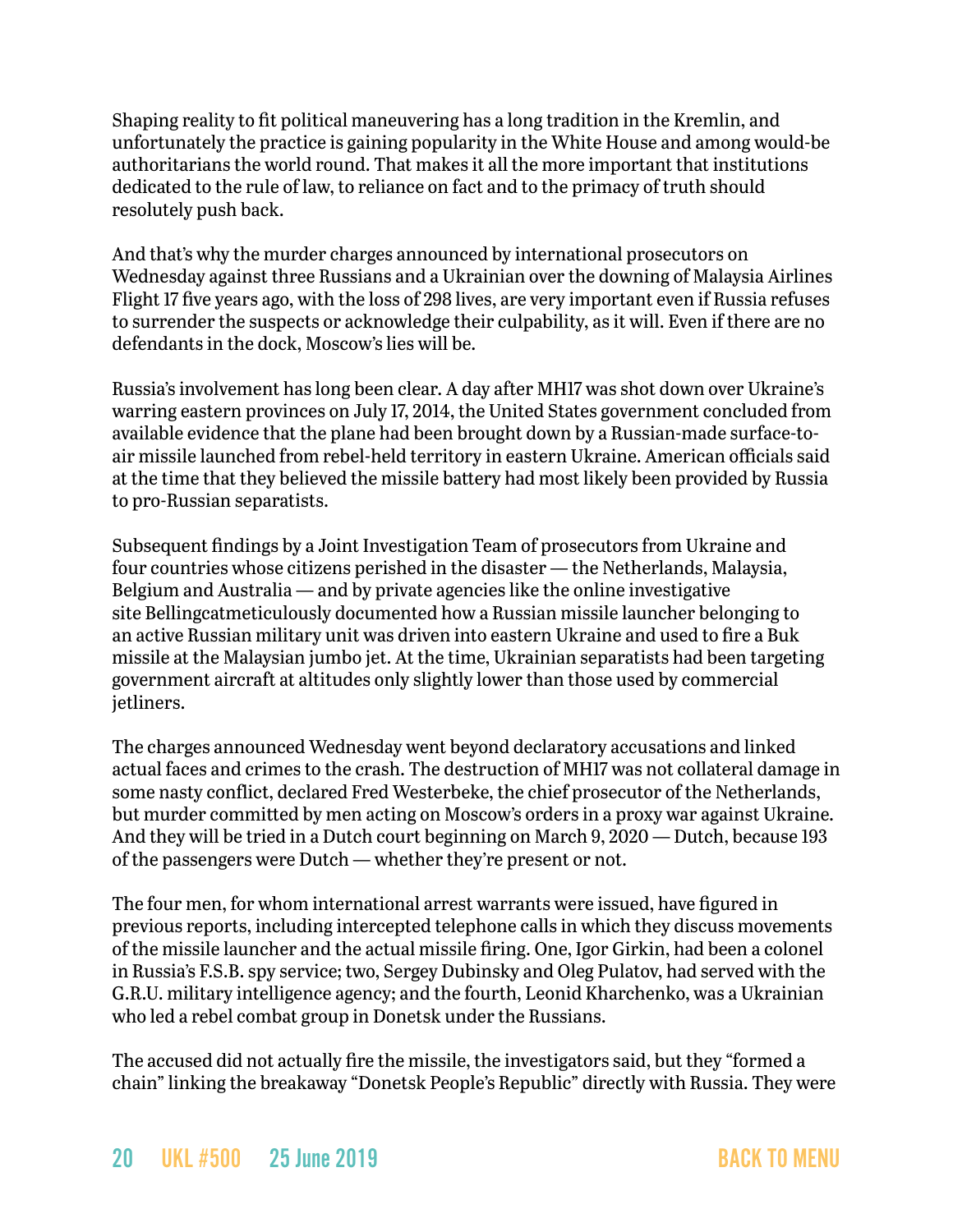responsible for bringing the Russian missile system into eastern Ukraine, and so could be held criminally responsible for murdering 298 people.

And therefore so could Moscow. "We now have proof Russia was involved in this tragedy, this crime," Mr. Westerbeke declared. "One day after 17 July they were in a position to tell us exactly what happened. They knew. The Buk was used in eastern Ukraine and they knew this. They didn't give us this information." Moscow, of course, denies it all, and will continue to act as a victim of Western intrigue, trusting that Western governments will make noise for a time and then go back to doing business with Russia.

That must not happen. These are not some political shenanigans that Moscow stands accused of; these are murders by the Kremlin's agents in a dirty war. An open trial is how just societies judge those who violate the rule of law, and it is a response to Moscow's crimes and lies that should have the full and public support of all law-abiding nations.

### <span id="page-20-0"></span>#9

Four Faces of Sviatoslav Vakarchuk, the Rockstar Running for Ukrainian Parliament

by Olena Makarenko Euromaidan Press, 18 May 2019 <https://bit.ly/2J4gGTt>

[The latest has Vakarchuk's party "Voice" at a little over 6 percent (8 percent in other polls), which would be sufficient for parliamentary representation –UKL]

On 16 May, Sviatoslav Vakarchuk, the famous frontman of the highly popular Ukrainian rock-band Okean Elzy, finally officially entered politics. On Thursday morning, in a picturesque corner of central Kyiv, he [introduced](https://www.radiosvoboda.org/a/news-vakarchuk-partiya-golos/29943979.html) his own political force – Holos ("the Voice" in Ukrainian).

Now, it is too early to estimate its rating. So far, political experts have polar opinions on the chances of Holos to enter Parliament, either in the regular elections in October or earlier, in case snap elections are held. But before they happen, let's take a look at who Sviatoslav Vakarchuk is.

A singer, an opinion leader, ex-MP, and even a prophet – it's all about him.

### *Vakarchuck the rockstar*

The singer was born in western Ukraine in the family of the famous Lviv scientist Ivan Vakarchuk, who in 2007-2010 held the position of Minister of Education and Science and who also for many years headed the Ivan Franko Lviv University.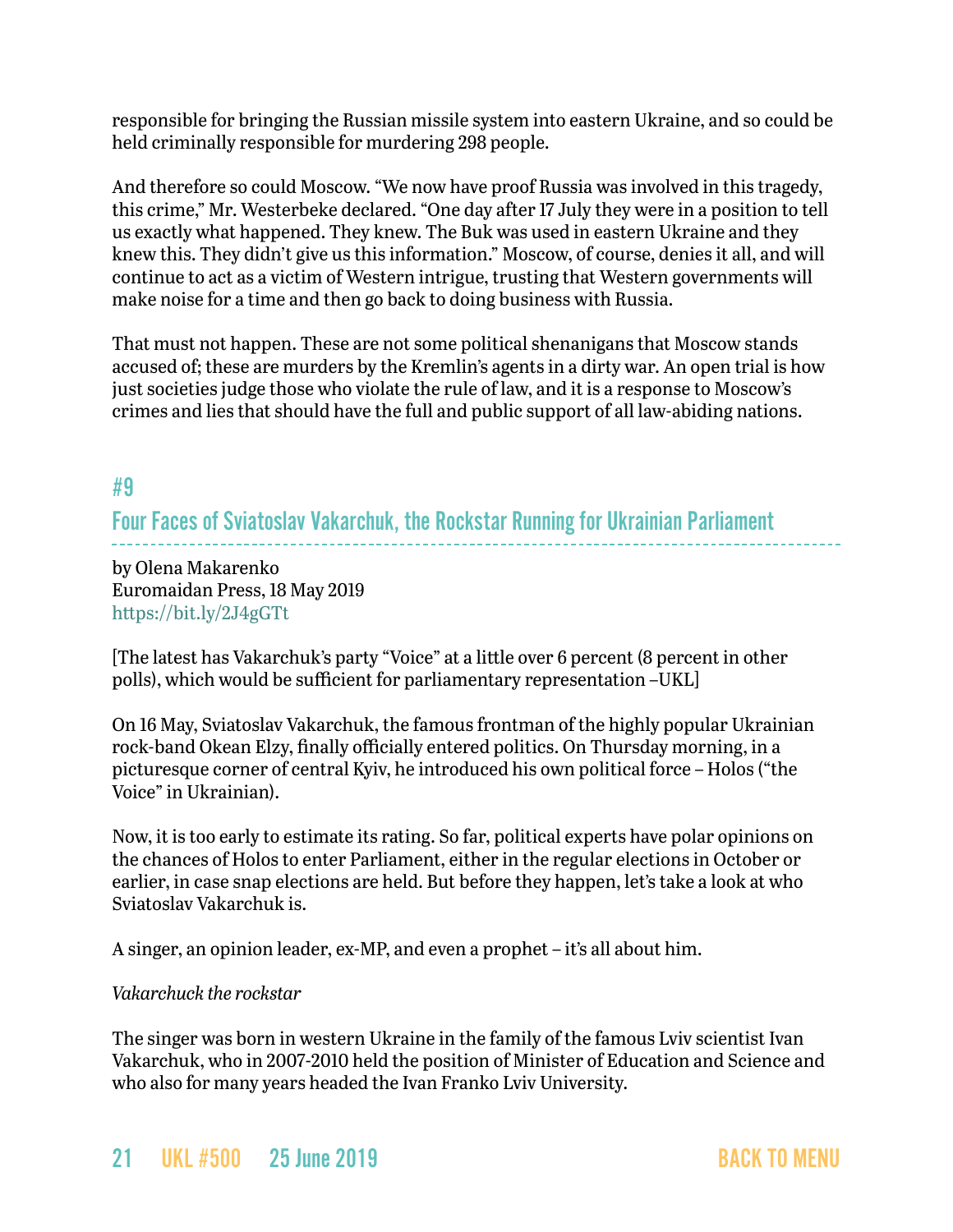In 1994, Vakarchuk junior created the Okean Elzy rock band. In 1998, it released its first album and immediately rose to fame. By its 20th anniversary in June 2014, the band set a [record](https://www.radiosvoboda.org/a/25431084.html) – it gathered more than 70 thousand people at the Olympiyskyi Stadium in Kyiv. According to the press-office of the stadium, no western musician had managed to do the same. Okean Elzy can gather stadiums in other Ukrainian cities easily. It repeated the 2014 success of filling Olympiyskyi in Kyiv also in 2016 and 2018.

Its lyrics are often patriotic and sometimes even prophetic. In spring 2013, Okean Elzy released an album called Zemlia (the Land). Many songs predicted the events which happened later, during the Euromaidan Revolution in 2014, and afterwards, with the war in eastern Ukraine. For example, one song called "Stina" (the Wall) calls for an imaginary wall which exists between Ukrainians to fall down. The song Obiymy (Hug Me) says:

"The day will come when the war ends…"

HIs songs are motivating. Vyshyvankas (traditional Ukrainian clothing) and national flags are quite common at his concerts.

From 2013 to 2016, Vakarchuk was a judge of the famous musical TV Show "Holos Krayiny" (Ukrainian adaptation of the world format "The Voice"). The show is a product of the 1+1 channel, the same one which broadcasts all the shows of the Studio Kvartal 95 of the newly elected President Volodymyr Zelenskyyy.

### *Vakarchuk the failed presidential candidate*

Whether Vakarchuk will run for presidency was one of the main intrigues of the precampaign period in 2018. The scale of the suspense can be compared only to the intrigue of whether Zelenskyyy would run or not.

"Slava [Sviatoslav] are you yes or no [going or not]? Because if you are for sure yes, or for sure no, then me too… Because if there is you and me, there are us," these are the words from Zelenskyyy's Instagram [post](https://www.instagram.com/p/BkkOzVUnPDt/?taken-by=zelenskiy_official) from June 2018. In it, he hinted that they both should run for Presidency.

The 2018 sociological polls showed Vakarchuk being supported by around 5-7% of respondents, which put him in 5th place.

However, he kept the suspense until the very last moment. At Okean Elzy's concert at Kyiv Olympiyskyi on 24 August 2018, Ukraine's Independence Day, all ears were tuned in to hear Vakarchuk's important announcement. As usual, he mentioned important political topics and made a special emphasis on the need to release Ukrainian political prisoners in Russia. However the expected announcement didn't follow. Instead people heard that the country [deserves](https://novynarnia.com/2018/08/25/slava-ukrayini-vakarchuk-na-ostannomu-kontserti-faktichno-pishov-u-politiki-video/) changes which start from each Ukrainian.

Still, his announcement of running for president was expected until the very last moment.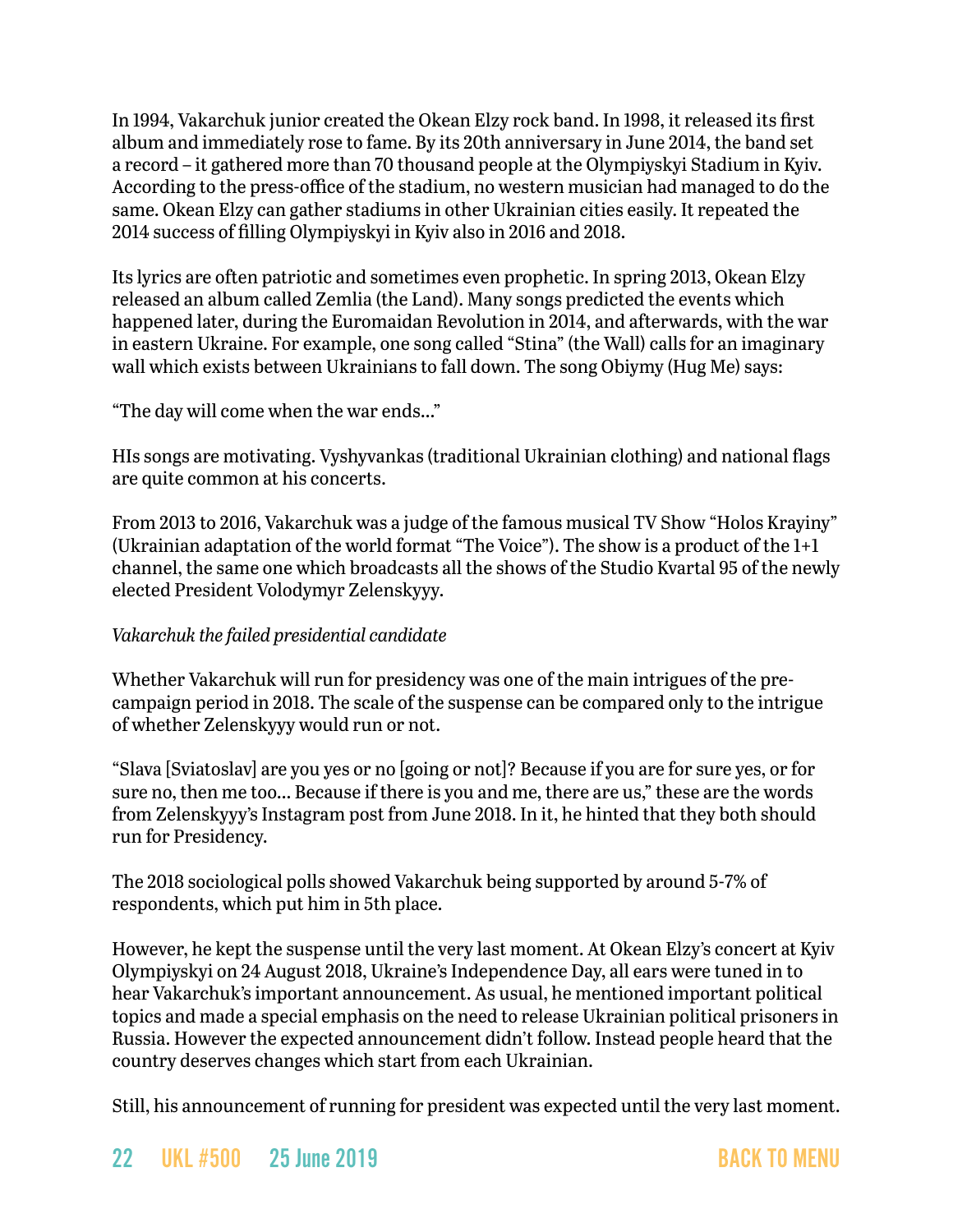Despite Zelenskyyy's instagram post suggesting a unity between him and Vakarchuk, the rock star has been no supporter of the comedian-turned-president. Before the first round, he released a [video](https://www.youtube.com/watch?v=DVGn9brDOic) on his YouTube-channel calling to vote "not for laughs" – a thinly veiled jab at Zelenskyyy. In an earlier [statement,](https://ukr.lb.ua/news/2019/02/12/419509_vakarchuk_pro_zelenskogo_koli_ti.html) Vakarchuk said that it is unfair to speak about the fight against oligarchs if you are connected to an oligarch yourself – hinting at Zelenskyyy's ostensible connection to oligarch Ihor Kolomoyskyi.

And when it wasn't clear if he would run for presidency, Vakarchuk's political affiliation wasn't clear at all.

Some [said](https://strana.ua/articles/148511-reshil-li-svjatoslav-vakarchuk-borotsja-za-post-prezidenta.html) that the sociological polls included him in his questionnaires to take the votes of Petro Poroshenko's opponents. Other journalists [assumed](https://vgolos.com.ua/articles/chy-pogodytsya-vakarchuk-staty-marionetkoyu_316101.html) him to be supported by Viktor Pinchuk, an oligarch, media mogul and husband of ex-president Leonid Kuchma's daughter, Mihail Fridman, a Russian oligarch and head of the supervisory board of the Alfa-Group, and the US billionaire George Soros.

### *Vakarchuk the future politician*

On 16 May, the Social Monitoring Centre, Ukrainian Institute for Social Research, and Rating Sociological Group [released t](http://ratinggroup.ua/research/ukraine/ukraina_segodnya_vyzovy_i_perspektivy.html)he ratings of the political parties. The poll was conducted from 30 April to 10 May. According to it, these political forces would pass the needed 5% threshold and enter the Verkhovna Rada (Parliament):

Sluha Narodu – 39.9% Opposition Platform – Za Zhyttya – 10.9% Petro Poroshenko's Bloc Solidarnist – 10.6% Batkivshchyna – 9.1% Chest i Syla of Ihor Smeshko – 5.1% Hromadyanska Pozitsiya of Anatoliy Hrytsenko – 5%.

So far, Vakarchuk's political force gained 0.9%. But this research was conducted before the rock star announced he was entering politics.

Some experts believe his force can become the main competitor to Zelenskyyy's Sluha Narodu. Others say that he was keeping the suspense and delaying his decision for such a long time that it's too late for to gain the needed support.

The Ilko Kucheriv Democratic Initiatives Foundation [collected](https://dif.org.ua/article/chi-znayde-golos-golosi-analitiki-deminitsiativ) some opinions.

"He had delayed his determination for too long during the presidential campaign, was unconfident, and as a result lost a big share of his rating… He can try to create a liberal-reformist power, but one should understand that the competition is very high. He will be playing on the field of the post-Maidan, pro-state electorate which already has lots of political forces. There will be Poroshenko, Tymoshenko, Hrytsenko, and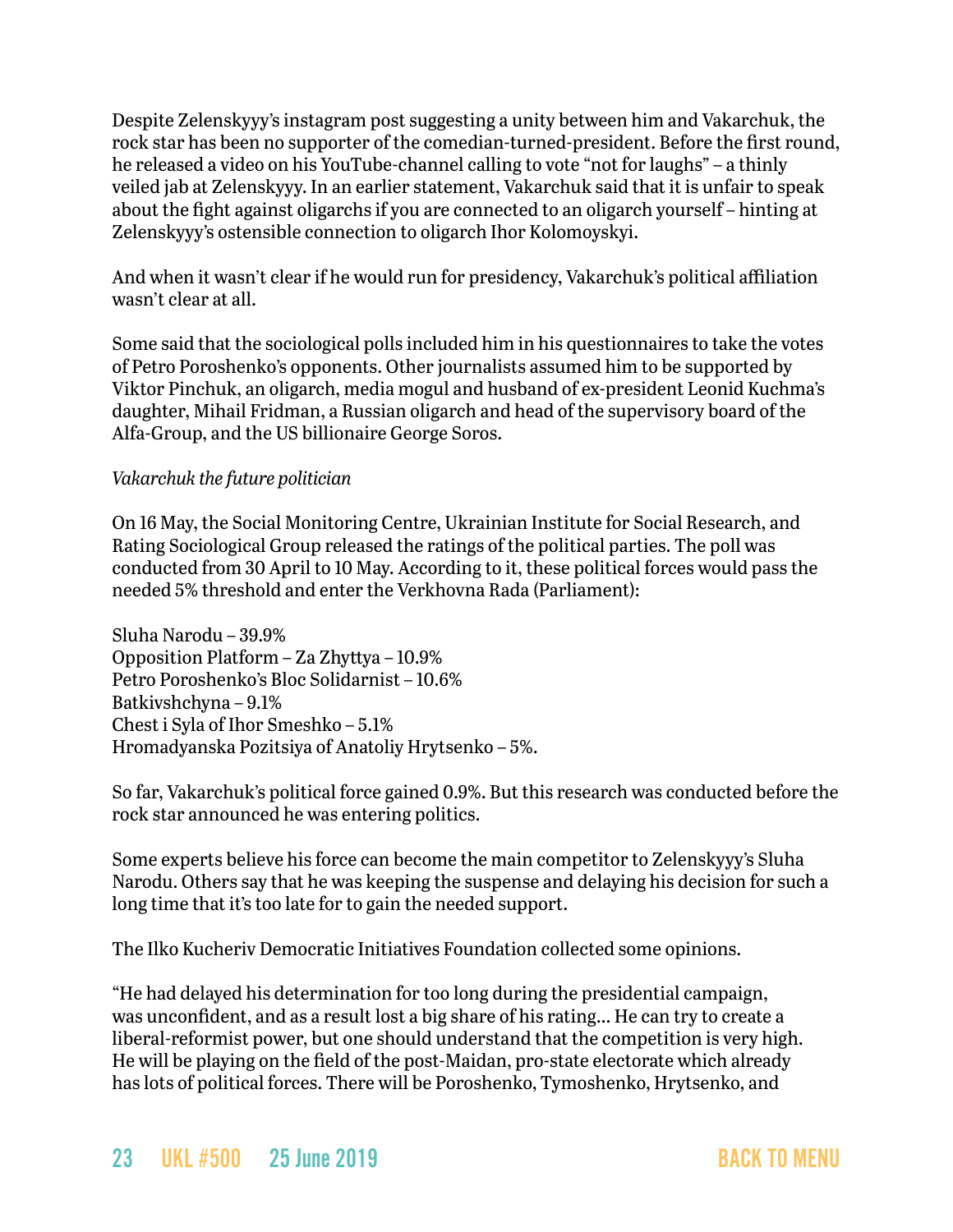Smeshko," estimated Oleksandr Haran, professor of the Kyiv Mohyla Academy, and research director of the Democratic Initiatives Foundation.

Iryna Bekeshkina, the Head of the Democratic Initiatives Foundation, believes that Vakarchuk's party can overcome the 5% threshold to get to the Parliament, but not by much.

"There have to be two preconditions for success: whether there will be famous and authoritative people in his team and whether he will have maximum of opportunities to appear in media," said Bekeshkina.

Political expert Maria Zolkina does not see any chance for Vakarchuk's party. According to her, society's request for new faces have already been fulfilled by Zelenskyyy's party Sluha Narodu.

On the contrary, Yuriy Solovey, an MP from the Petro Poroshenko Bloc, is [confident t](https://zik.ua/ru/news/2019/05/16/kak_poyavlenye_v_polytyke_vakarchuka_povlyyaet_na_reytyng_zelenskogo__1573425)hat, having a competitive team, Vakarchuk's force can become an alternative to the Sluha Narodu.

During the announcement on Thursday, Vakarchuk said that the list of names on the party list will appear when the campaign officially launches.

"We're interested in principles first of all. Actually, we even have thoughts that current MPs might not be in our list, even though there are a few respectable people in the Rada whom we are interested in," Vakarchuk said.

### *Vakarchuk the ex-MP*

In 2007-2008, Vakarchuk had already been an MP. He got into Parliament on the list of Nasha Ukrayina-Narodna Samooborona Bloc, the political force of then President Viktor Yushchenko. At that time, he was a member of the Committee on the Freedom of Speech and Information and member of groups of inter parliamentary relations.

He hadn't drafted any bills and submitted only two amendments, one of which was taken into consideration. In December 2018, he decided to leave the Parliament. This is how he described it at that time:

"Never-ending inter-party and intra-party disputes which those who are supposed to lead Ukraine are so concerned about, demoralize society within the country, and undermine its authority internationally. The political life of the state has narrowed to a ruthless struggle for power. Its victims are not only moral principles, but also national interests, about which politicians of all colors and camps often talk," Vakarchuk said at that time.

In these circumstances, he said, "the only way to be yourself is to leave."

In numerous interviews afterward, he has distanced himself from politics.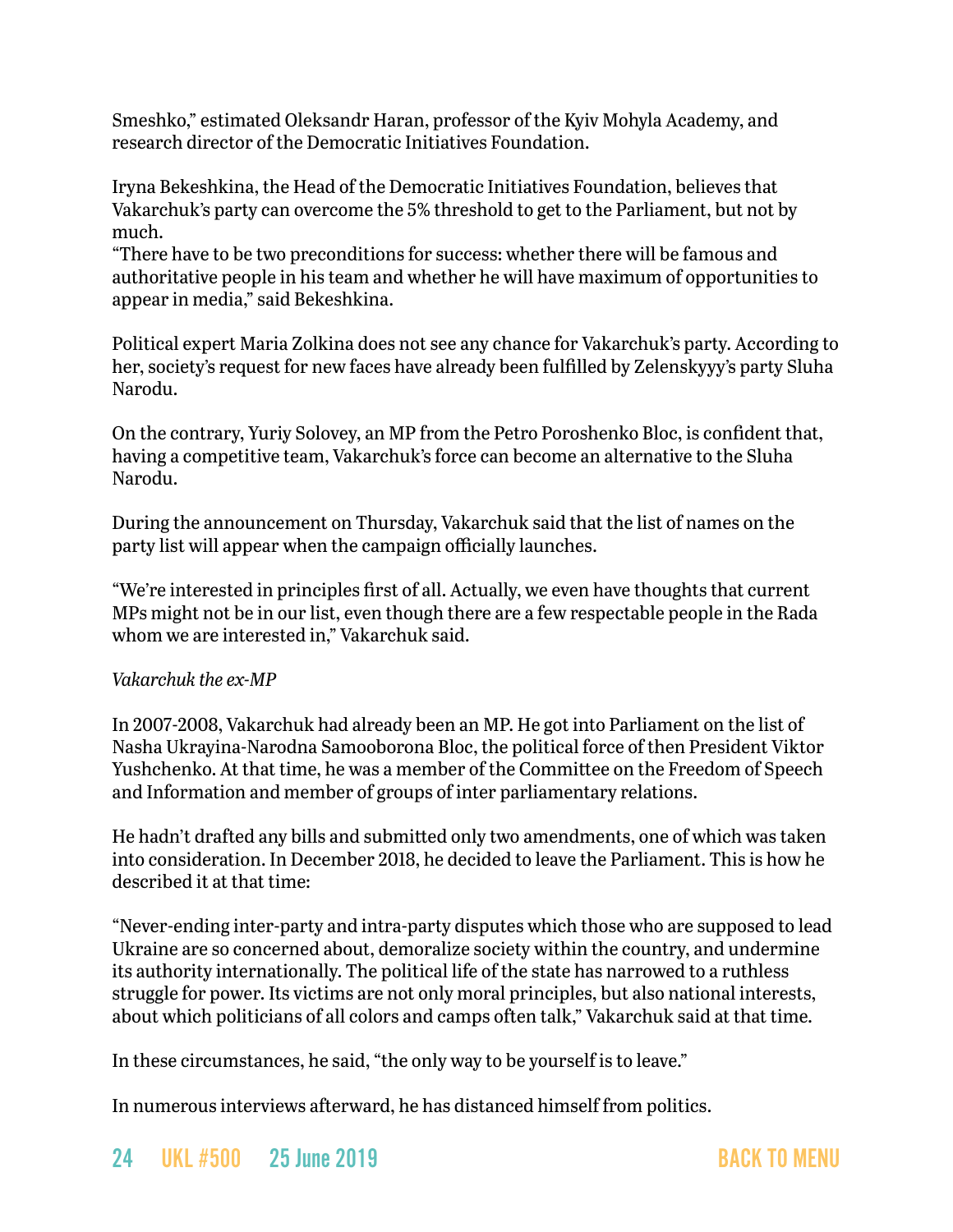The new waves of expectations from him started appearing in society in 2017 when he went to participate in a leadership course at Stanford.

It seems that nowadays his views have changed.

## <span id="page-24-0"></span>#10

## Unlearning the Lessons of Chernobyl

by Anne Applebaum Washington Post, 21 June 2019 <https://wapo.st/2RxwIsV>

Five years after the Chernobyl disaster, in the summer of 1991, the last summer the Soviet Union was still in existence, I visited Ukraine. I trekked out to the 20-mile exclusion zone — it had been cleared of all people after the accident — together with some local environmental activists. We brought Geiger counters, which indeed ticked upward as we got nearer to the reactor, but not in any way that was conclusive. We also talked to a local doctor, whom I remember as not very forthcoming. Some people told us of two-headed pigs and mutated cows, but others dismissed them as rumors.

In fact, it wasn't possible to learn that much about Chernobyl when you were at Chernobyl five years after the accident. The number of deaths was disputed, even then, and it remains so now. As I wrote at the time, the official number then was 31; the scientific director of the exclusion zone thought the number was closer to 7,000; other Soviet nongovernmental organizations used much higher numbers, speculating that early deaths as a result of the accident would hit 300,000. Those figures have changed, but the range hasn't. There was no way to be certain of the fatalities then, and there still isn't now. Nobody had measured the radiation at the time of the explosion; nobody kept track of the people who had been evacuated to new homes all over the country; nobody even knew the fate of the soldiers and plant employees who had taken part in the cleanup.

Anyone who has watched HBO's recent brilliant five-part series, "Chernobyl," or read Serhii Plokhy's prize-winning 2018 book, "Chernobyl: The History of a Nuclear Catastrophe," knows that there were deeper problems, too. Layer upon layer of lies and falsehoods surrounded the accident from the beginning. First the reactor's leadership, then the Soviet leadership, covered up the explosion. Later, they tried to cover up the human errors that led to the disaster. That was why measurements were not made, assessments were not completed, victims were not informed.

In due course, the extent of the lying created a further problem: Trust in Soviet institutions — medical, scientific and political — plunged, especially in Ukraine. Rumors replaced information. Conspiracy theories replaced explanations. As a result, Chernobyl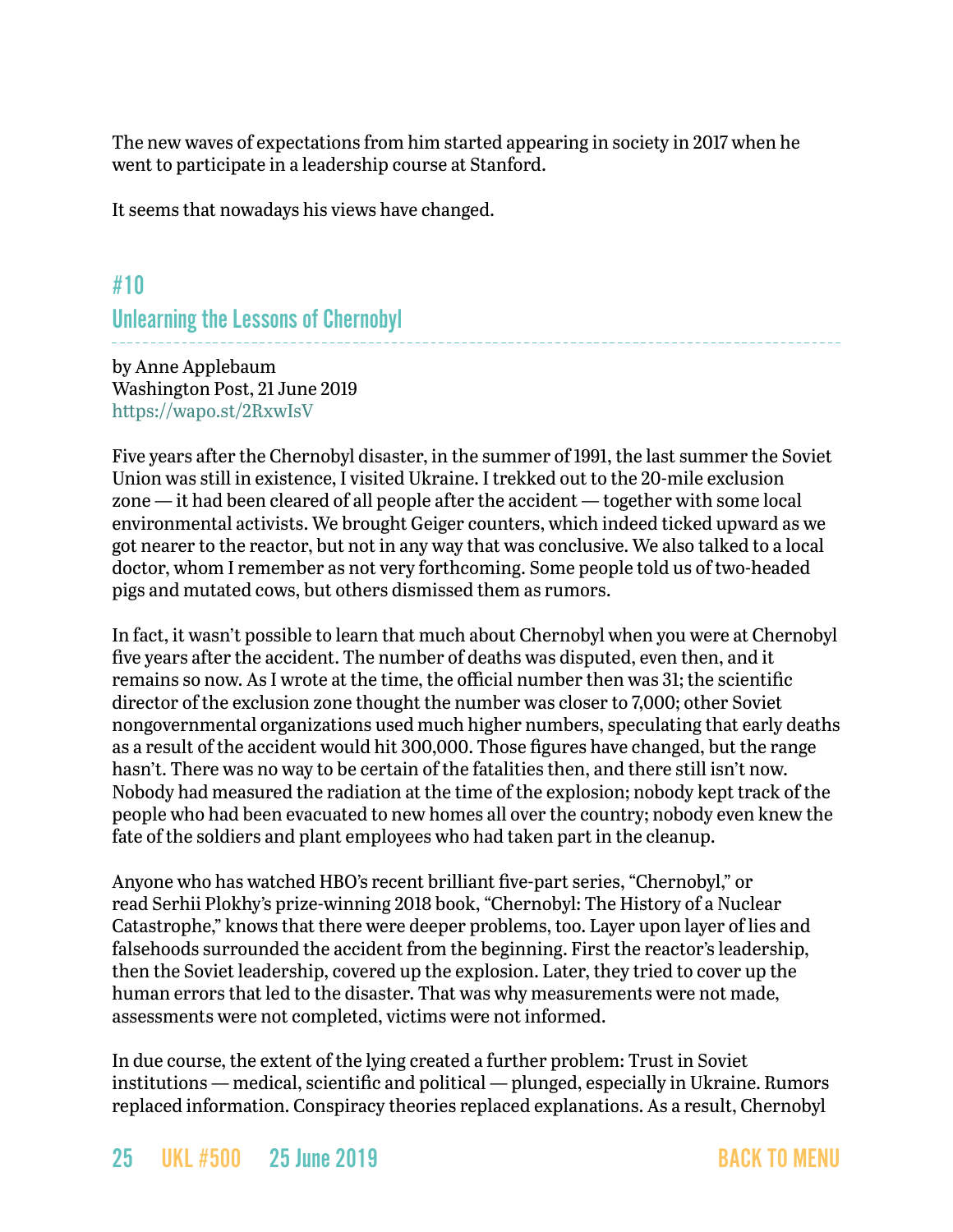became an important inspiration for the nascent Ukrainian independence movement; Chernobyl also persuaded the last general secretary of the Soviet Union, Mikhail Gorbachev, to launch his program of glasnost, or openness. He thought that if Soviet institutions began to tell the truth, other Chernobyls could be avoided, and the Soviet Union would remain intact. Instead, it melted down, too.

Although more than three decades have passed since the explosion sent waves of radiation into the atmosphere, there is now no shortage of people who want to talk about it, read about it, watch dramatizations of it. A Chernobyl fan subculture thrives online. But this is unsurprising because we live at a moment when the lessons learned from Chernobyl are being unlearned. Inside Russia, the culture of official lies has returned: There have been calls to ban the HBO series on the grounds that its portrayal of Soviet incompetence, mendaciousness and venality is somehow an insult to modern Russia and to the memory of the Soviet empire. Because national honor is more important than truth, a Russian television station, NTV, has commissioned its own series. This one will not tell the actual story, of course. Instead — surprise! — it will claim that the whole thing was the fault of the CIA.

But Russia is not the only country in which science is suspect, conspiracy theories multiply and politics is a series of coverups. In President Trump's Washington, scientific advisory panels are being cut. Environmental rules designed to protect the public from dirty air and pollution are being rolled back. Positions at environmental regulatory agencies, once held by people with scientific expertise, are now routinely held by people who come from the industries being regulated; once they are done with government service, they are almost certain to go back to those industries and reap their rewards.

Most of this happens not in secret but in silence. The president does not advertise what he is doing but instead distracts the public with his attacks on actresses and foreign mayors while he retweets conspiracy theorists. We don't live in a culture of censorship, such as the Soviet Union's; we live in a culture where there is too much information, where words are drowned out, not banned, and important ideas and events are ignored. We are lucky, very lucky, that no catastrophe, nuclear or otherwise, has yet blighted the country. Because if one does, we may discover the collapse of trust is so great that we are no longer prepared.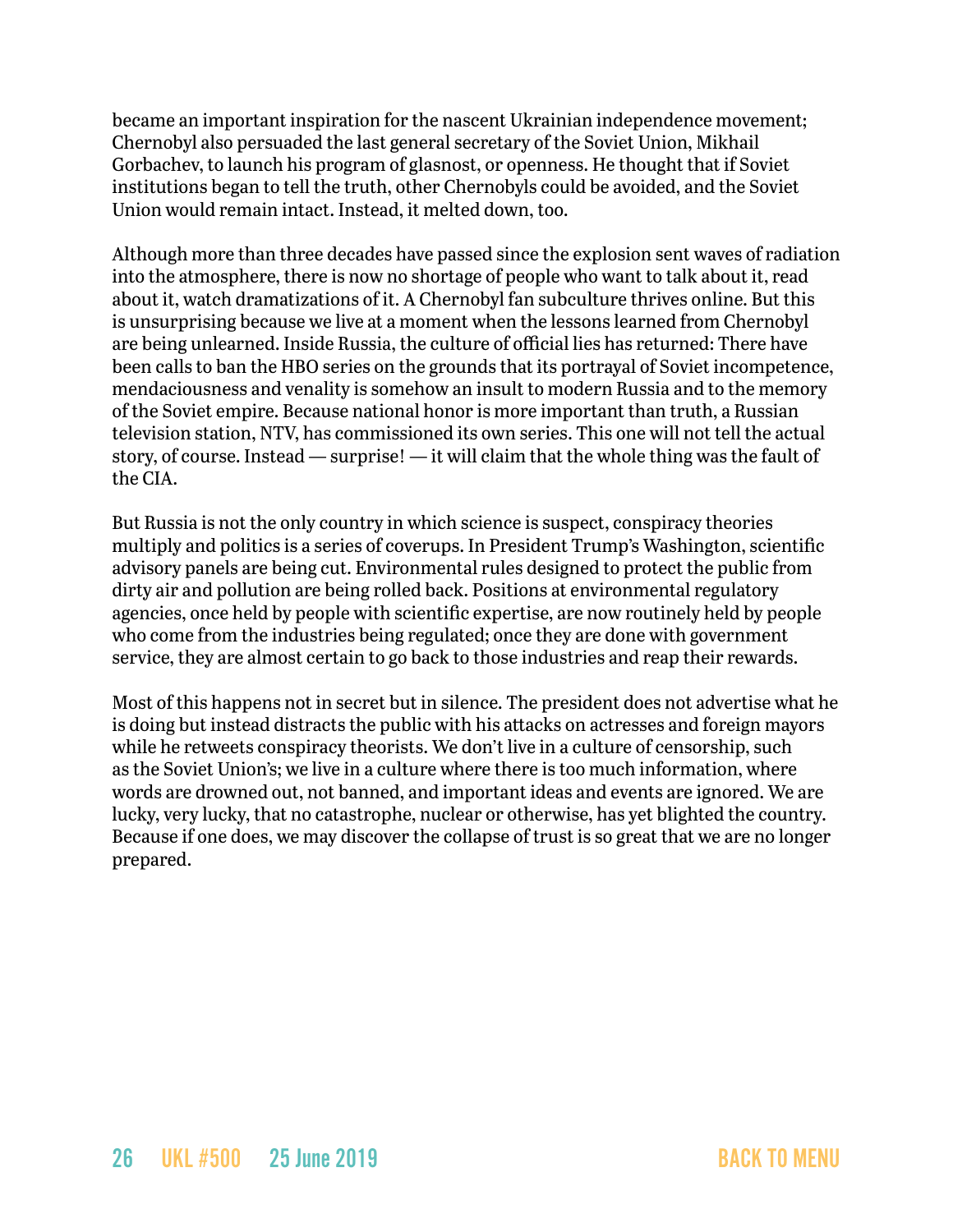# <span id="page-26-0"></span>#11 Chernobyl: Anatomy of Disaster

by Peter Rutland Transitions Online, 21 June 2019 <https://bit.ly/2X262GR>

*Peter Rutland is a professor of government at Wesleyan University in Middletown, Connecticut.*

Some historical events are so momentous that the human mind finds it hard to comprehend their scale and complexity. The nuclear catastrophe at Chernobyl falls into that category.

Until the hugely popular HBO/Sky TV series Chernobyl first aired, most people outside the former Eastern bloc had probably vaguely heard of Chernobyl, but few had ever pondered what exactly happened there in that spring of 1986.

The series does a tremendous service in bringing the event back into the public eye, and introducing a new generation to the risks of nuclear power and the nature of the Soviet system. A gripping drama of colossal visual power, it takes a few liberties with the truth for dramatic effect.

As someone who wrote a dissertation on the pathology of Soviet central planning, and spent months living in Moscow in 1982 and 1988, I was deeply impressed by the show's ability to convey the logic and feel of Soviet bureaucracy and daily life.

The appeal of the series comes in part because it follows a tried-and-tested Hollywood narrative formula: ordinary people face extraordinary challenges and overcome them. The viewer experiences the events through the eyes of three sympathetic central characters – scientist Valery Legasov, Deputy Prime Minister Boris Shcherbina, and a fictional physicist Ulana Khomyuk, played by Emily Watson.

Some Kremlin-friendly media have dismissed the series as American propaganda, aimed at discrediting the Soviet past or undermining Russian efforts to export nuclear reactor technology. Director Aleksei Muradov, fresh from shooting a 12-part spy drama about Chernobyl which will air on the major Russian network NTV later this year, dismisses the HBO film as full of Cold War cliches, and compares it to the 1988 film Red Heat, starring Arnold Schwarzenegger as a Russian police officer.

Chernobyl writer Chris Mazin explained in an interview that "the villain in this story is the Soviet system. But the hero of this story, collectively, are the Soviet people. I hope that they find pride in watching this." His hopes seem to have been realized: most responses in Russian newspapers and social media are strongly positive. For example,

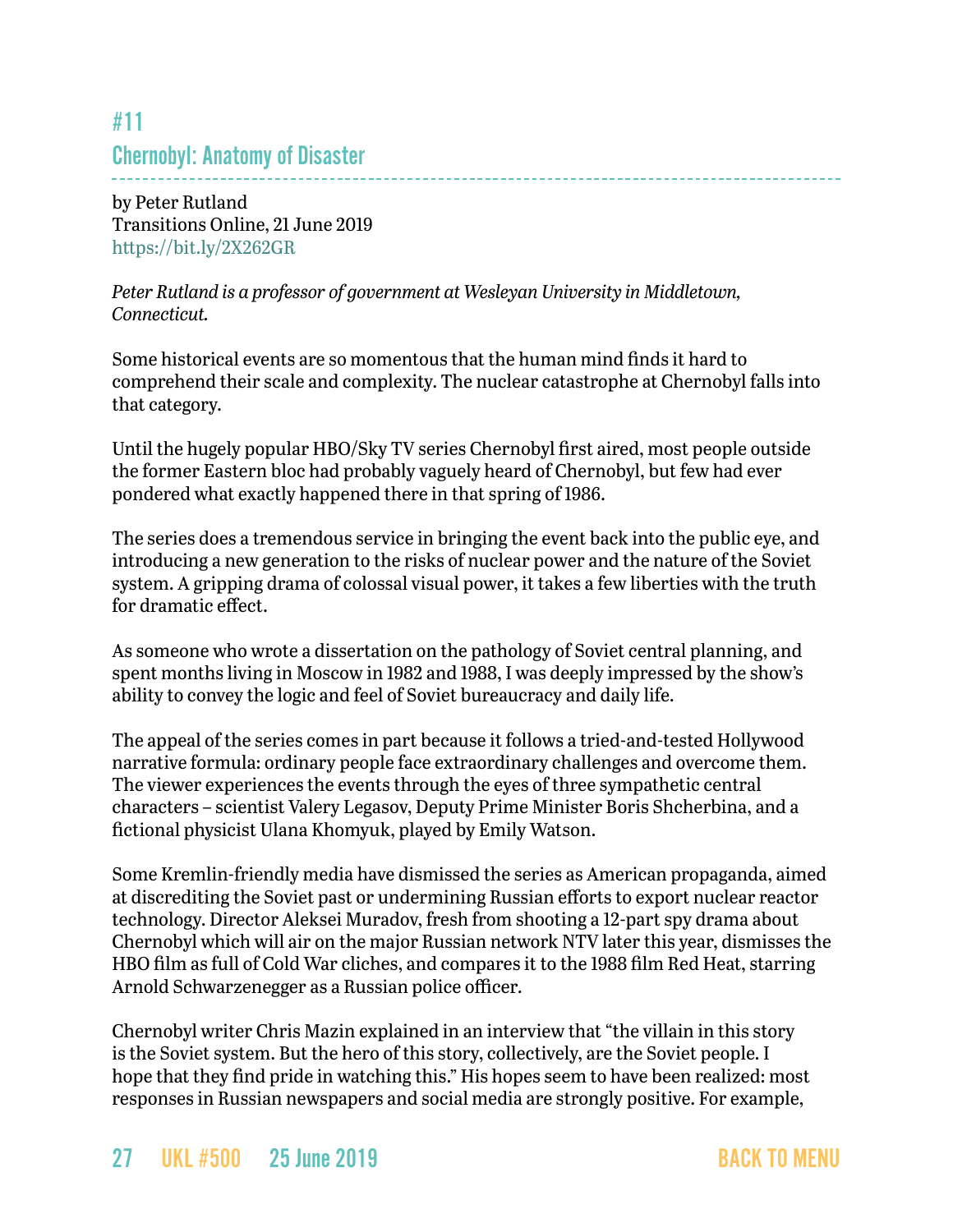Vladimir Mikhailov, a chemical warfare reservist from Krasnoyarsk in Siberia, who was drafted in to help with the clean-up, says that the series rings true, notwithstanding a few departures from the factual record. Major General Nikolai Tarakanov, the head of the civil defense response, told RT that he liked the way his character was portrayed in the film. Some Russians have expressed their embarrassment that it took a British-American film crew not only to tell the story but also to extol the heroism of ordinary firemen, residents, and soldiers.

### *Bravery and Hubris*

While the film effectively blames the Soviet system for the disaster, in portraying the heroism of many individuals willing to sacrifice themselves for the common good, it also (perhaps unwittingly) reinforces one of the central tenets of the Soviet regime. The same gargantuan state which caused the accident by building an unstable reactor in the first place was also able to mobilize the resources to contain its effects. Eighty heavylift helicopters were available within 24 hours, and 600,000 soldiers and workers were drafted in to carry out the containment and cleanup operations. This "positive" side of the Soviet leviathan is represented by the figure of Shcherbina, played by Stellan Skarsgard.

We now know that many of the efforts to extinguish the fire and prevent another explosion were brave, but ineffective – the vast majority of the material dropped by the helicopters missed the core, and the fire burned itself out before it reached the refrigeration chamber built by the miners.

The film also shows how the Soviet bureaucracy tried to suppress news of the accident and – crucially – delayed evacuating the nearby city of Pripyat for 36 hours, exposing its 35,000 residents to potentially lethal doses of radiation. One episode that the film does not recreate is the official May Day parade that went ahead in Kyiv, just 100 kilometers away, five days after the explosion – a decision for which Mikhail Gorbachev must bear responsibility. In a few hours, some people may have received a dose of radiation dozens of times higher than the maximum annual limit for nuclear workers.

The accident was a result of human error and a fatal combination of arrogance and ignorance – but also systemic flaws. These included both problems in the design of the reactor and structural pathologies of the Soviet system, such as the pressure to meet plan targets and unwillingness to question orders. The Soviet state preferred to have giant plants (because they were easier to plan), but building reactors that were 20 times the size of a U.S. reactor made it harder to control the fission processes within the core, and meant that once an accident did occur it would be even more terrible.

In a climate of pervasive secrecy, the operators in the control room had not been informed about previous accidents at RBMK-type reactors, including one at the Chernobyl no. 4 unit itself. There was no way that the operators could have known that pushing the emergency shutdown button might cause the reactor to explode. These design flaws to some degree exculpate the main "villain" of the piece, deputy chief engineer Anatoly Dyatlov, who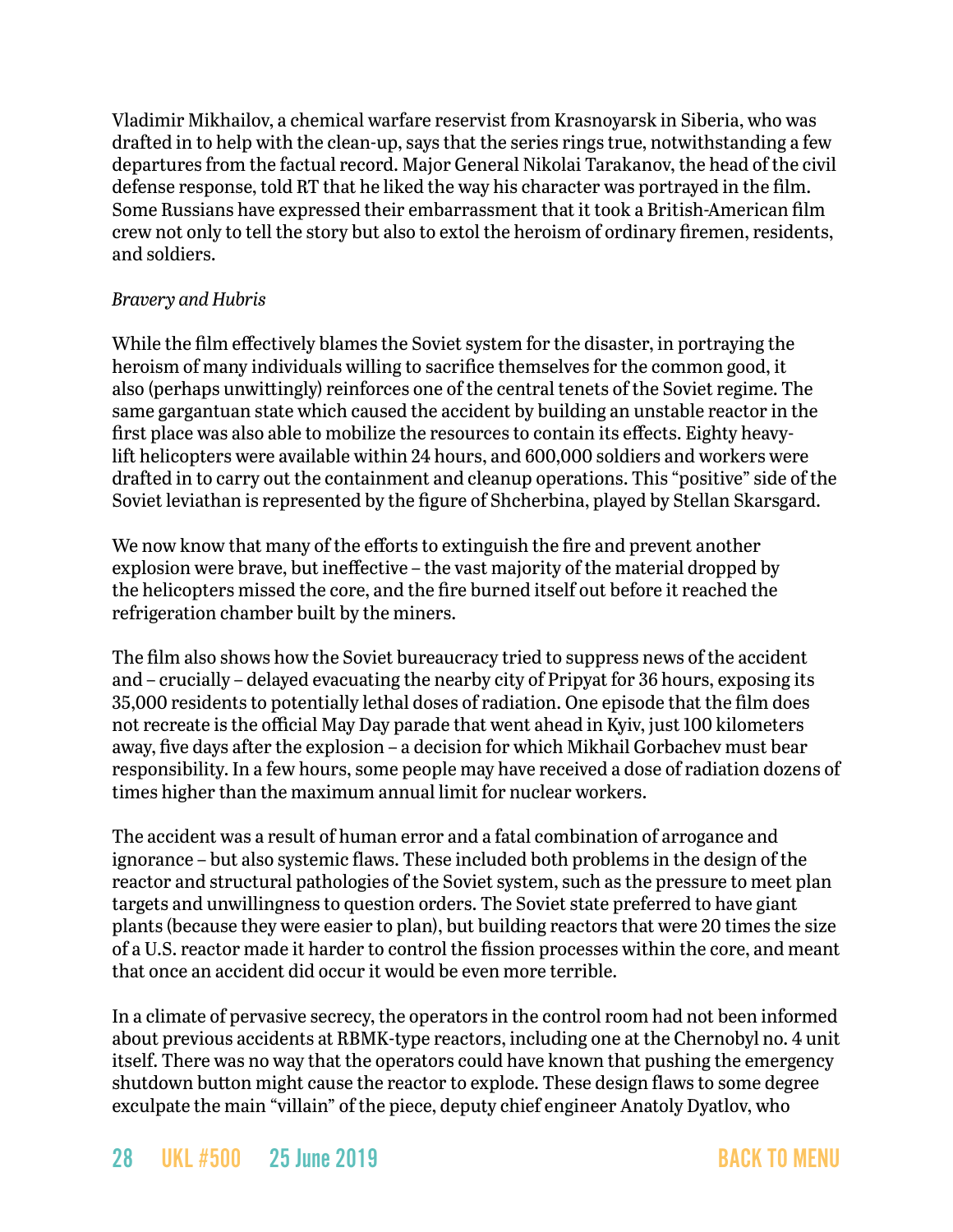pushed ahead with a scheduled test of the backup power system, in violation of some of the protocols. The authorities covered up the design flaws and blamed the accident on human error, sentencing three of the engineers to long jail terms. This explanation was accepted by most of the international community, including the International Atomic Energy Agency.

Explaining how a nuclear reactor works and why the RBMK reactors installed at Chernobyl were inherently unstable is no easy matter. Indeed, one of the main lessons of the HBO film is that this technology is so complex, and so powerful, that it is beyond humanity's ability to understand and control all of its ramifications. But in a brilliantly scripted speech in the final courtroom episode, Legasov (Jared Harris) succinctly explains why the reactor melted down, with use of a hokey visual aid. Pop scientist Scott Manley argues that "The TV show is better than practically any documentary I have seen on the subject" (and check out his video if you want to learn more about xenon poisoning and the positive void coefficient).

### Why Chernobyl Still Matters

The success of the series is all the more remarkable given that neither the writer nor the director had any background in historical or documentary film. Mazin was a comedy screenwriter and the Swedish Johan Renck was a former rock star and music video producer who directed three episodes of the hit TV show Breaking Bad (showing a penchant for the dark side). Mazin was inspired by the interviews with survivors in the book Voices of Chernobyl, by Nobel Prize winner Svetlana Alexievich, and she has praised the series.

Two important new books on the Chernobyl disaster, by journalist Andrew Higginbotham and Harvard historian Serhii Plokhy, came out too late to be used by Mazin, but they are invaluable for viewers who want to learn more. Plokhy puts the accident into its historical context, while Higginbotham digs deeper into the human tragedy. For example, Higginbotham relates that Leonid Toptunov, the 25-year-old control panel engineer, did not get any sleep during the day before the explosion because his son was sick and his wife had to go to work. He went back to the plant for the night shift having been awake for 36 hours. At 1:30 a.m., during the safety test, he failed to set the correct power level and the system defaulted to zero. These details did not make it into the TV series.

Plokhy has said about the HBO film that "it's probably as close as anyone ever got to the reality of Chernobyl," though Higginbotham has cautioned that "there is a lot of fictionalization and exaggeration for dramatic effect."

Some of the initial reviews in the Western press were skeptical, criticizing relatively trivial aspects such as the use of actors speaking British-accented English. The New York Timestelevision reviewer dismissed the show as a "reductionist" and "melodramatic" disaster movie; one of the paper's science writers picked at the factual errors. For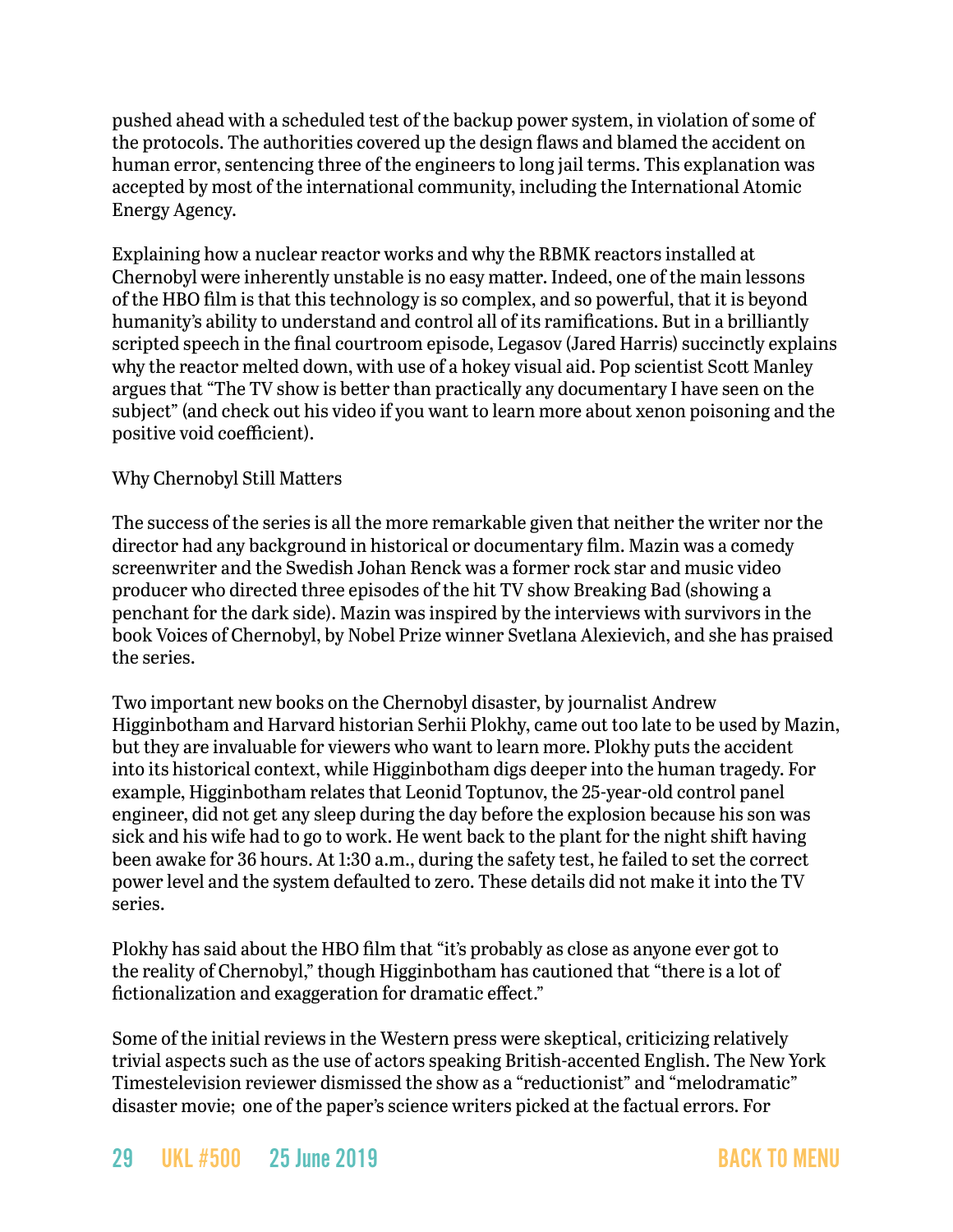example, the real Legasov did not give a speech in the trial denouncing the Soviet system, and he never uttered the phrase "What is the cost of lies?" that Mazin sees as the show's motto.

The explosion at Chernobyl's no. 4 reactor released 400 times more radiation than the Hiroshima atom bomb, and 10 times more than the Fukushima accident. Officially, only 31 people died as a direct result of the explosion, but the real number will never be known in consequence of the official efforts to suppress data collection.

The accident spawned a new genre of "Chernobyl literature," with many of the liquidators writing memoirs to capture their life-changing experiences. The best Russian cinematic treatment is the 2011 movie Innocent Saturday by Alexander Mindadze: most of the film depicts the 16 weddings that took place in Pripyat on the day after the explosion. There are a number of popular video games set in the evacuated zone, and they have contributed to the boom in international tourism to the location, with 100,000 visitors expected this year. The Chernobyl disaster is no laughing matter, though memes are helping viewers process the enormity of its implications.

Chernobyl was a political and psychological turning point. Soviet citizens became more afraid of a nuclear accident than they were of the KGB. The accident accelerated Gorbachev's policy of glasnost or press openness. That led to an upsurge of political mobilization (especially in the Baltic states and the Caucasus) which culminated in the collapse of the Soviet Union just five years later.

The HBO series will enter the select group of films that indelibly captured an event and themselves became part of history, such as NBC's Holocaust series (1978), which had a profound impact in both the United States and Germany, and ABC's The Day After (1983), about nuclear war. For Russia, the closest equivalent would probably be Sergei Eisenstein's patriotic blockbuster Alexander Nevsky, which established the medieval prince as Russia's all-time hero.

## <span id="page-29-0"></span>#12

The Orthodox Churches in Ukraine in the Wake of the Election Campaign

by Regina Elsner ZoiS Spotlight, 29 May 2019 <https://bit.ly/2IHwFIa>

Securing recognition for an independent Orthodox Church in Ukraine was a key issue in Petro Poroshenko's election campaign. When Ecumenical Patriarch Bartholomew presented the [tomos](https://www.bbc.com/news/world-europe-46768270) of autocephaly – the decree of ecclesial independence – to the new Orthodox Church of Ukraine (OCU) in Istanbul on 6 January 2019, this was celebrated by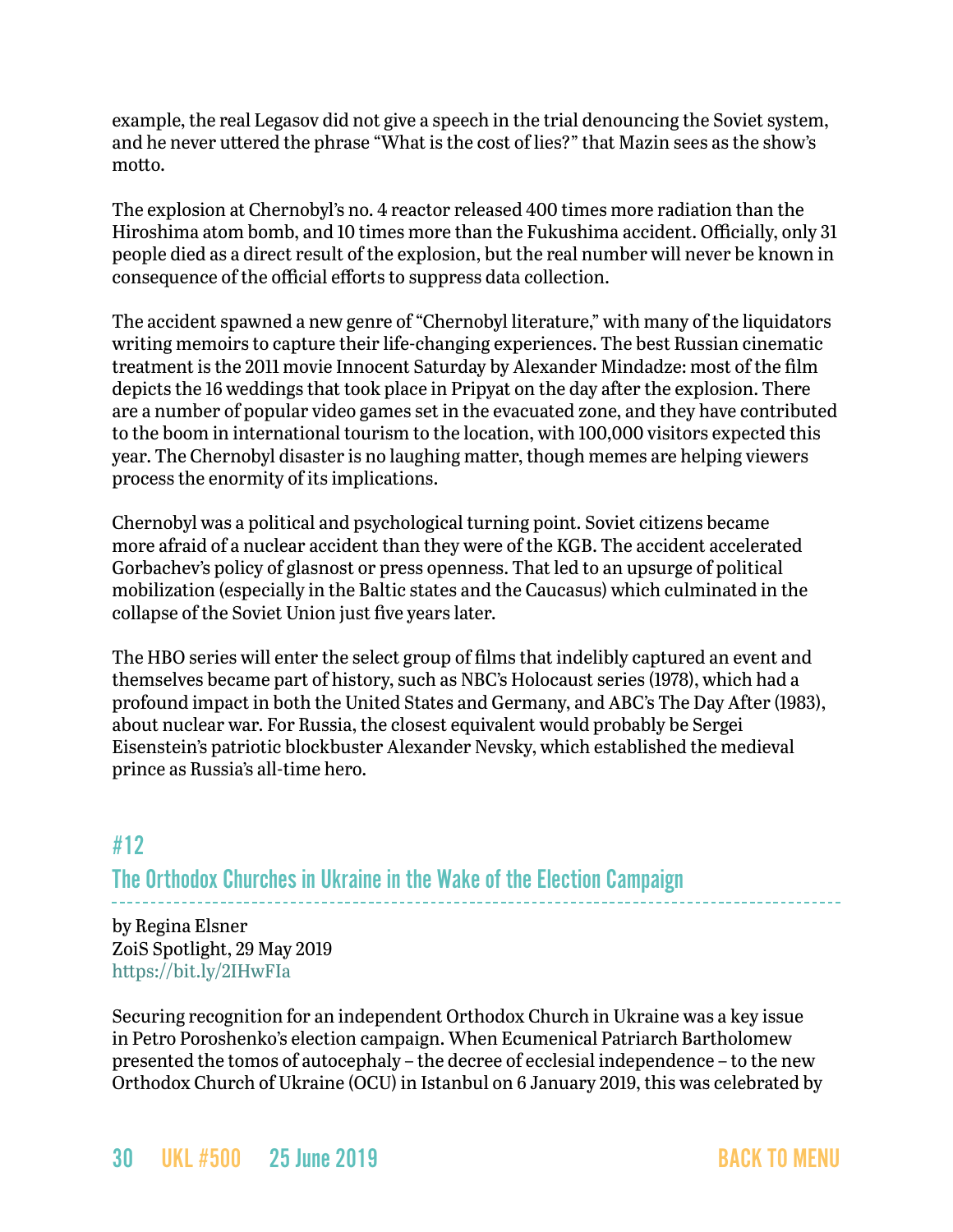many of the faithful, the President himself and indeed by many non-believers as a historic event in Ukraine's journey as an independent nation.

But as Poroshenko's defeat in the April 2019 election showed, this achievement had no impact on voter opinion. The election result made it clear that Ukrainian society would not be manipulated by the politicisation of the faith issue and that the prevailing mood was one of disillusionment with the slow progress of social and economic reforms. In fact, the massive politicisation of the issue over previous months did the new Church no favours at all, for rather than building unity, it precipitated a [deep crisis in world](https://international.la-croix.com/news/the-ukrainian-issue-fractures-the-orthodox-world/9336)  [Orthodoxy.](https://international.la-croix.com/news/the-ukrainian-issue-fractures-the-orthodox-world/9336) Recognition of the OCU by the universal Church is likely to take several years and involve difficult negotiations on matters of theology and church politics. In Ukraine, two permanent Orthodox Church structures will henceforth exist. Soon after the election, the incoming President Volodimir Selenski met with representatives of all the faith communities and made it clear that he had no interest in continuing the politicoreligious conflict. Criticised on social media for his failure to attend church for the Orthodox Easter celebrations, he retorted: "Don't look for me in church – look for God!" For the churches themselves, the end of politicisation has various implications.

### *UOC: Local harassment subsides*

Several representatives of the Department of External Church Relations of the Ukrainian Orthodox Church (UOC), which is affiliated to the Moscow Patriarchate, have confirmed during interviews with the author that while local authorities had been exerting considerable pressure in recent weeks in an effort to persuade as many parishes as possible to join the new Church, this is already noticeably subsiding. Previously, as many as five cases of direct or indirect harassment of local parishes were reported each week, but these are now isolated incidents. In most of the 500 or so localities where parishes have joined the new Church, part of the congregation is still loyal to the UOC, meaning that in practical terms, the total number of UOC parishes has scarcely decreased. Numerous lawsuits relating to illegal "occupations" of churches and parish rooms are being processed, and recent news reports indicate that the local courts are now less zealous in proceeding against the UOC: here too, it seems that the pressure from above is subsiding. The legal process of renaming the Ukrainian Orthodox Church to include a clear reference to its affiliation with the Russian Orthodox Church has been halted for now by a first-instance court as it conflicts with the principles of religious freedom. And believers hope that daily life will become a little easier if there is less polarisation and less public discussion of the issue of religious affiliation. Students, for example, had reported that they deliberately kept quiet about which church they belonged to in order to avoid stigmatisation. Nevertheless, the rhetoric of a "[persecuted church"](http://vzcz.church.ua/2019/04/03/statement-of-the-holy-synod-of-the-ukrainian-orthodox-church-on-the-current-situation-in-ukrainian-and-world-orthodoxy/?lang=en) that has become entrenched in recent months also blocks any self-critical appraisal of the pastoral and ethical failings that have led to a large-scale loss of trust and confidence within Ukrainian society.

### *OCU: A focus on internal challenges*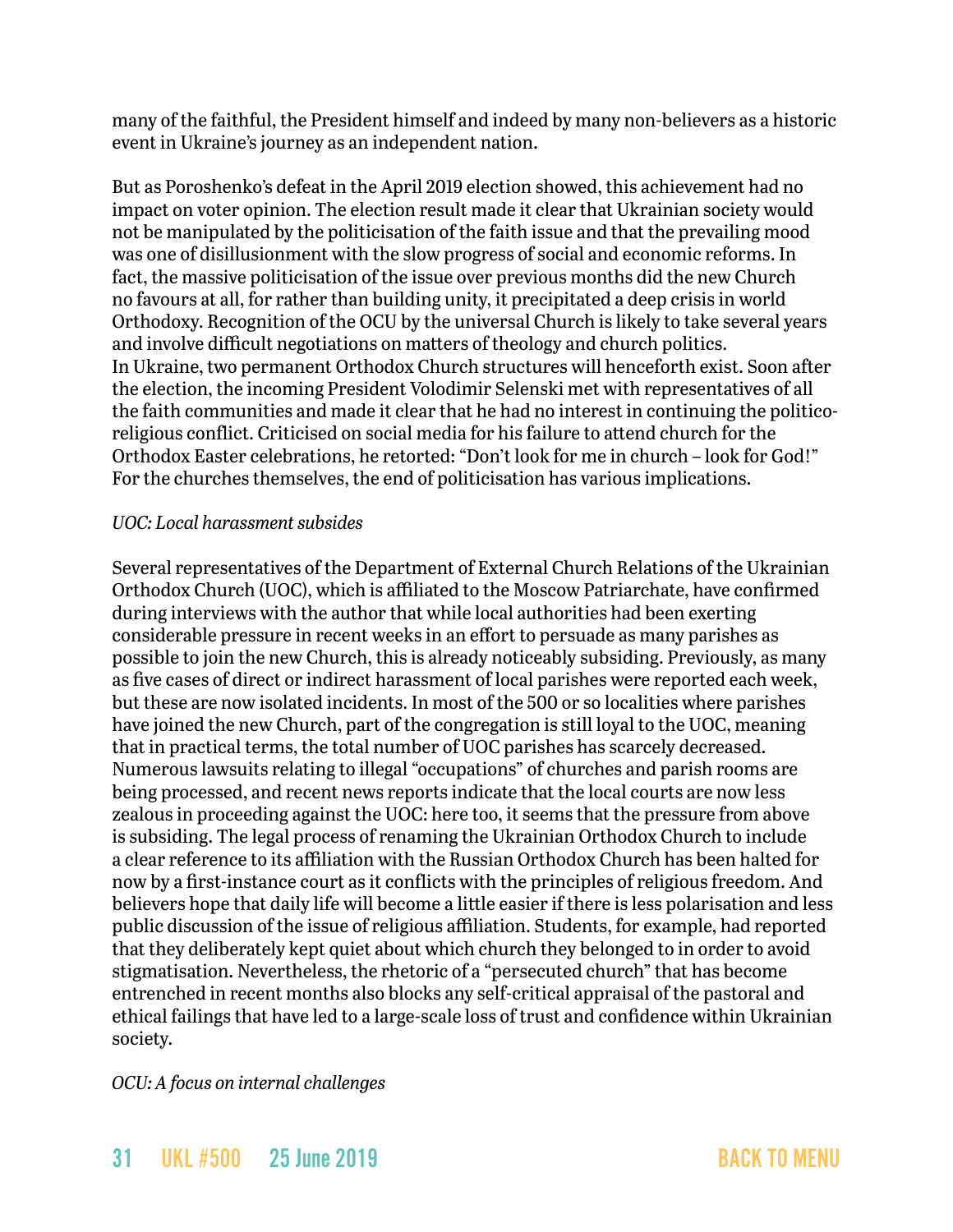With the end of political support and instrumentalisation, the OCU now needs to focus on its own internal development. In fact, the new Church faces immense challenges. First and foremost, it must attempt to integrate highly diverse groups which, for decades, have regarded one another as heretics. These largely emotional misgivings are reinforced by the lack of clarity, under canon law, concerning the validity of the ordination of priests and bishops in the previously unrecognised churches. There are also delays in the registration of new parishes and dioceses, caused not only by administrative issues but also by widespread mistrust among priests and parishes and the reluctance to submit to a structure previously regarded as hostile.

The "Group of Ten Theses for the Orthodox Church of Ukraine" is an initiative group of intellectuals who switched from the UOC to the OCU and are keen to share their proposals on its future agenda. They face a challenge, however: their progressive theological ideas conflict with the institutional limitations of the new Church. There is a sense of disillusionment among group members at the OCU's entrenched hierarchies, although they recognise that it offers more freedom than the UOC. Conflict may also be brewing over the issue of [church leadership](https://www.rferl.org/a/ukrainian-church-leaders-meet-amid-power-struggle/29960665.html), with Metropolitan Epiphanius elected as primate of the Church and Filaret designated "honorary Patriarch". The latter is attempting to hold on to his leadership role and assert his influence through a show of power. In mid-May, he caused uproar with his call for the statutes of the new Church to be amended to bolster his position of power, contrary to the provisions of the tomos. It is a testament to the maturity of the Ukrainian believers and bishops that they showed their unequivocal solidarity with Metropolitan Epiphanius and rejected Filaret's demands. An escalation of this power dispute would discredit the OCU in the eyes of the faithful and make it more difficult to secure recognition from the rest of world Orthodoxy.

### *Overshadowed by the church conflict*

The calm after the storm of the election campaign shifts attention to two other issues. Firstly, the churches are at risk of developing the same amnesia about the Eastern Ukrainian territories as society at large. "No one needs us," says a priest from the "Grey Zone": as he sees it, neither the old nor the new church structure is a source of genuine support for the people of Eastern Ukraine. But if even the churches have no interest in forging a bond of solidarity with the people of Eastern Ukraine, it will be increasingly difficult to achieve mutual understanding and reconciliation within Ukrainian society. Meanwhile, overshadowed by the conflict within Orthodoxy, numerous Protestant churches, an "All-Ukrainian Council" led by Oleksandr Turchynov and the All-Ukrainian Council of Churches chaired by the numerically small Roman Catholic Church have, in recent months, called for a stronger focus on so-called traditional family values. It is likely that against the backdrop of European integration and the Istanbul Convention – a yet-to-be-ratified Council of Europe Convention on preventing and combating violence against women and domestic violence – no effort will be spared to progress this issue as a "true Ukrainian" counter-strategy not only to the imperialist Russian variant but also to liberal European values. However, there is plenty of evidence from elsewhere in Europe that the concept of "traditional values" is unlikely to promote unity and reconciliation in a pluralist society and more likely to increase the lack of trust towards the churches.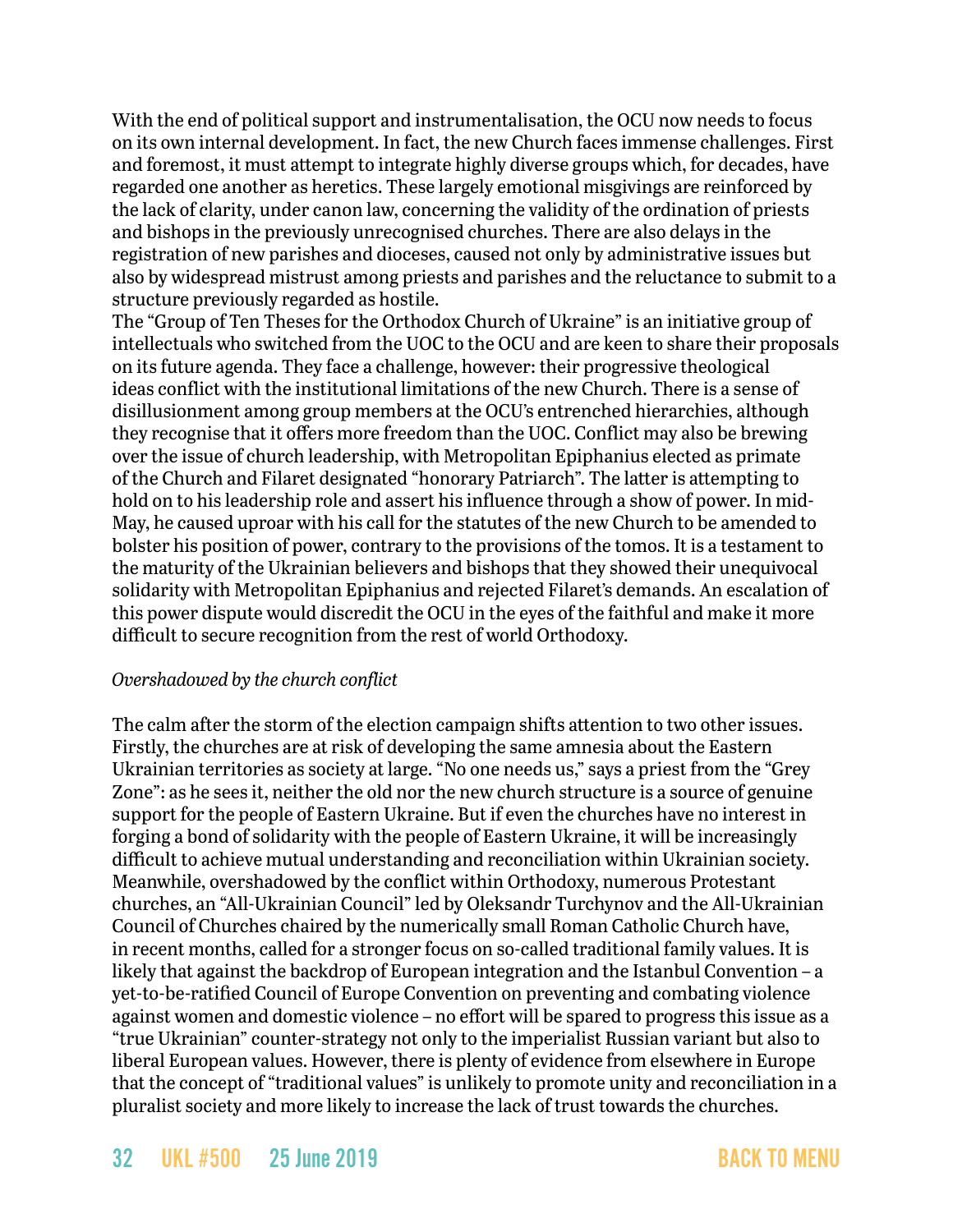# <span id="page-32-0"></span>#13 Between Ethnic and Civic Ukrainization: An Analysis of Rada Discourse

How Did Members of the Rada Discuss Ukrainianization? by Nicholas James Vox Ukraine, 18 June 2019 <https://bit.ly/2Lf6tX7>

[The footnotes appear in the online version –UKL]

Ethnicity and language are among the most apparent obstacles for nation-building in Ukraine due to its multiethnic and multilingual character. Kulyk notes that contradictory policies during the Soviet period produced a wide discrepancy between identity and language practice. This discrepancy remains in place today. For instance, a 2017 Razumkov Center survey finds a discrepancy in ethnolinguistic identities between Ukrainophone and Russophone (only Russian-speaking) Ukrainians: 92% of the population self-identify as "ethnic" Ukrainian, yet only 72.2% speak Ukrainian as a mother-tongue.

Discrepancies between national attachment, ethnicity, and language introduce normative issues which have surfaced in salient political debates on language policy such as the repeal of the largely sardonic Kivalov-Kolesnichenko regional languages law, and Poroshenko's signing of the new Law on Education. Ironically, while attempting to create a European-style nation-state framework, the latter law has alienated Ukraine's European neighbors who have shown concern for their national minorities residing in the country. However, this should be considered alongside regional elites' cynical self-legitimation strategies for domestic politics.

All of this languages policy posturing may be unnecessary because the events of the past five years have influenced much of the Russophone population to opt in using more Ukrainian rather than speaking their mother-tongue. Policy-makers and Western establishment should be acutely aware of these dynamics when crafting and analyzing policies, mainly because configurations of these identities are strong predictors of political attitudes.

The language of educational instruction is a vital instrument of national development: it helps facilitate communication between citizens and the state. It also can help create a common framework for citizens to act as co-equals in the marketplace of ideas, culture, and society.

Importantly, policy-makers themselves have been underexplored regarding identity dynamics, and their influence on policy is still yet to be fully understood. Analyzing the development of the new Law on Education may clarify lawmakers' visions for Ukraine regarding language and ethnicity, and the extent to which these beliefs shape substantive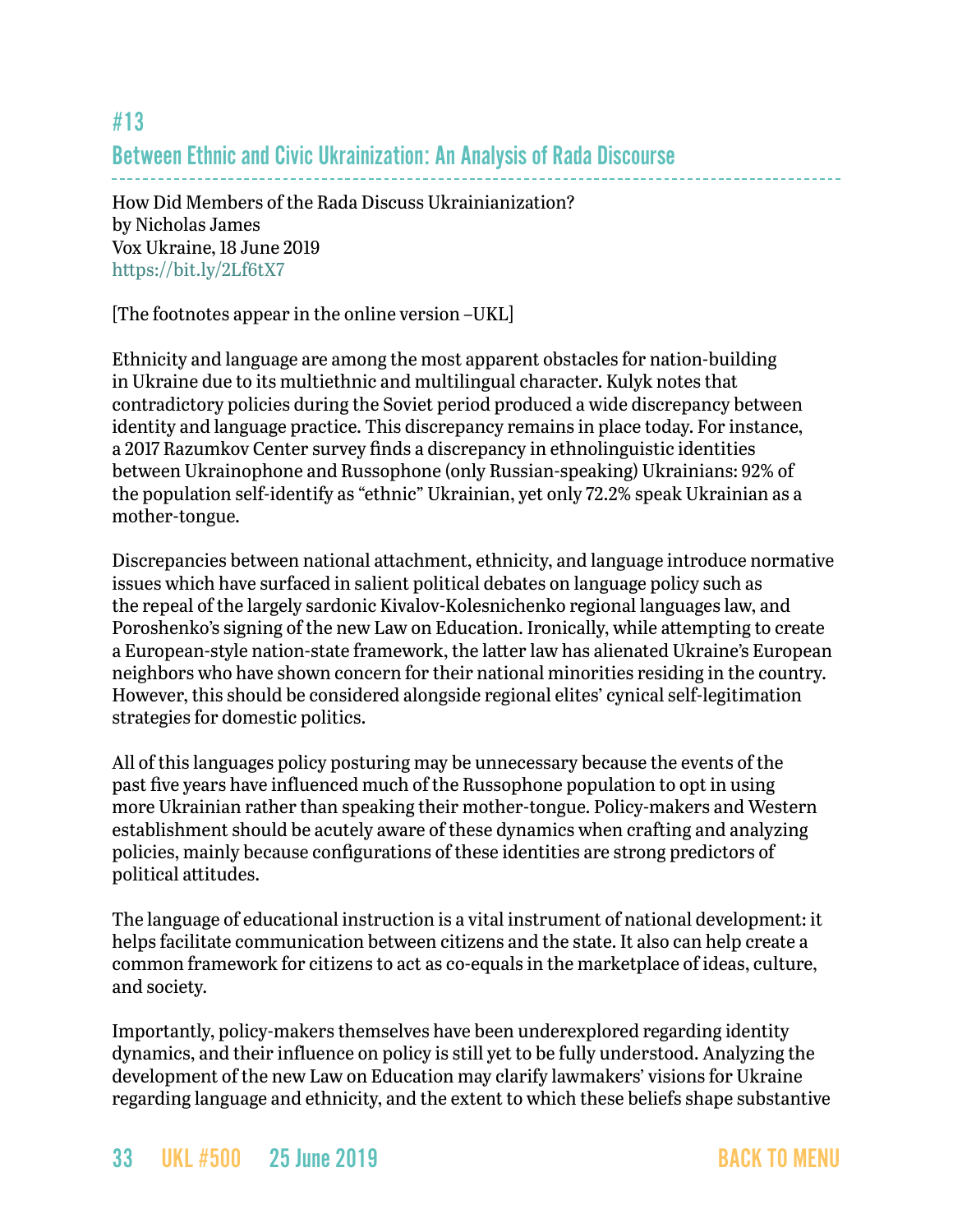reforms. However, the context which these policymakers are in, is extremely specific and their words can only help describe this context (i.e., education policy) rather than generalize on the entire Rada policy community.

### *Methods, Data, and Theory*

I first collected data by web-scrawling round tables and hearings which discussed the Law on Education (2015-2017) on the Rada Committee on Education and Science (KNO) website. In total there were three texts from the time period that were large enough to warrant further analysis and which only discussed the Law on Education. The texts averaged 23,900 words each, and the final corpus included 71,700 words. The meetings averaged 140 minutes and 23 speakers. The data was compiled into three separate text documents, and then organized and prepared for machine-learning analysis and hand-coding discourse analysis. Select sections are translated by me into English for this article.

It is not easy to understand the exact meanings of this massive amount of words and information. So, I employ a machine-learning algorithm to cluster these words into similar topics. Topic modeling (via latent Dirichlet allocation) assumes that documents consist of a mixture of topics and that these topics consist of high frequencies of particular words. It clusters these words into similar topics and reports the frequencies of words per topic and of topic per document. This technique is excellent for clustering textual data and for classifying legislative discourse by topics. Clustering topics in legislative discourse helps establish what policymakers are latently discussing in a given text.

Topic modeling helps establish the given topics of a text, but it cannot distinguish between semantic devices nor can it analyze rhetoric. Instead, discourse analysis is then used to go further into the texts and qualitatively analyze these clusters by giving a personal evaluation on the structure of policymakers' rhetorical devices. The analysis explores different categories of semantic devices pertinent to identity construction: contents of speech, discursive strategies which underlay rhetoric, and the dialectical means in which a strategy is used.

### *Results and Analysis*

The topic model found six main topics. Tracing the probabilities of these topics by year shows essential shifts in the discourse. 2015 saw the highest mixture between topics with the conversation centered on education in general, opinions, standards, and the law itself. 2016 focused chiefly on the new Law on Education as well as funding and standards. Yet, the discussion on minorities occurs only in 2017. The graph below highlights these results by comparing topic probabilities by year.

With this rough road map, we can begin to analyze national understandings as well as legitimate aspirations and fears within the policy-making community. Across the three years, the discourse analysis qualitatively identified three particularly salient contents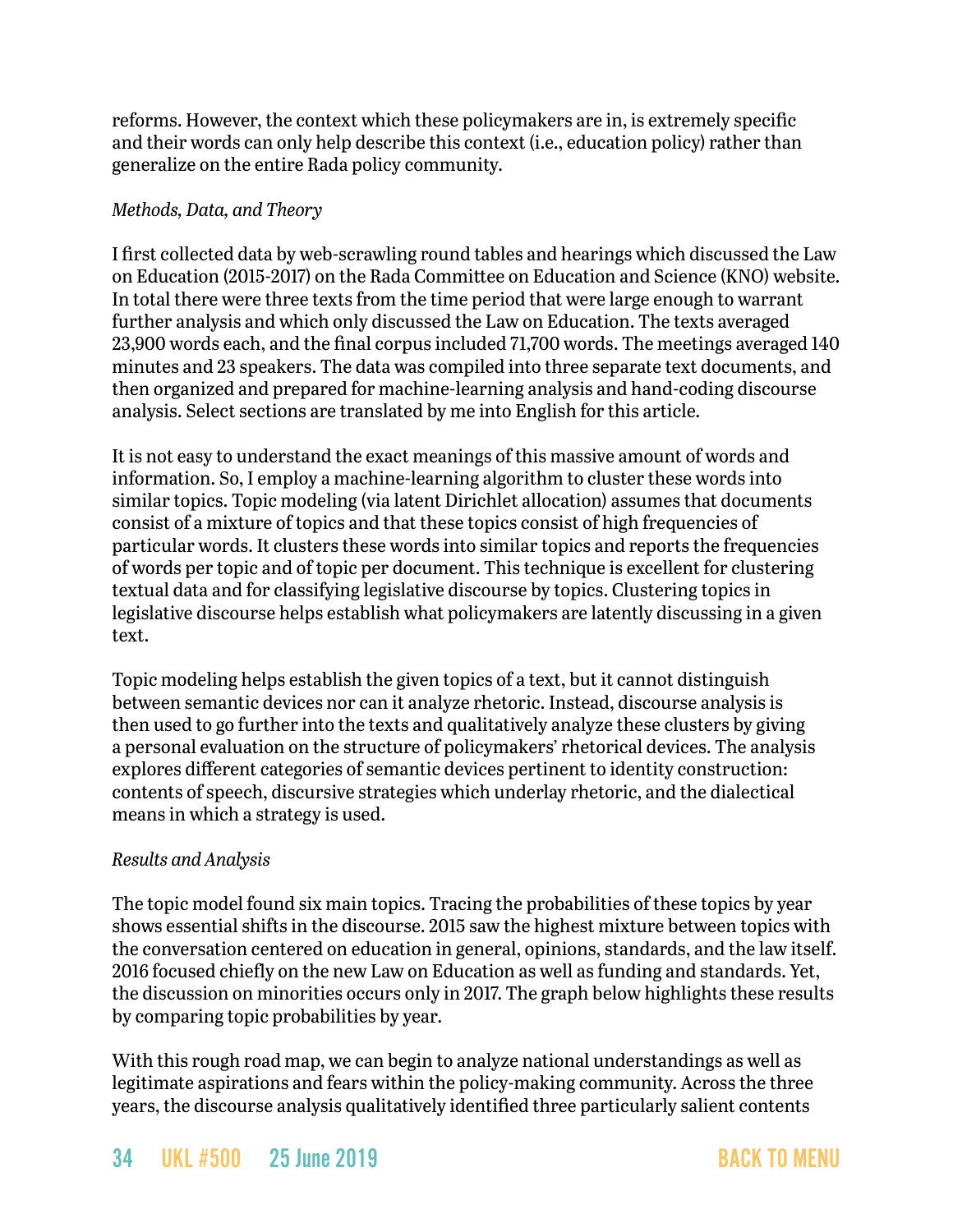spread across each topic except for funding: European integration, ethnocultural criteria of national membership, and an idea that Ukraine is (and should be) the modern Western frontier against the unmodern east and Russian aggression. These contents can be thought of as "conversations" within the topics outlined above, and they underscore how policy framing appropriates each topic differently. *2015: Europe, Democracy, Modernity*

In 2015, the emphasis of the discourse surrounded Europeanization, modernization, and democracy. For instance, one committee member states that the education system should respond to the needs of a modern European Ukraine, a democratic Ukraine, and Ukraine in the war. Lawmakers express the need to integrate with Europe in terms of modernizing pedagogical standards. Moreover, there is a sense of civic duty and nationhood found among the speakers. When talking about educational standards, policymakers evoke civic duty and nationhood as a core value for the educational system:

"Therefore, the Law on Education should clearly state the need for the formation of value orientations, valuable skills, a new culture in the educational sphere and, most importantly, the formation of a Ukrainian identity of citizens and should reflect their European affiliations and promote understanding of this belonging" (Rada KNO 2015 [Vasyl Hryhorovych Kremen]).

There is also an intense focus on building a modern European Ukraine and for constructing a future which is different from the present. At the same time, however, there are typical nationalistic appeals to the past to justify present policy positions insofar as a nationalized history is used to promote policies of the present especially when policymakers discuss education in general or their opinions on education:

"Ukrainian education also has its peculiarities; its legal norms were laid down in the collection of 'Ruska Pravda' by Yaroslav the Wise and Volodymyr Monomakh's writings. Therefore, on the one hand, we need to preserve the foundations of national education, and on the other to integrate with the world, perhaps even bring to the European educational system our pedagogical heritage" (Rada KNO 2015 [Leonid Vasylovych Gubersky]).

This quote reveals a discursive strategy which perpetuates national mythologized histories and justifies the need to create a Ukrainian education system in the interest of maintaining tradition and innovation. 2015 opens the window of opportunity for the debate on education to widen from increasing the standards of education into the Europeanization of the standards of education.

### *2016: Civilizational War*

Rather than focus on standards and education in general, in 2016, policymakers focus more on the wording of the law itself and the Russian threat. These constructions took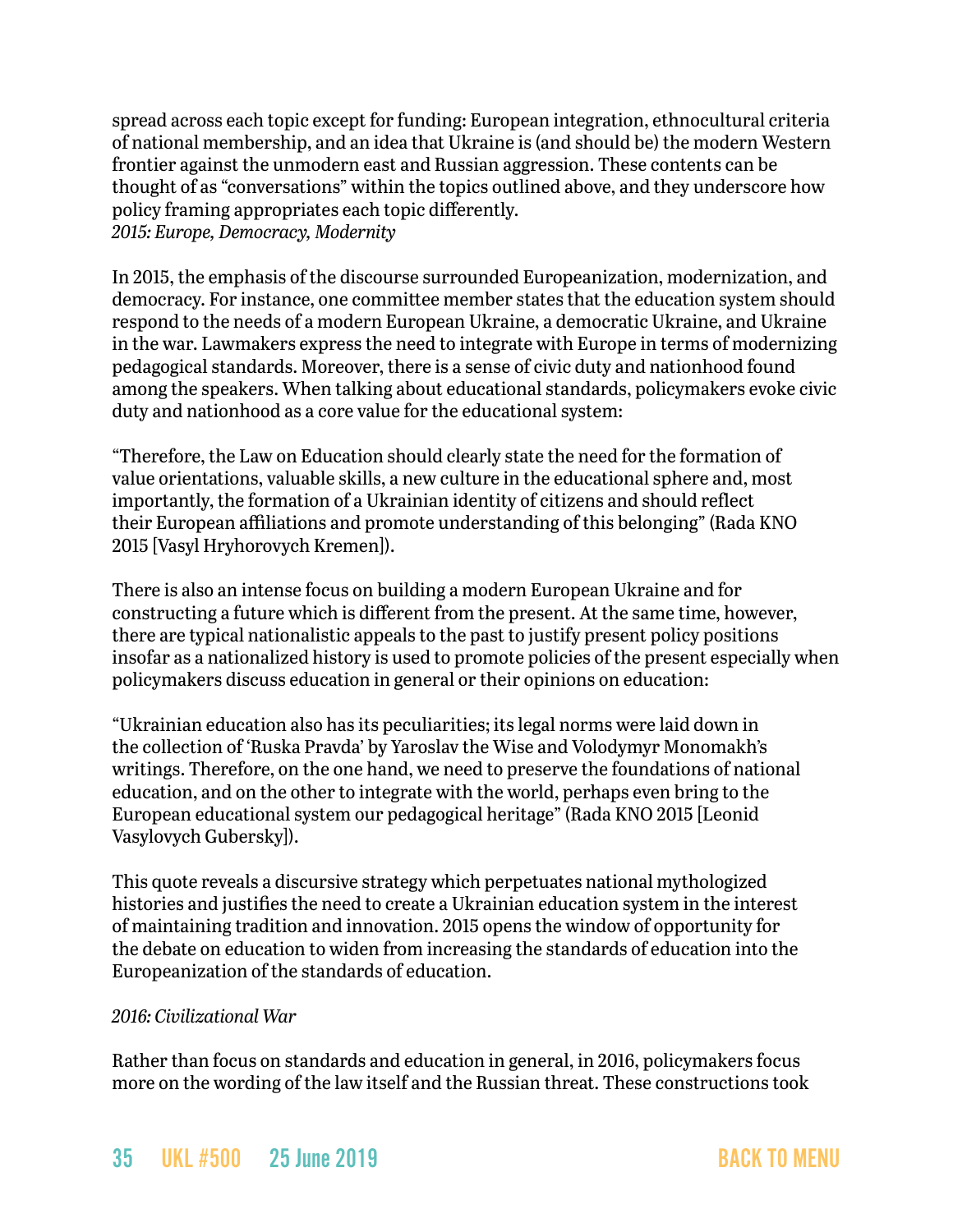on a literal Huntingtonian form with a member quoting from Clash of Civilizations while giving an opinion on the general state of Education:

"When I read this book, I had in my hands the book of 'Ukraine and Russia', and it was written in black and white that we are different, but there will never be war. But the ink has not dried, and the war has begun" (Rada KNO 2016 [Ivan Hryhorovych Kyrylenko]).

This sort of discursive strategy implicitly compares Ukraine to Russia and by considering Russian civilization as threatening to Ukraine's national identity rather than the Russian state. The speaker is rhetorically warning against Russian aggression and the need for Ukrainian sovereignty. Interestingly, none of the discourses in 2016 see the European Union as a force of globalization poised to pool Ukrainian sovereignty. Therefore, the law is implicitly about a heightened need for security vis-a-vis the Russian state rather than specifically maintaining national identity as such: lawmakers see European institutions as essential for establishing substantive sovereignty.

### *2017: Patriotism, Fear, and Language*

The discursive constructions found in 2017 shift the focus from the eastern Other onto Ukraine and its minorities. The majority-minority question becomes particularly salient and policymakers begin to more explicitly address the place of national minorities rather than generalized calls for homogeneity.

"We have the Ukrainian state, and in our country the only [state] language is Ukrainian. There can be no other [state] languages. We do not want to sow further separatism in the future as the misunderstandings of the past 25 years have since as the honorable chairman of the committee has said, there are schools in the previous 25 years that prepare students who, after graduation, do not speak Ukrainian" (Rada KNO 2017 [Oleh Stepanovich Musiy]).

This straddles the line between ethnic and civic nation-building. On the one hand it stresses an ethnolinguistic Ukrainian identity as essential for the functioning of the state, and on the other hand, it treats Russophones as co-citizens who are in a vulnerable position and ripe for exploitation. The example above may be problematic insofar as it reduces non-Ukrainophones as persons susceptible to foreign influence (e.g., because they are not Ukrainian). However, this rhetoric diverges from the reality that Russophones have only become more Ukrainian after the war. This divergence calls to attention the complexities of civic nation-building. One such issue is that policy-makers who tacitly aspire to produce integrative policies may endorse homogenizing policies in the name of state harmony. These policies can be problematic in multi-ethnic and multilingual contexts, and often drive tensions among minorities' "national homelands."

Further examples illustrate the nuance of how discursive strategies to build a civic conception of Ukraine use destructive language: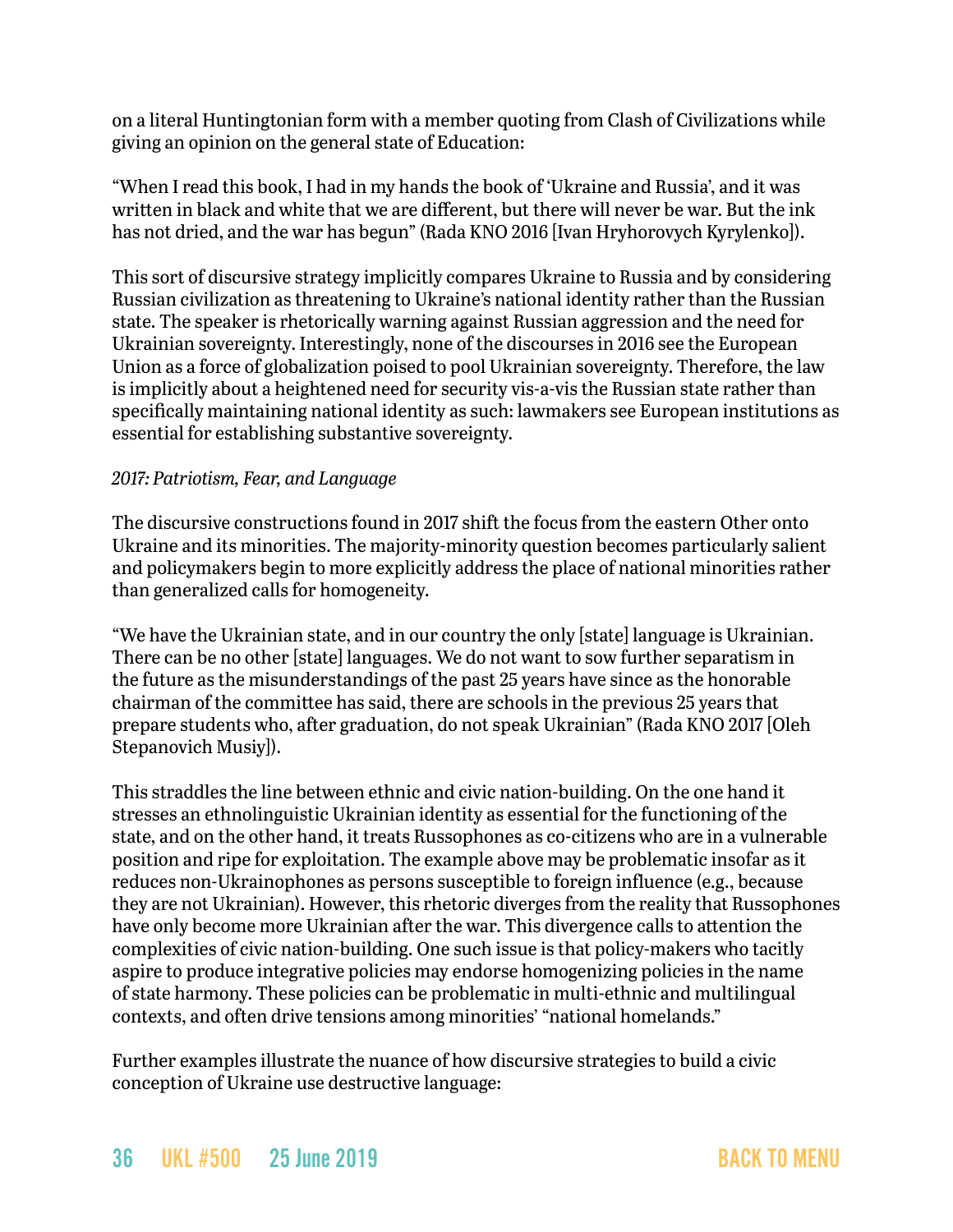"I absolutely consider the situation unacceptable, especially in the minority schools of other groups; other language groups, like Hungarian, for example, the minority children, earning state-financed education, at the end of school cannot speak Ukrainian" (Rada KNO 2017 [Liliia Mykhailivna Hrynevych]).

Here, even minority language groups which are not Russophone are considered somehow contra-Ukrainian since they cannot 'contribute' to the functioning of society or government in the same language. This is a shift in the discourse away from the Russian threat and against the Other within. This strategy seeks to detract from other groups' legitimacy within the polity by presupposing a national difference between them and Ukrainians which legitimizes an ethnolinguistic version of Ukrainian identity.

Speakers also express surprise at dissenting deputies:

"Ukraine always provides everything to everyone. And will she provide the Ukrainian language to Ukrainians, please tell me, dear people's deputy?" (Rada KNO 2017 [O. S. Musiy]).

"…The right of national minorities to learn their native language, but not to replace the Ukrainian state language with their native language" (Rada KNO 2017 [V. H. Kremen]). The speakers place primacy on Ukrainian through portraying other groups' languages as somehow foreign and thus native to different nationalities. Policy-makers here seem to be conflating language practice, ethnicity, and nationality.

2017 also saw the return of Eurocentric language. However, some of the rhetoric blends Europeanization with "patriotic" elements when talking about educational standards: "The core idea is a competitive, modern patriot and innovator, a well-developed personality who will build a modern European Ukraine. This is the key idea of this bill" (Rada KNO 2017 [L. M. Hrynevych]).

This all points to an apparent shift in rhetoric and discourse. While this quote underscores civic elements of a Ukrainian nation (e.g., patriotic love for the state and European ideals) it also infuses Ukrainophone patriotism a necessary requisite of a European Ukraine. All of which paints a complex portrait of civic nation-building in Ukraine. On the one hand, policymakers are keen to promote a nation which is competitive, integrative, European, and "modern," but on the other hand, ethnic and linguistic identities and linguistic practices are viewed and acted on in ethno-nationalistic terms since policymakers often conflate ethnic, national, and linguistic identities. Therefore, nation-building in Ukraine fluctuates between ethnolinguistic demarcations and hopeful Europeanization efforts.

### *Further Analysis: Concluding Thoughts*

The topics which policymakers discuss indicate that Ukrainian education policy runs deeper than ethnic divisions. The machine-learning algorithm detected a change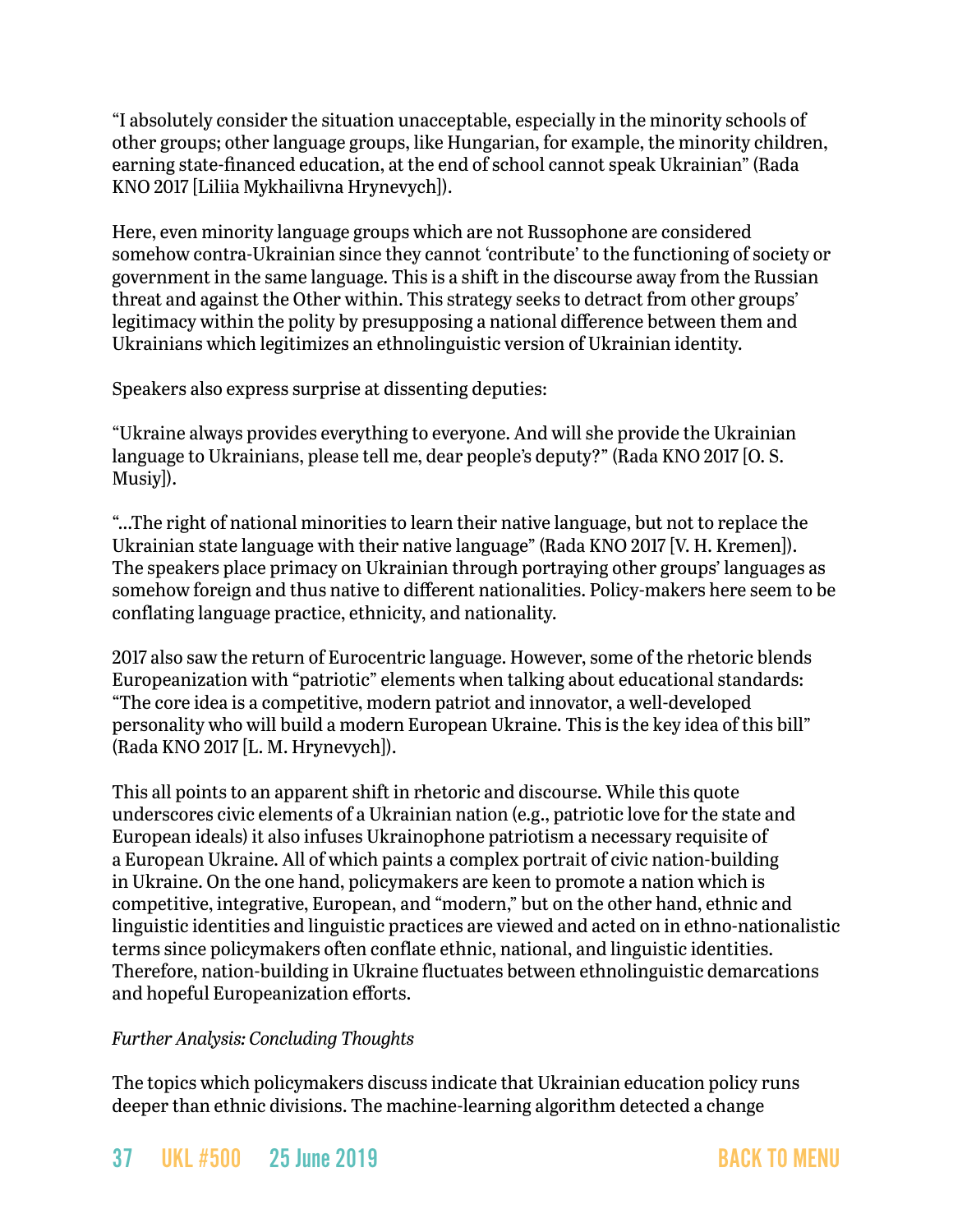in topic from a mix of standards, opinions, and education in general to the subject of national minorities, and the nation-building rhetoric seems to have qualitatively changed alongside this trend. Even when they use language which is essentializing and destructive, lawmakers focus on creating a Ukrainian civic identity much in the classical French fashion: the nation as a daily voluntary act or plebiscite of memories and amnesia. Policymakers, thus expect to build a unitary and centralized nation-state, which depends—much like in the historical French fashion—in part on a shared language of prestige. In this view, non-Ukrainophones need to adopt the common linguistic framework of Ukraine while limiting their own mother-tongue usage in state contexts. The rhetoric between 2015-2017 shows that a modern European Ukraine is contrasted against the eastern and unmodern, which is a result of policymakers acute awareness of interstate politics: a security crisis underpins their perspective.

The shift from gradual to radical Ukrainization (at least in parliamentary discourse pertaining to education) is the result of two overarching themes: a security threat and need for national unity, and the desire to join the European community. Policymakers generally follow trends in the polity regarding national identification but need to be wary of the pitfalls of populistic ethnonationalism. This sort of patriotism rejects other realities of Ukraine which include rich sources of culture, information, and dialogue across a multitude of languages and histories. Donald Tusk's recent speech commemorating the fifth year since Euromaidan states just that: beware of populist nationalism and embrace the civic identity of Ukraine which makes it a part of the European community. In the face of a rising language of prestige, educational reform, and long-term conflict with a larger nuclear neighbor, Ukraine must trust in its citizenry and dispel the balancing act between ethnic and civic Ukrainization.

### <span id="page-37-0"></span>#14

### The Last Donbas Outpost

What Do Residents of Mariupol Think About European Integration By Tetiana Levoniuk New Europe Center, 14 June 2019 <https://bit.ly/2X6ll0Z>

[The footnotes appear in the online version –UKL]

The East of Ukraine has traditionally been one of the most euroskeptic regions of the country. Five years after Euromaidan and the beginning of Russian aggression, the number of supporters of the pro-European agenda has not changed significantly. For instance, in 2013, 18.4% of the respondents in the East supported the accession to the EU, while by 2019, the level of support for the accession to the EU amounted to 25%. Moreover, while the capital is focused on its own agenda, the views of the residents of the regions still remain far from Kyiv's attention.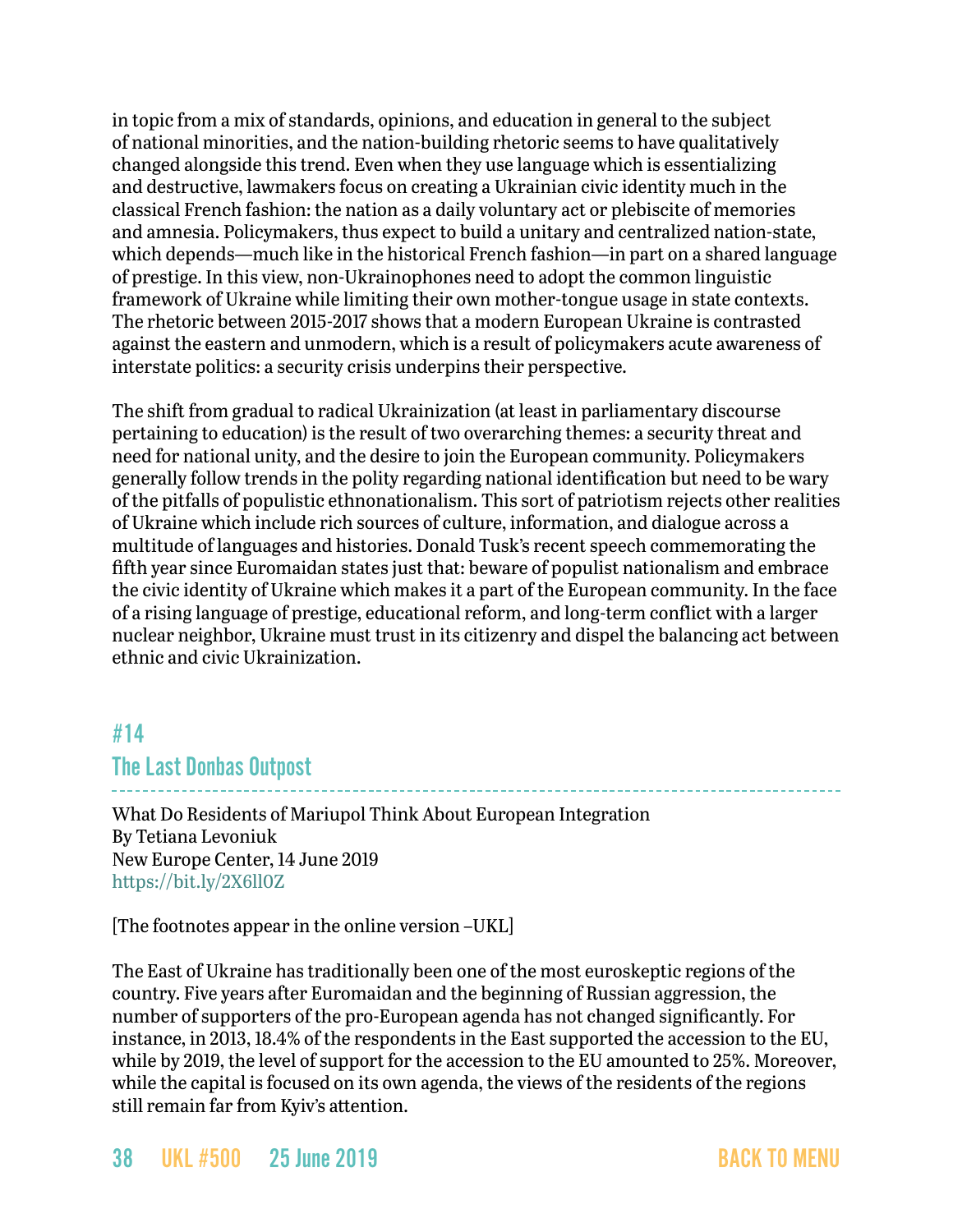According to a poll conducted by GfK Ukraine at the request of the New Europe Center, 54% of Ukrainians agreed on the need to continue the European integration processes in Ukraine. Ukrainians are aware of the expediency of reforms in the country, even without the prospect of membership in the European Union. However, in the East of Ukraine, less residents agree with this statement (slightly over 30%). By the way, in the East, only 9% of the respondents feel a positive effect of Ukraine's rapprochement with the EU, and this figure is twice as low as the nationwide one.

This paper, prepared on the basis of a public discussion held in Mariupol, as well as a series of interviews with representatives of the local community, analyzes the political, security, and economic aspects of the development of Donetsk region in the context of the European integration. However, it should be noted that the residents of Mariupol have their own peculiarities in terms of the attitude toward political and economic processes in Ukraine and also perceive themselves as part of the Azov, not the Donetsk region.

This perception exists partly due to the fact that there was competition for leadership between Mariupol and Donetsk historically. Local residents can complain that Mariupol has been financially deprived for a long time since the funds have been directed to the regional center. As the residents of Mariupol believe, while Donetsk was being built, their city has been degrading.

### *Attitudes Towards the EU*

The East and South of Ukraine are the most skeptical about the reforms and the European integration, even after Ukraine managed to contain Russia's offensive and start a series of reforms. Half of the residents of Donetsk region do not consider Russia as an aggressor (according to a research conducted by the sociological group Rating, the actions of Moscow are considered as aggression by 32% of respondents).

According to the same research, 48% of Donetsk region's residents would vote against Ukraine's accession to the EU at a possible referendum. These figures, as we see, actually coincide with the level of assessment of the aggressive actions of Russia. At the same time, there is a fairly high number of those who share a neutral position. When choosing among the three foreign-policy options/directions, only 22% of the residents of the region prefer the European Union, 21% support the Customs Union, and the largest group (42%) consists of those who stand for the equidistance from both the EU and Russia. Our previous researches conducted in Kharkiv, Odesa, and Kherson have already drawn attention to the numerous "neutralists" that either actually remain within an atmosphere of fear and uncertainty or represent latent pro-Russian attitudes.

It is possible that the poll did not take into account all the nuances at the local level; perhaps, a sociological research in Mariupol itself would be somewhat different from the regionwide figures. Although the observations of leaders of public opinion in Mariupol are based on the conclusion that in the last five years, the number of supporters of the pro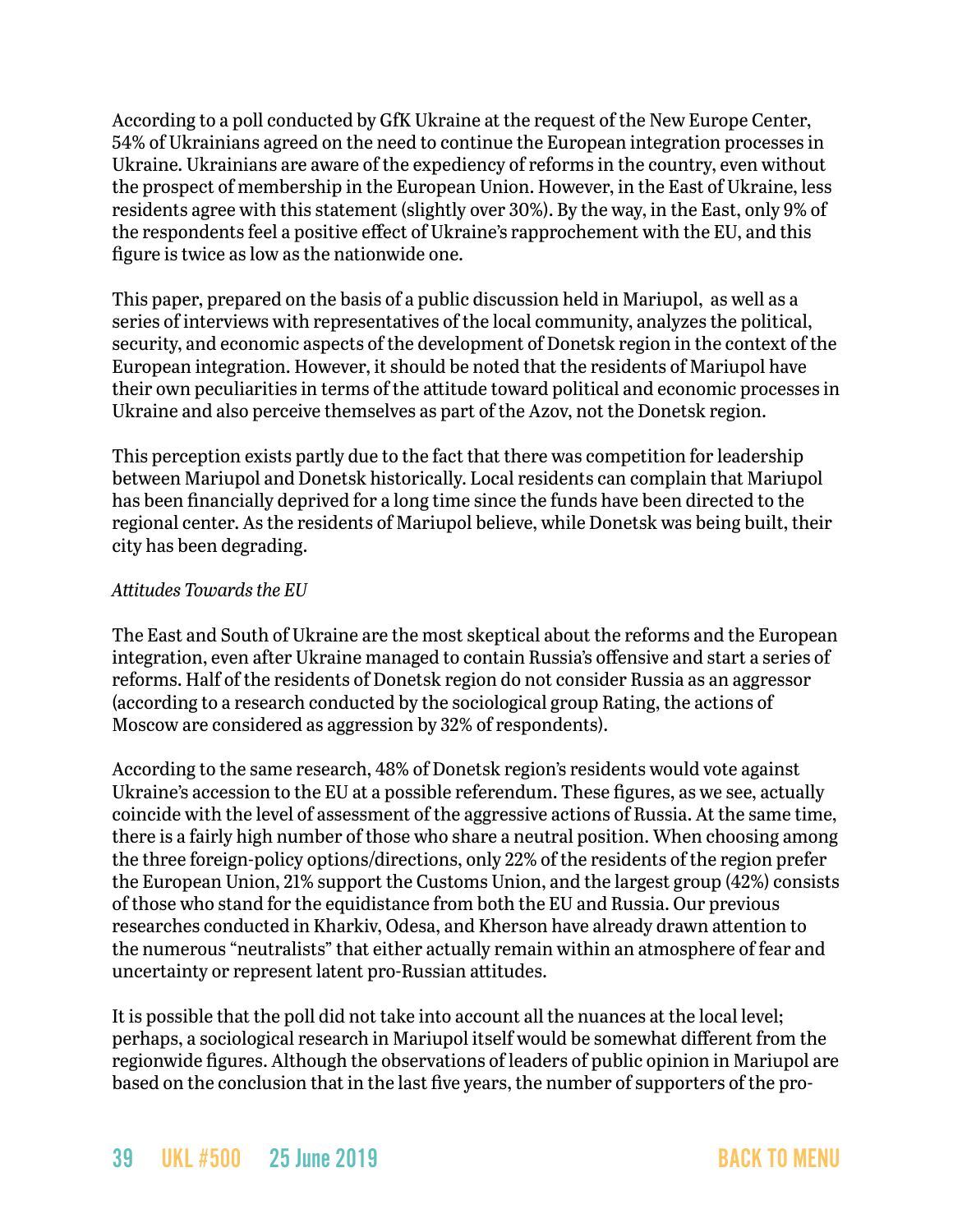Russian vector has not changed significantly, as well as the number of those who support the European integration.

In Mariupol, a single political force is dominating, and the city administration consists of former employees of Metinvest, an international mining and metal production group. The structure of the group includes mining and metallurgical enterprises in Ukraine, Europe, and the USA. Six of the eight Deputies of the Mayor of Mariupol, including the Mayor himself, had previously collaborated with Metinvest. In general, Mariupol is currently called Rinat Akhmetov's political and economic turf. There is also an impact on the media space of the city: most of the local media outlets are owned by Metinvest.

In the Transparency International's Transparent Cities Rating of November 11, 2018, Mariupol took 2nd place among the 100 largest cities of Ukraine. The report notes that reporting at the local level has become transparent, and the level of trust of foreign donors to local administrations is increasing.

In Mariupol, as well as in Kharkiv or Odesa, there is a lack of visual marking of projects and accomplishments achieved through EU funding; thus, the improvements are often perceived as deeds of local administrations and individuals. A successful example of effective communication is three trolleybuses donated to Mariupol marked with the symbols of the European Union.

After the beginning of Russian aggression, Mariupol, like Kramatorsk, turned into one of the "political tourism" destinations often visited by foreign delegations (foreign diplomats sadly dub this phenomenon as "a kind of safari"). In this sense, another city of the Azov region, Berdyansk, can be considered a forgotten one.

### *The Role of the Community*

After 2014, a relatively influential core of public activists has been formed. At the same time, local civil society is generally disparate.

According to the results of the European Union Anti-corruption Initiative in Ukraine (EUACI), in 2019, the actual number of active operational civil society organizations (CSOs) in 5 cities of Ukraine, including Mariupol, differs significantly from the total number of registered ones. For example, 650 CSOs have been registered in Mariupol but only several dozen can be considered active at the best.

For instance, the Skhidna Brama (Eastern Gate) NGO has been a volunteer center that helped military personnel with supplies since 2014. In addition, it had conducted a series of mediation and negotiation master classes, has been a partner of the Kyiv Dialogue project, etc.

The Mariupol Development Fund, in its turn, is the only organization that cooperates with donors and the city administration to implement infrastructure projects. Certain public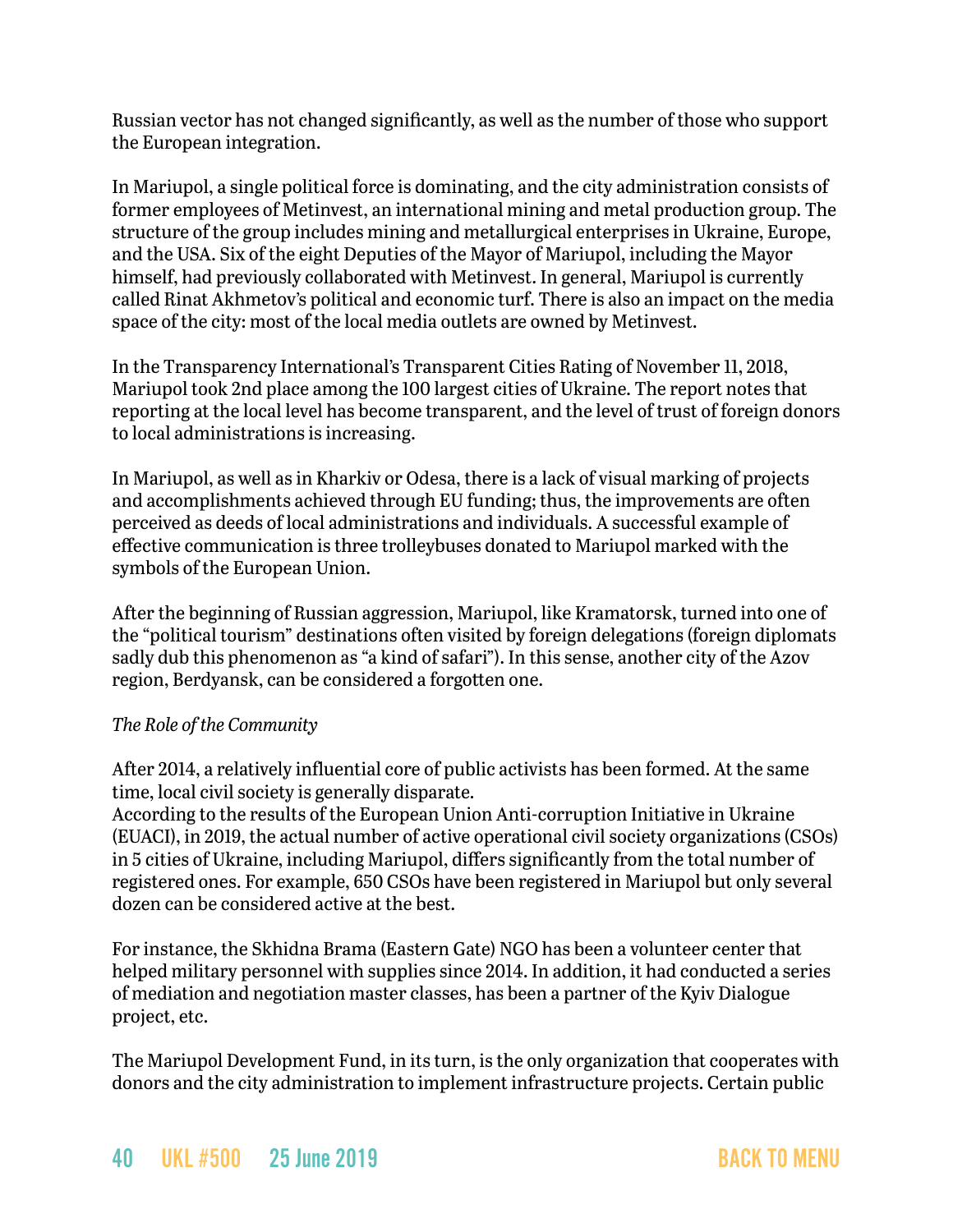activists criticize this organization for excessive dependence on local authorities, but the Fund itself considers such criticism unsubstantiated.

Our interlocutors in Mariupol cited a case of March this year as an example of an effective community engagement. Mariupol authorities decided to disassemble a kiosk-cafe owned by an ATO veteran. After a sharp community reaction, the authorities quickly solved the problem by finding an alternative location for the kiosk. It should be noted that the majority of such cases are being put to the discussion on Facebook, which allows the activists communicate local problems outside of Mariupol and attract attention.

Representatives of civil organizations emphasize a number of challenges for the development of the city: in particular, they favor discussing reconstruction projects and creating venues for the CSOs to communicate with each other and with other organizations and city authorities.

Representatives of local authorities emphasize in their public speeches the importance of adherence to the standards of accountability and transparency in the context of the European integration. There is an understanding that openness is a guarantee of trust both from the city's residents and investors who could invest in the region. Local opinion leaders consider decentralization a positive phenomenon: as a result of it, the local budget has increased (UAH 5.04 billion as of 2018). Representatives of the public also consider the possibility of influencing individual lines of the budget ("participation budget") a positive sign. However, the opponents of the authorities also criticize them: they claim that an increase in the budget is a real chance for the city to develop, but also a chance for the rise of corruption according to one of the residents, "now the money will settle in the pockets of local authorities, not in Kyiv") The active part of the city residents shows a considerable level of distrust toward the actions of the city leadership.

The environmental situation in Mariupol is another problem that causes waves of protests (in 2012, one of the demonstrations has been attended by more than 10 thousand people). According to the Ministry of Ecology and Natural Resources, in 2017, two Mariupol-based companies have been included into the list of top 10 air pollutants: Ilyich Iron and Steel Works and Azovstal. By the way, the local community already has a solid experience of "environmental friendliness enforcement" imposed on industrial giants. For example, environmental activist and city council deputy Maksym Borodin had purchased equipment to measure air pollution not only for Mariupol, but also for a number of other cities. The protection of the environment could become one of the key components of the European integration process in Mariupol.

### *Elections and the EU*

The European integration has not become a part of the agenda of the presidential campaign in the region (the Opposition Bloc, with its critical attitude toward the EU, enjoys the highest level of support here). Among the local deputies, the Opposition Bloc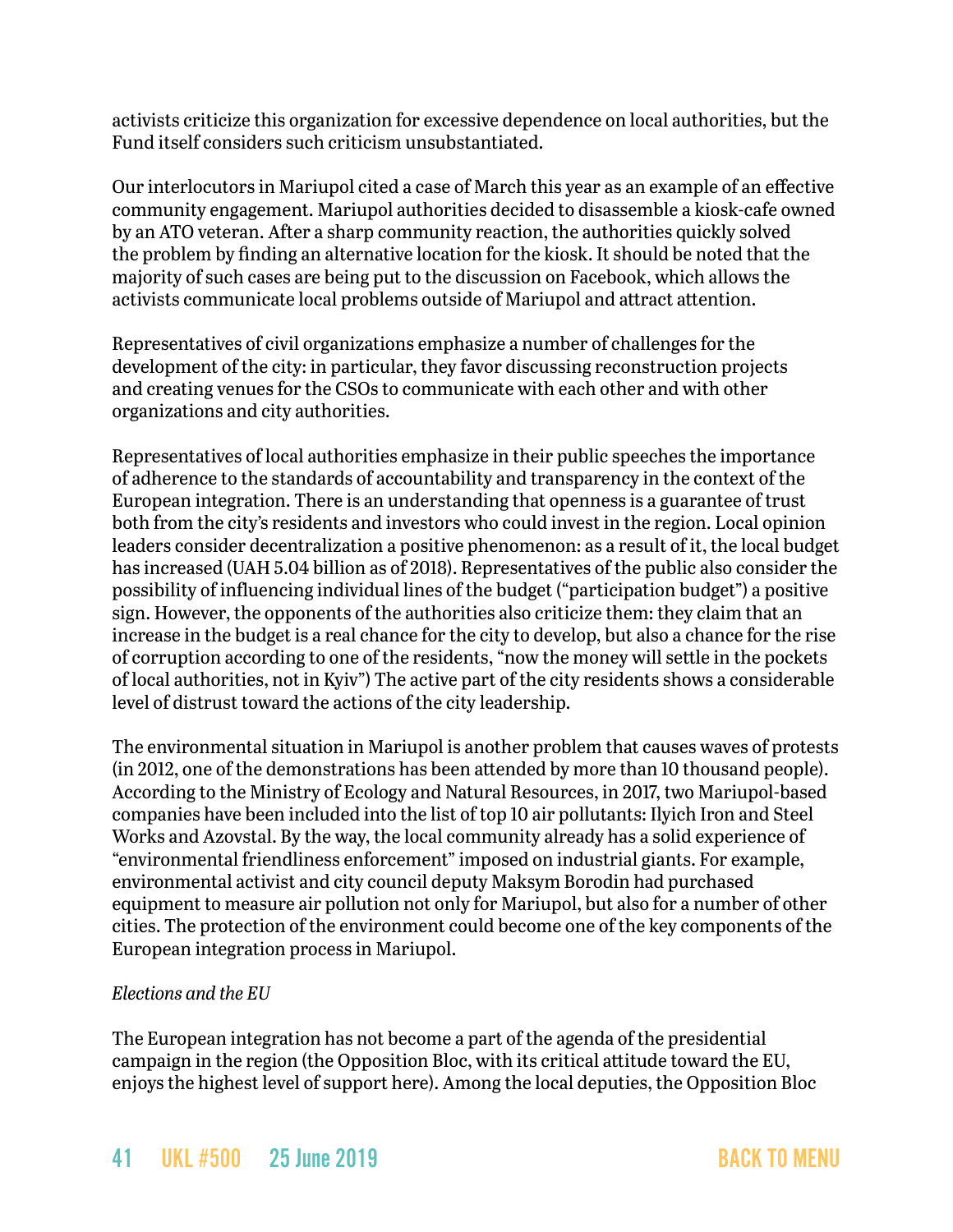dominates (45 mandates), while the rest of the seats is occupied by the representatives of Nash Krai (Our Land) and Syla Liudei (People's Power).

For the local residents, the problem of resolving the conflict in the East is more urgent than the European integration. Thus, political forces that promote the idea of "compromise" can gain more electoral points.

It is interesting to compare the electoral situation in Mariupol. For example, in 2014, the voting turnout in the presidential election was as low as 15% (at that time there were significant problems with the organization of elections in Donbas caused by the aggression of Russia), while this year the respective figure was almost 60%. Five years ago, Petro Poroshenko had won in Mariupol (with 38% support). This year, the first round has been won by Yuriy Boyko with a slight advantage (30%). Volodymyr Zelensky has taken the second position, having received two percent less. It should be also noted that Oleksandr Vilkul received 20% support. It is obvious that the electorate of Boyko and Vilkul (in general, 50%) is unlikely to be attracted to the intensive advancement of the pro-European course. Petro Poroshenko received only 6% of the votes of Mariupol residents this time.

In the second round, 90% of the residents of Mariupol supported Volodymyr Zelensky[20]. These results allow us to predict the outcome of the parliamentary elections: the majority of the residents of Mariupol will vote for the parties that do not prioritize the European integration.

### *Security and Support of the EU*

Mariupol is often called the last outpost of Donbas. This city has a strategic value and is a potential showcase, which in the long run may be attractive to the residents of the occupied territories if they see positive changes in the neighboring region.

A certain part of local population still lives in the Russian information field: Russian TV channels are still broadcast in half of the territory of the Donetsk region, and Ukrainian television is not available in many areas. Moreover, sometimes even Ukrainian mass media resort to manipulations, accusing the activists of attracting attention to issues beneficial to Russia (such as increase of public transport fares).

After Russia's aggression against Ukrainian ships, Mariupol found itself at the center of global attention. The European Union Mission, led by Thomas Mayr-Harting, Managing Director for Europe and Central Asia in the European External Action Service, and Peter Wagner, Director of the European Commission`s Support Group for Ukraine, arrived in Mariupol to study the situation in the region this winter. Subsequently, EU Foreign Ministers approved a package of assistance for the region, including 10 strategic projects (effectively, it combined the already existing EU initiatives). The city itself knew little about the approved package, which underlines the importance of an appropriate communication. It should be emphasized that the EU will probably be practicing a kind of more decentralized approach to cooperation with Ukraine in the future, as it is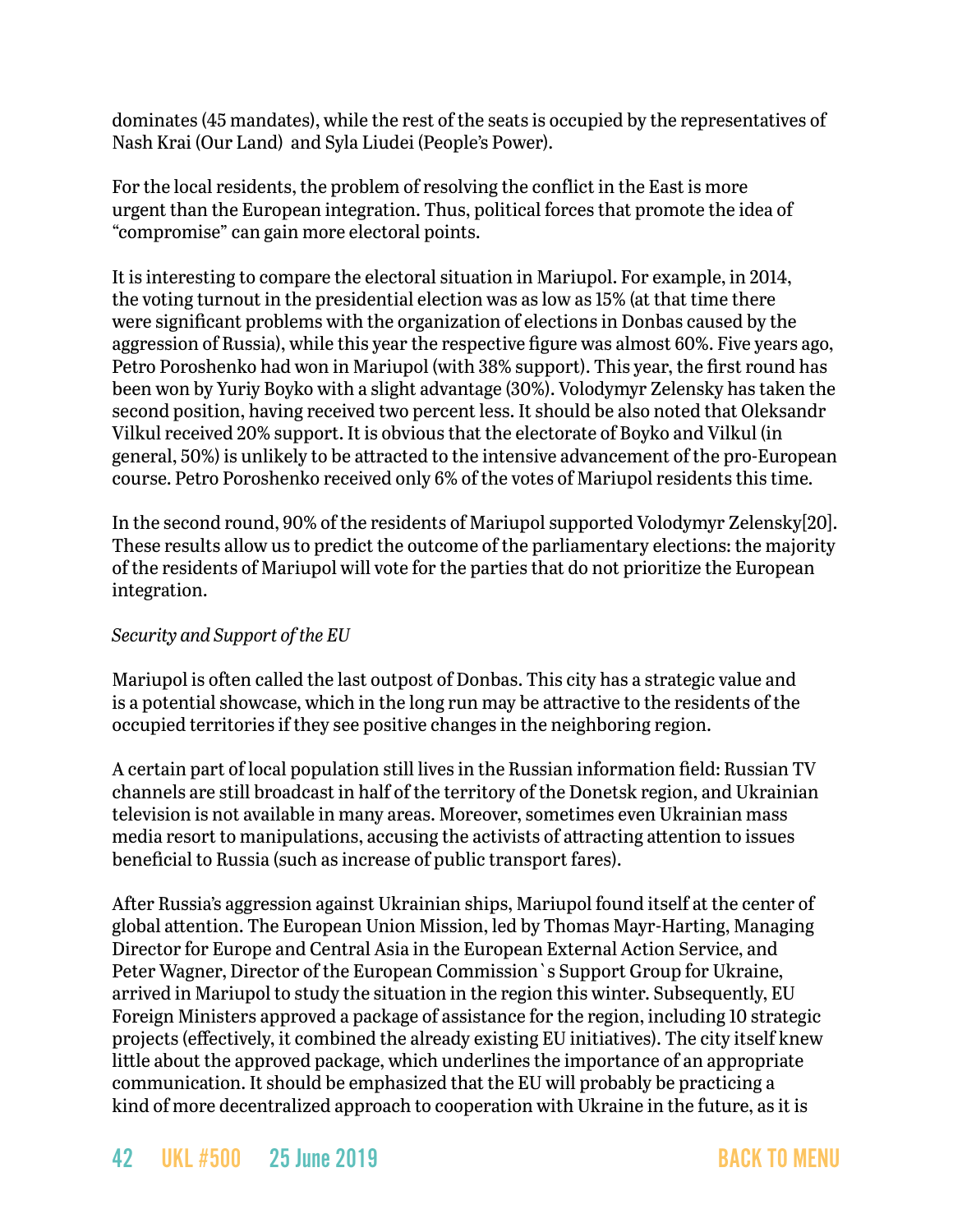expected that the implementation of projects at the regional level will be more visible and perceptible to the ordinary Ukrainians.

The demonstration of political solidarity with Ukraine in general and the Azov region in particular against the backdrop of Russia's aggressive policy in the region is an important security factor. Western diplomats note that Russian diplomacy is showing increasing interest in any visit of a Western politician to the region. Such visits or the activities of long-term diplomatic missions involving representatives of the West is one of the possible safeguards against the aggressive actions of Russia. However, it should be taken into account that the EU avoids supporting any projects related to security or law enforcement. Instead, the EU countries predominantly prefer implementing infrastructure projects. A vivid example is a French loan of EUR 64 million to build a modern water purification and decontamination complex in Mariupol.

The representatives of the previous government expressed the hope that Western countries (referring to the NATO) would provide their observers to be on board of Ukrainian military vessels passing through the Kerch Strait to the Azov ports. Such an idea needs further development under the new President.

### *Economy and Infrastructure*

Despite security, humanitarian, and environmental challenges facing the Donetsk region, it still manages to keep pace with others in terms of exports to the EU. During 2018, the subjects of the economic activity in the region had carried out international economic operations with partners from 125 countries. The main markets for the goods of the region's businesses were the EU states (50.4% of total exports), the CIS (16.6%), Asia (15.9%), America (11.1%), and Africa (5.4% ) Among the most significant trade partners for the export of goods in 2018, were the following countries: Italy (25.6% of total exports), the Russian Federation (12.5%), the USA (9.4%), Poland (6.7%), and Turkey (6.6%). The largest imports of goods came from the Russian Federation (31.4% of the total imports of the region), the USA (32.9%), Canada (6.2%), China (5.2%), Germany (3.8%), the Czech Republic (2.9%), and Kazakhstan (1.8%).

First and foremost, Mariupol is associated with the metallurgical industry. The share of metallurgy export products in the international trade turnover is about 70%. Over 50 countries purchase products of Mariupol-based metal and iron works.

According to official data, the level of registered unemployment in Mariupol is low (4.5 thousand persons last year)[24]. However, there is a considerable number of those who do not register at the Employment Center: according to local respondents, low wages force the most active citizens leave the city and to move to either larger Ukrainian cities or abroad. The EU-funded investments in new production pipelines and business conditions, for instance, through the EU-funded business incubators, and project banks for investors are among the scenarios anticipated by a part of the residents of Mariupol.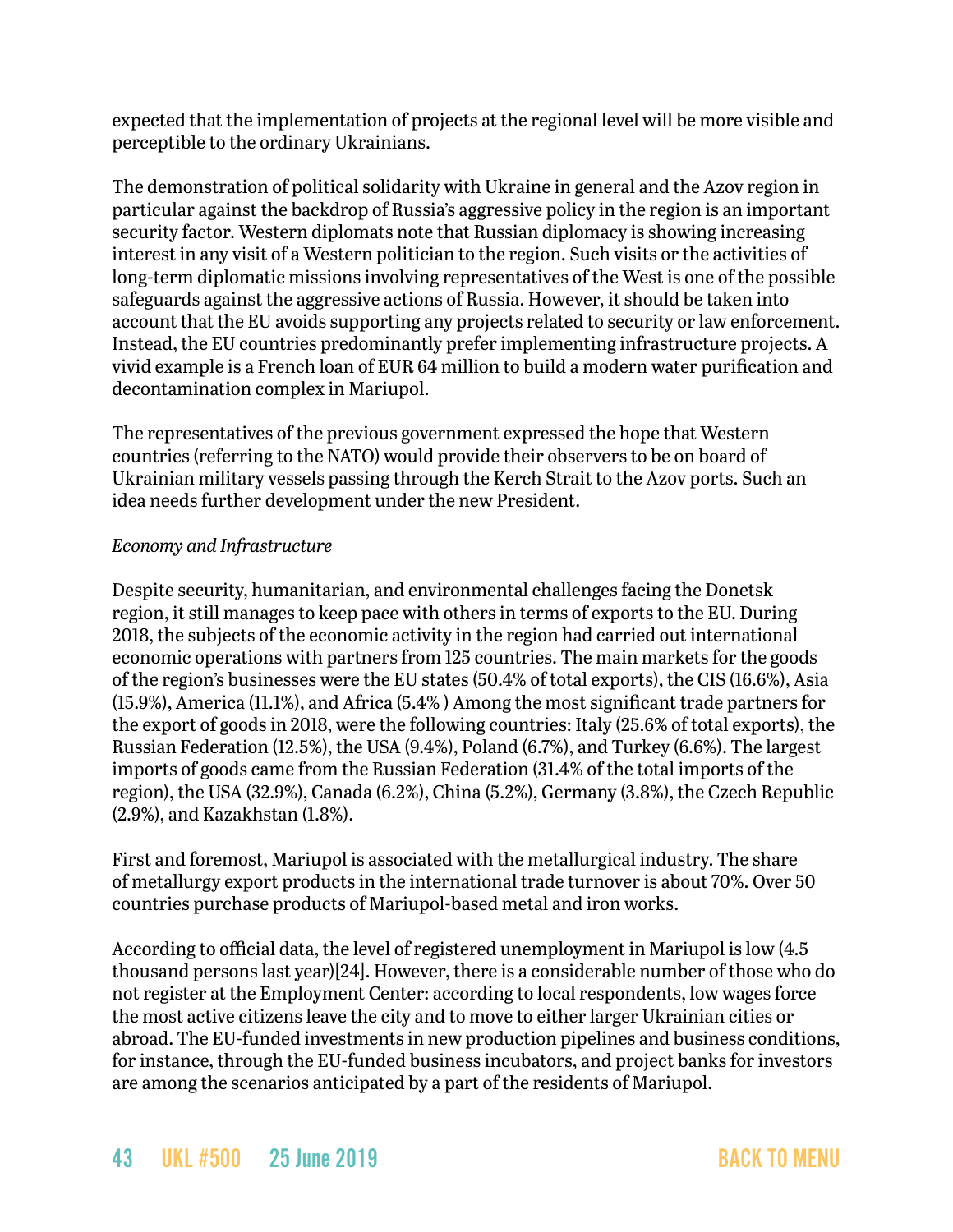Within the framework of the EU EU4Business program, an agreement has been signed between the EU and the European Bank for Reconstruction and Development (EBRD) to establish 15 support centers for small and medium business in the regions of Ukraine. The first of such centers have been opened in Lviv, Kyiv, Odesa, etc. to a larger extent through local chambers of commerce. Such a center exists in Kramatorsk; therefore, it is possible to open a virtual office in Mariupol through Kramatorsk (given that the EBRD does not fund projects within 30 km in the military zone, which includes Mariupol). On the other hand, this example also illustrates the problem of shifting responsibility. Both local business and the state authorities are hoping for donors and sometimes lack their own lead.

In 2018, the share of small and medium businesses (SMEs) in the total tax revenues to the city budget amounted to 598 million. The number of SMEs in Mariupol is gradually increasing (in the 4th quarter of 2018, the number of SMEs exceeded the respective figure of the 1st quarter of 2017 by 12%); however, Mariupol still lags behind the nationwide average number of SMEs per 100,000 population (as of 2017).

The development of better transport links with the EU could also affect the perception of the European integration. However, it should be noted that 80% of the population of the Donetsk region had never left the region, while some had never even left their home city.

The development of infrastructure, particularly railways, autoroutes, and, possibly, air links between Mariupol and the rest of Ukraine should be one of the important objectives. The residents of Mariupol see their city as an island cut off from the rest of the country. Before the war, they could get to Kyiv in 6 hours, while today, it takes 10-12 hours at best. The duration of a trip between Kyiv and Mariupol by train is 18 (!) hours. A new night express has been launched recently; however, a reduction of travel time to 15 hours is not a significant change. The residents of Mariupol are counting on reconstruction of the autoroute to Zaporizhzhia, and ideally, on improvements in communication with Kyiv and Odesa.

It should be noted that during the last year's visit of Chancellor Angela Merkel to Ukraine it was declared that the funds for the reconstruction of the autoroute Zaporizhzhia-Mariupol will be taken from EUR 500 million loan granted by Germany to Ukraine in 2015, namely, for the reconstruction of Donbas.

This year the Government has announced the allocation of UAH 1 billion for the reconstruction of the autoroute between Zaporizhzhia and Mariupol. The plans also include a complete modernization of a part of the railway in the same direction.

Since 2016, Mariupol has received 113 new public transport units: trams, trolleybuses, and buses. This funding includes not only the budget funds of the city and the region, but also financial assistance from the European Union within the framework of technical assistance. On February 5, an agreement has been signed with the International Finance Corporation (IFC), which provides for a targeted loan of EUR 12.5 million. In addition, with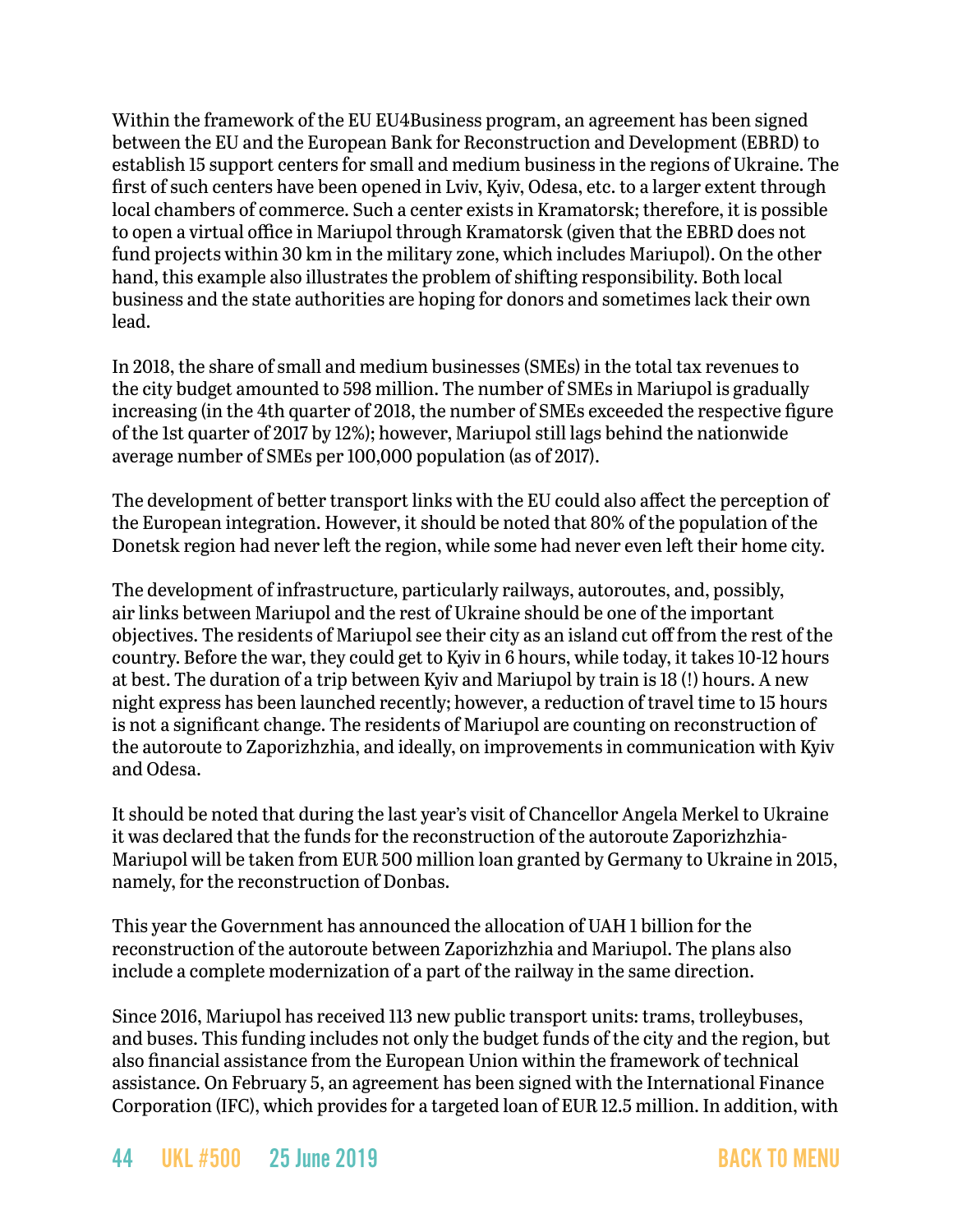the support of the European Bank for Reconstruction and Development (EBRD), the city will procure another 72 trolleybuses.

During the discussion, it has been noted that today, the European Investment Bank's credit program to restore Ukraine, aimed at overcoming the consequences of Russian aggression in Eastern Ukraine, is being implemented in the Donetsk region. By that time, 146 projects with total value of over 2 billion UAH have been approved. These projects mostly focus on addressing the needs of internally displaced persons (IDPs) and reconstruction of houses, healthcare facilities, and other social infrastructure. This was critically important for the city, as only in 2014, Mariupol with population of 480 thousand residents took in 17.5 thousand IDPs.

The multidimensional nature of the information about processes related to the EU makes communication about the European integration in Ukraine a rather difficult and long-term task. In the East and South of Ukraine, where a narrative of the "negative consequences of the European integration" remains strong, explaining the advantages of the European integration and convey the essence of reforms is more difficult than in other regions of the country.

In general, Ukrainians often ask about personal benefits when it comes to the European integration. In the East, in particular, people are interested in concrete economic prospects of the membership in the EU and requirements that Ukraine should meet. This means that the majority of people do not understand what the accession to the EU means and what the program of European integration reforms should be, and this is a misstep of the executive power, including its local branches.

The European integration is not only about business but also a wide range of opportunities for the development of science and education, in particular through the Erasmus+ and Horizon 2020 projects, which also engage the universities of Mariupol. The Mariupol State University, for example, has signed about 30 agreements with European higher education institutions, under which its professors and students have the opportunity to exchange experience abroad through the EU budget.

In addition, Europe Days are held in Mariupol. The information center of the European Union operates on the basis of the Mariupol State University. It is vital that a relatively small camp of supporters of the European integration does not feel abandoned by Kyiv and the EU representatives. There should be more public events devoted to the EU and the European integration. And there should be even more real evidence of concrete success.